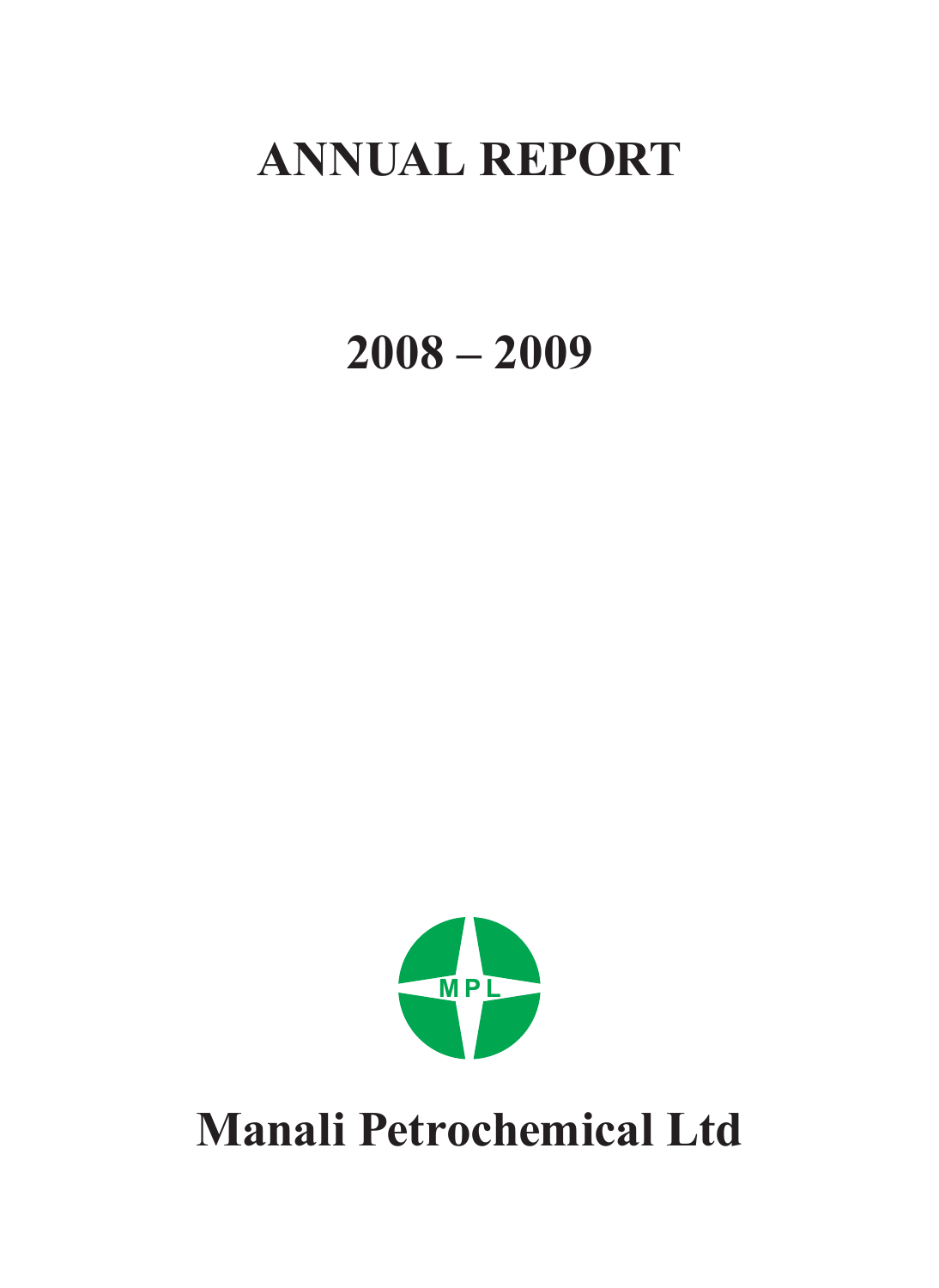

# **BOARD OF DIRECTORS**

| (As on 6th May 2009)                         |
|----------------------------------------------|
| ASHWIN C. MUTHIAH                            |
| <b>BABU K VERGHESE</b>                       |
| <b>G.RAGHAVENDRAN</b>                        |
| M.SIVAGNANAM                                 |
| N. SURYANARAYANAN                            |
| <b>B. VISWABARATHY</b><br>(Nominee of TIDCO) |
| <b>G. RAMACHANDRAN</b>                       |
| K. K. RAJAGOPALAN                            |

Chairman Director Director Director **Director Director** 

**Managing Director** Director (Finance)

# **AUDIT COMMITTEE**

M. SIVAGNANAM Chairman G. RAGHAVENDRAN Director B. VISWABARATHY (Nominee of TIDCO)

**Director** 

# **COMPANY SECRETARY**

G.S. LAKSHMI NARASIMHAN

# **AUDITORS**

M/s Deloitte Haskins & Sells, ASV N Ramana Tower, 52, Venkatnarayana Road, T.Nagar, Chennai - 600 017.

# **BANKERS**

State Bank of India State Bank of Hyderabad State Bank of Patiala Indian Bank Canara Bank Punjab National Bank Corporation bank State Bank of Bikaner & Jaipur Bank of India

# **REGISTERED OFFICE**

SPIC HOUSE 88 Mount Road, Guindy, Chennai 600 032

# **PRINCIPAL OFFICE & PLANT-I**

Ponneri High Road, Manali, Chennai 600 068 Phone : 25941025, 25941249, 25941253 Fax : 25941199 Email : it@manalipetro.com

# **PLANT - II**

Sathangadu Village Manali, Chennai 600 068 Phone : 25941698, 25941402

# **SECRETARIAL DEPARTMENT**

Ponneri High Road, Manali, Chennai 600 068 Phone : 25943895 (Direct) Email : companysecretary@manalipetro.com

# **DEPOSITORY**

National Securities Depository Ltd (NSDL) Central Depository Services (India) Ltd (CDSL)

# **SHARES LISTED WITH**

- 1 Bombay Stock Exchange Ltd Phiroze Jeejeebhoy Towers Dalal Street, Mumbai 400 001
- 2 National Stock Exchange of India Ltd Exchange Plaza Bandra-Kurla Complex Bandra (East), Mumbai 400 051

Confirmation of De-listing awaited from The Calcutta Stock Exchange Association Ltd No.7, Lyons Range, Kolkata - 700 001

# **REGISTRARS AND SHARE TRANSFER AGENT**

M/s Cameo Corporate Services Limited "Subramanian Building" No.1, Club House Road, Chennai 600 002 Phone : 28460390 - 394 & 28460718 Fax : 28460129 E mail : investor@cameoindia.com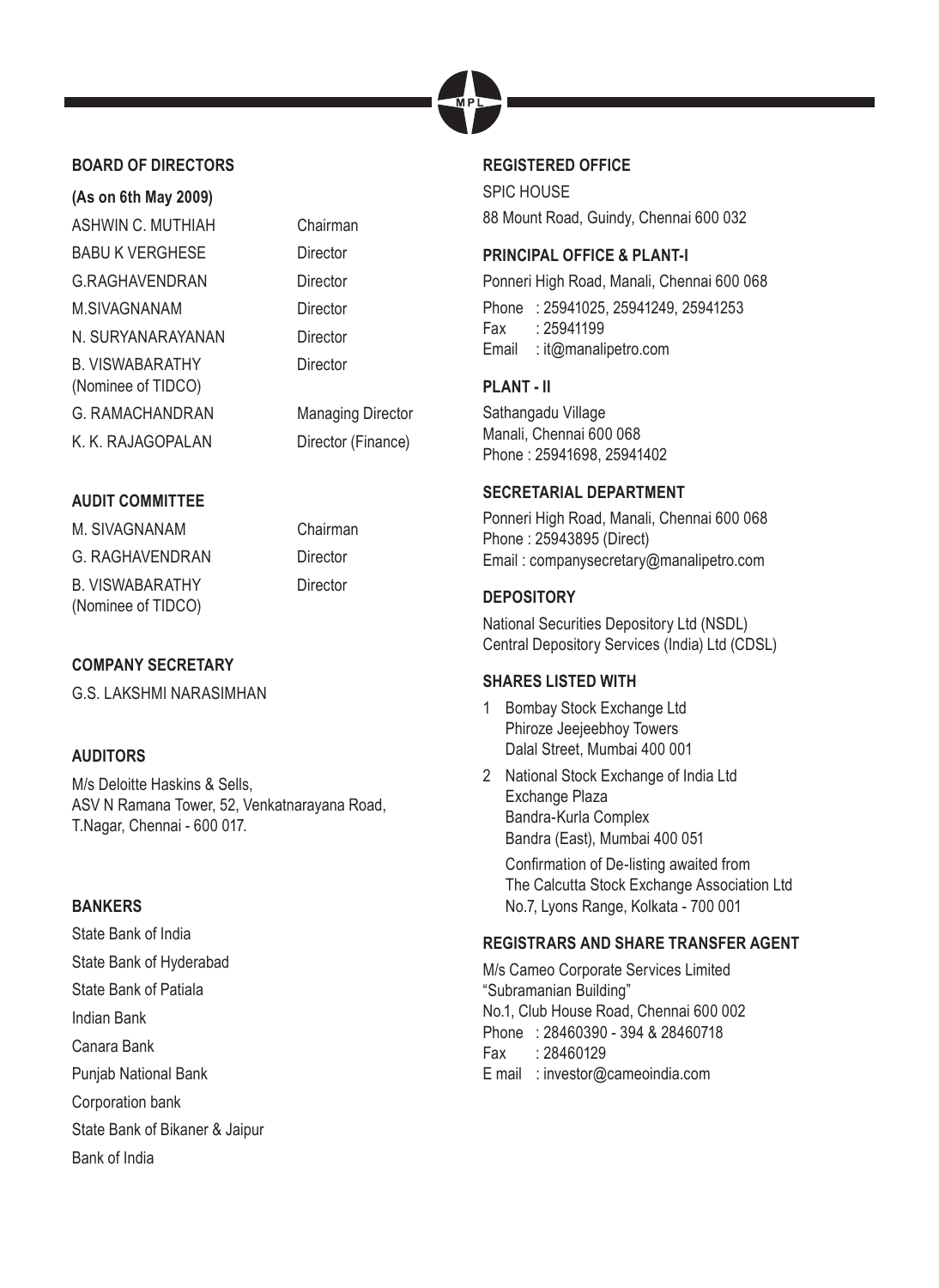

# **NOTICE TO SHAREHOLDERS**

NOTICE is hereby given that the 23rd Annual General Meeting of the Members of Manali Petrochemical Ltd will be held at Rajah Annamalai Mandram, Esplanade (Near High Court), Chennai – 600 108, on Thursday the 17th September 2009 at 10.00 AM to transact the following business:

# **ORDINARY BUSINESS:**

- 1. To receive, consider and adopt the audited Balance Sheet of the Company as at 31st March 2009 and the Profit and Loss Account for the year ended on that date and the Reports of the Directors and Auditors thereon.
- 2. To declare a dividend.
- 3. To appoint a Director in the place of Mr.G.Raghavendran, who retires by rotation and being eligible offers himself for re-election.
- 4. To appoint a Director in the place of Mr.M.Sivagnanam who retires by rotation and being eligible offers himself for reelection.
- 5. To consider and if thought fit, to pass, with or without modification, the following Resolution as an ORDINARY RESOLUTION:

 "RESOLVED THAT pursuant to Section 224 of the Companies Act, 1956, M/s. Deloitte Haskins and Sells, Chartered Accountants, Chennai, the retiring Auditors, be and are hereby re-appointed as Statutory Auditors of the Company, to hold office from the conclusion of this Annual General Meeting until the conclusion of the next Annual General Meeting of the Company on a remuneration to be fixed by the Board of Directors of the Company in connection with the Company's Audit."

# **SPECIAL BUSINESS:**

6. To consider and if thought fit, to pass, with or without modifications, the following Resolution as an ORDINARY RESOLUTION:

 "RESOLVED THAT Mr.Ashwin C Muthiah appointed as a Director of the Company in the Annual General Meeting held on 1st September 2007 will not be liable for retirement by rotation".

7. To consider and if thought fit, to pass, with or without modification, the following Resolution as an ORDINARY RESOLUTION:

 "RESOLVED THAT Mr.N.Suryanarayanan whose period of office shall be liable to determination by retirement of Directors

#### **NOTES:**

- 1. A member entitled to attend and vote at the meeting is entitled to appoint a proxy to attend and on a poll to vote instead of himself and the proxy need not be a member of the Company.
- 2. The proxies in order to be valid must be received by the Company at its Registered Office / Prinicipal Office of the

by rotation, be and is hereby appointed as a Director of the Company".

8. To consider and if thought fit, to pass, with or without modification, the following as a SPECIAL RESOLUTION:

 "RESOLVED THAT pursuant to Article 146 of the Articles of Association of the Company and the provisions of Section 198, 269, 309, 314 read with Schedule XIII and other applicable provisions, if any, of the Companies Act, 1956 (including any statutory modifications and / or reenactments of the Companies Act and / or any notification which the Central Government may issue from time to time) and subject to the approval of the Central Government, if necessary, and such other approvals as may be required and such alteration / modification, if any, that may be effected by the above mentioned bodies in that behalf, approval of the members be and is hereby accorded for the re-appointment of Mr G. Ramachandran, Managing Director of the Company for the period from 01.09.2009 to 31.08.2012 as per current terms and conditions of remuneration and as set out in the Explanatory Statement annexed hereto.

 RESOLVED FURTHER THAT in the event of any statutory amendment or relaxation to Schedule XIII or any provisions of Companies Act and to Income Tax Act, Income Tax Rules or issue of any notification under the aforesaid Acts / Rules, the Board of Directors upon recommendations of the remuneration committee be and is hereby authorised to alter and vary the terms and conditions of appointment and increase the remuneration and to sign / execute necessary agreement, deeds, etc. and to take all such steps, deeds, matters and things as may be considered necessary on behalf of the Company to give effect to the above resolution.

#### **Minimum Remuneration**

In the event of loss, absence or inadequacy of profits, the remuneration aforesaid shall be the minimum remuneration. Any excess over the limits prescribed under the Companies Act, 1956 shall become payable with the approval of the Central Government, wherever so required."

Company not less than 48 hours before the commencement of meeting.

3. Members / Proxies should bring the attendance slip sent herewith, duly filled in and signed and hand over the same at the entrance of the hall for attending the meeting and members who hold shares in the dematerialised form,are requested to indicate without fail their DP ID and Client ID numbers in the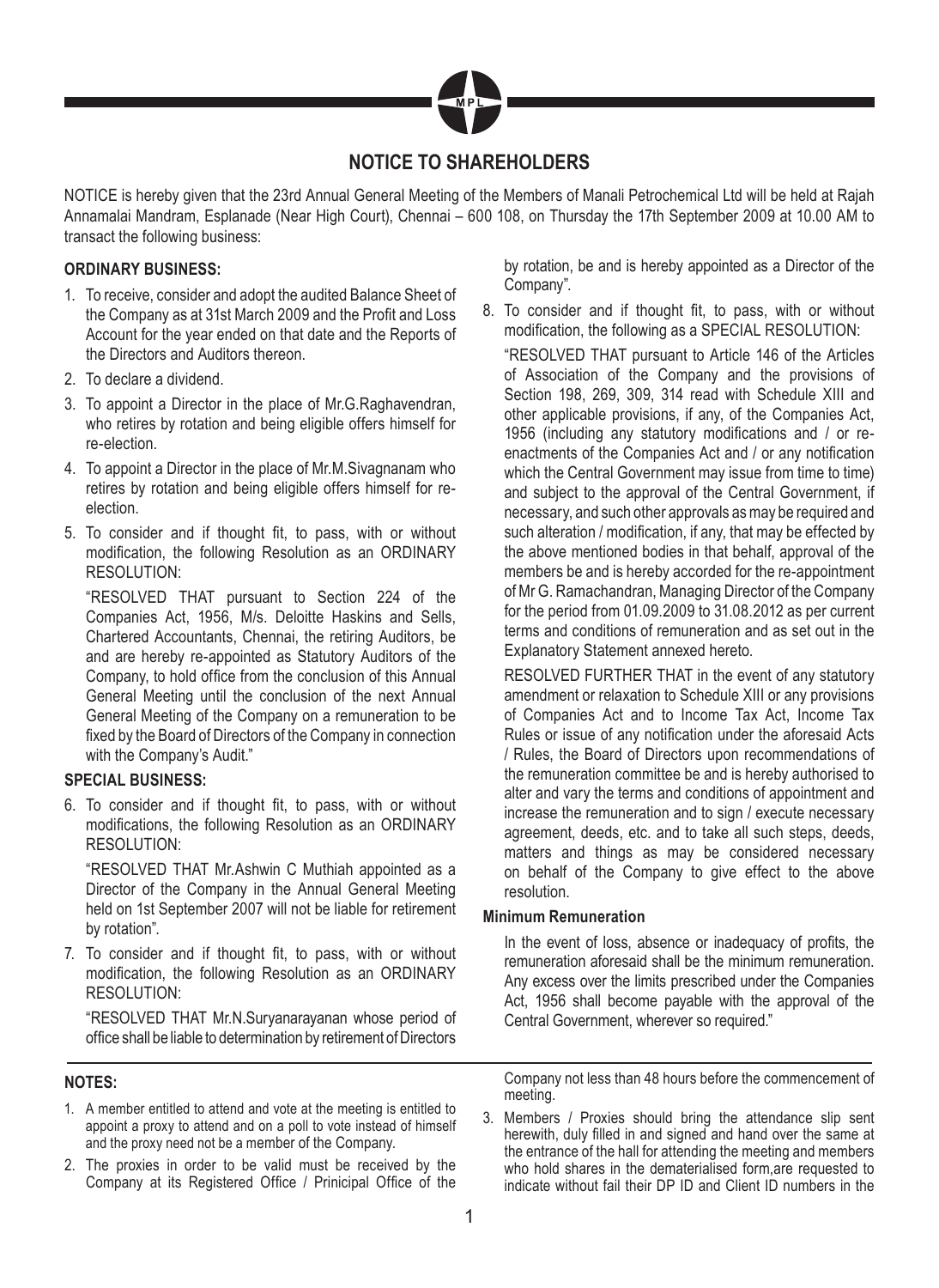

attendance slips. Members are requested to bring their copies of the Annual Report with them.

- 4. The Register of Members and the Share Transfer Books of the Company will remain closed from 10.09.2009 to 17.09.2009 (both days inclusive).
- 5. Members are requested to furnish the details of their nomination (if not already sent) in the necessary Form to the Registered office of the Company.
- 6. To avoid postal delays, misplacement and fraudulent encashment of the dividend warrants, the company is extending remittance of dividend through Electronic Clearing Service (ECS) facility. Members who wish to avail this facility are requested to use the form for this purpose which is available on the company's website

Date : 06.05.2009 Registered Office: SPIC HOUSE 88 Mount Road, Guindy, Chennai - 600 032.

"www.manalipetro.com" and send the same to our Registrar M/s. Cameo Corporate Services Limited, Chennai.

- 7. National Electronic Clearing Service (NECS) has been operationalised by RBI wef Oct. 2008 enhancing the coverage given by ECS so far. NECS leverages on Core Banking Solution of member banks for centralised posting of NECS transactions. Through NECS you as our shareholder can receive dividend credits through electronic mode even if you are not in a ECS location. We encourage you to update detail required for NECS with your DP.
- 8. Relevant explanatory statement of material facts pursuant to Section 173(2) of the Companies Act, 1956 in respect of item nos.6 to 8 of the notice is annexed hereto.

By Order of the Board For **MANALI PETROCHEMICAL LTD.,**

> **G S LAKSHMI NARASIMHAN** COMPANY SECRETARY

# **ANNEXURE TO NOTICE EXPLANATORY STATEMENT FOR ITEM NOS.6,7 & 8 (Pursuant to Section 173(2) of the Companies Act, 1956)**

#### **Item No.6**

The members in the 21st Annual General Meeting held on 1st September 2007 had approved the appointment of Mr.Ashwin C Muthiah and his office was liable to determination by retirement of Directors by rotation. In the Board meeting held on 24th February 2009 Mr.Ashwin C Muthiah was appointed as Chairman subsequent to the resignation of Dr.A.C. Muthiah. Hence, members are requested to approve the Chairman's office as non-rotational. The Board recommends this resolution and none of the directors except Mr. Ashwin C Muthiah are interested in the above resolution.

#### **Item No.7**

Mr.N.Suryanarayanan was appointed as an Additional Director of the Company by the Board of Directors at the meeting held on 6th May 2009 in terms of Section 260 of the Companies Act, 1956 read with Article 97 of the Articles of Association of the Company with effect from 06.05.2009. Mr.N.Suryanarayanan holds office up to this Annual General Meeting. The Company has received a notice in writing from a member under Section 257 of the Companies Act, 1956 along with a deposit of Rs.500/- as required under that Section, signifying his intention to propose the appointment of Mr.N.Suryanarayanan as a Director of the Company, liable to retirement by rotation.

The Board commends the election of Mr. N. Suryanarayanan as Director of the company for the approval of members. None of the directors except Mr. N. Suryanarayanan are interested in the above resolution.

# **Item No.8**

Mr. G. Ramachandran is a Chemical Engineer with a post graduate degree in Business Administration and possesses over 35 years of Industrial experience in Fertilizers and Petrochemical Industries. He worked for SPIC for 16 years before joining MPL. He has rich experience in designing, operating and commissioning of large fertilizer and petrochemical plants.

Mr. G.Ramachandran was Managing Director for the period from 27.10.2000 to 26.10.2005 and was re-appointed for the period from 27.10.2005 to 31.08.2009 and the same was approved by the members in the Annual General Meeting held on 10th September 2005. The members in the Annual General Meeting held on 01.09.2007 approved his current remuneration package which is valid till his tenure up to 31st August 2009.

The Remuneration committee in their meeting held on 6th May 2009 recommended to the Board the continuation of the services of Mr. G. Ramachandran, Managing Director for a further period of three years which was also approved by the Board in the meeting held on 6th May 2009. The terms and conditions will continue to remain the same as approved by the members in the Annual General Meeting held on 01.09.2007.

The terms and conditions of remuneration to Mr. G. Ramachandran, Managing Director of the Company are as follows :-

- 1) Salary of Rs. 90,000/- per month.
- 2) Performance Linked Pay of Rs.10.00 lakhs per annum.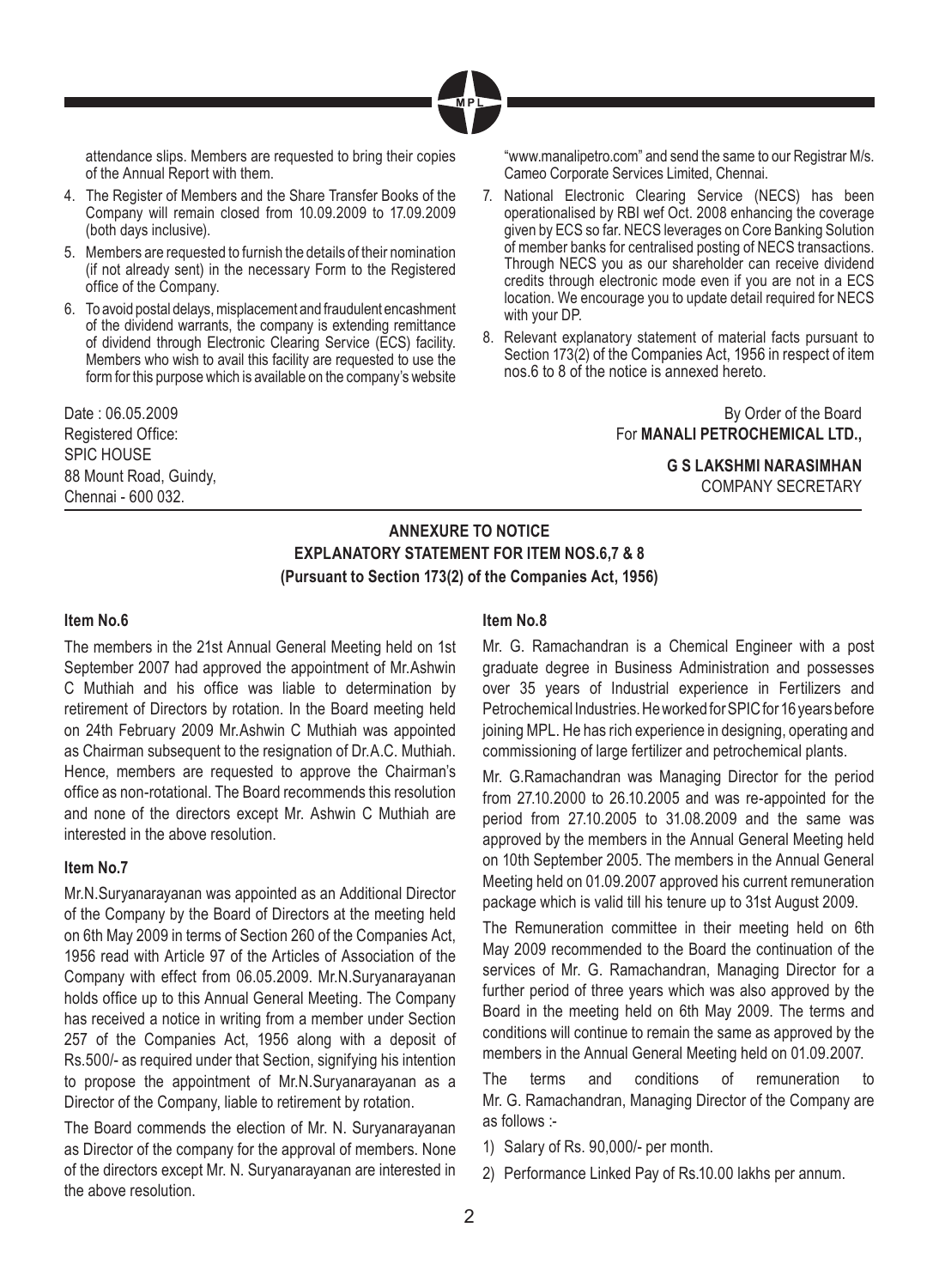

3) Allowance & Perquisites shall be allowed in addition to both salary and performance linked pay. However, it shall be restricted to an amount equal to Rs.16.20 lakhs per annum.

For the purpose of calculating the above ceiling, perquisities will be evaluated as per income tax rules, wherever applicable. In the absence of any such rule, perquisites shall be evaluated at actual cost.

Allowances and Perquisites shall also include:

a) Provident Fund

Contribution to Provident Fund will be 12% of the salary.

(b) Superannuation Fund

 Contribution to Superannuation Fund will be 15% of the salary.

(c) Gratuity

 Gratuity payable shall not exceed one-half month's salary for each completed year of service.

However, the Board of Directors will have the liberty to re-fix individual ceilings under each of the above heads or to allow any other perquisite so as not to exceed the limit of Rs.16.20 lakhs per annum.

Other payments and provisions, which shall not be included in the computation of the ceiling on remuneration for the above revision in pay are:

- (i) Encashment of Leave
	- As per rules of the Company.
- (ii) Car

 Provision of Company's car with driver for business and personal use.

Date : 06.05.2009 Registered Office: SPIC HOUSE 88 Mount Road, Guindy, Chennai - 600 032.

(iii) Telephone

Provision of telephone at residence.

(iv) Reimbursement of Expenses

a) Entertainment Expenses

 Reimbursement of entertainment expenses actually incurred for the business of the company subject to a reasonable ceiling as may be fixed from time to time by the Board.

b) Travelling Expenses

 Reimbursement of travelling expenses actually incurred for the business of the Company subject to a reasonable ceiling as may be fixed from time to time by the Board.

In the event of loss, absence or inadequacy of profits in any financial year during the currency of tenure of Mr.G.Ramachandran, Managing Director, the remuneration aforesaid shall be the minimum remuneration payable to him.

However, any excess over the limits on minimum remuneration prescribed under the Companies Act, 1956, read with Schedule XIII to the Companies Act 1956, shall be payable to Mr.G.Ramachandran with the approval of the Government of India, if so required.

The Board commends the resolution for the approval of **Members** 

Memorandum of Interest:

Mr.G.Ramachandran, Managing Director is holding 1725 equity shares of the Company.

He is interested in the resolution to the extent of remuneration payable to him. None of the other Directors of the company are interested in the above resolution.

> By Order of the Board For **MANALI PETROCHEMICAL LTD.,**

> > **G S LAKSHMI NARASIMHAN** COMPANY SECRETARY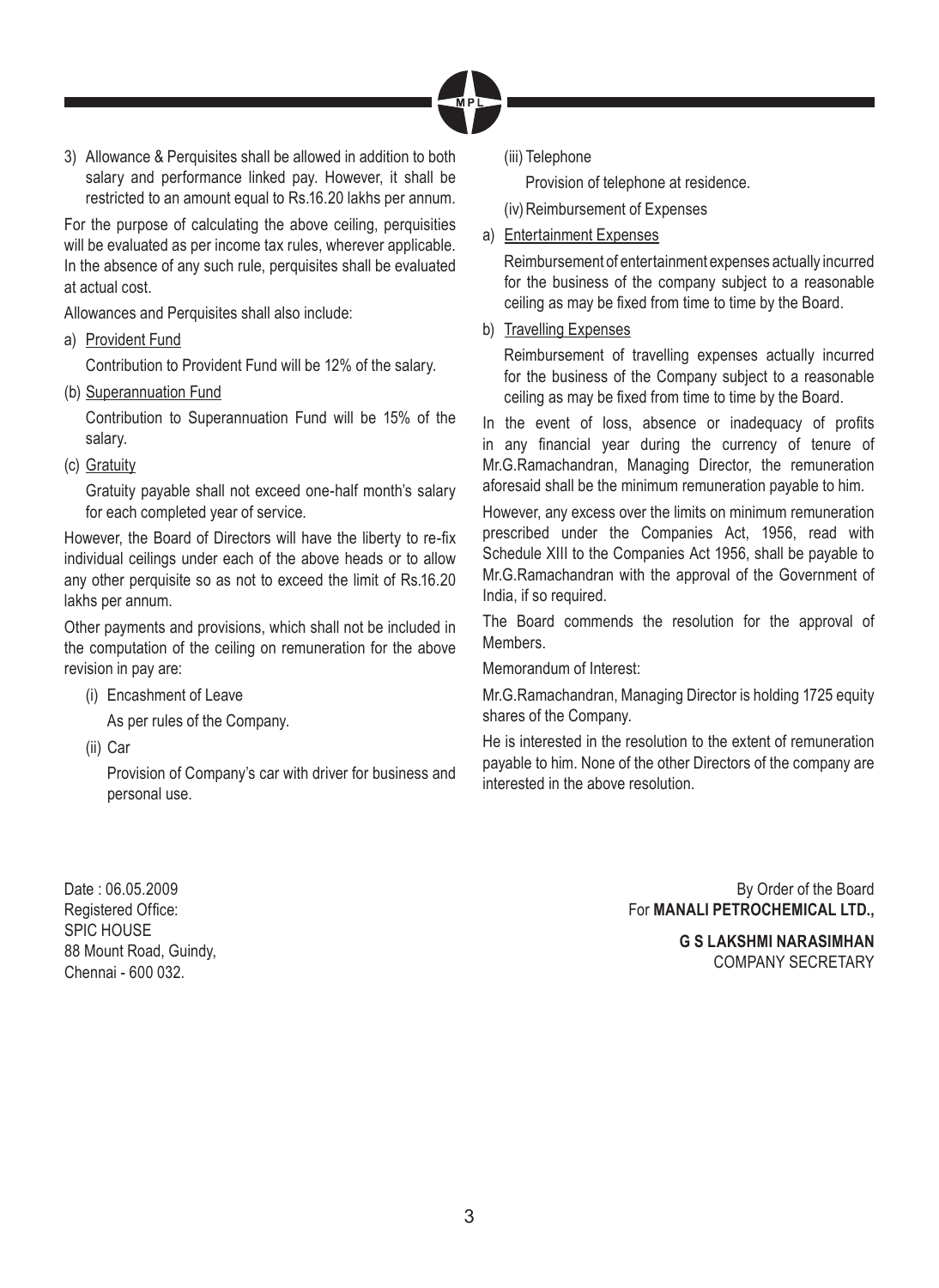

# **Brief Resume of the Directors seeking election / re-appointment in the 23rd Annual General Meeting.**

1. **Mr. G. Raghavendran** was appointed as Director on the Board effective 26.10.1992. He was formerly Managing Director of the Company. He is a Chemical Engineer with more than 50 years of industrial experience. He has a long and varied experience in petroleum and petrochemical industries. He served as General Manager in Chennai Petroleum Corporation Limited, a public sector undertaking, prior to becoming the Chief Executive of MPL.

Mr.G.Raghavendran holds 4725 equity shares of the Company.

2. **Mr. M.Sivagnanam** was appointed as a Director on the Board effective 26.12.1989. He was the Chief Secretary to the Government of Gujarat. He was the Managing Director of Gujarat Narmada Valley Fertilizers Ltd. He was the Chairman of the Gujarat State Construction Corporation, Gujarat Mineral Development Corporation and Gujarat Electricity Board. He was a Director of IPCL and a Member of the Board of Governors of IIM, Ahmedabad. He was instrumental in the successful implementation of several industrial projects in Gujarat. He was also the Advisor to the Central Planning Commission and in charge of industrial policy and the Advisor, State Plan for Southern States. He was also a member of the Tamilnadu State Planning Commission.

Mr.M.Sivagnanam does not hold any equity shares of the Company.

3. **Mr.N.Suryanarayanan** was appointed as a Director on the Board effective 6th May 2009. He is the Chief Financial Officer of M/s. Southern Petrochemical Industries Corporation Limited. He holds a Bachelor Degree in Commerce and he is an Associate Member of the Institute of Chartered Accountants of India. He carries with him rich experience and knowledge in the areas of accounts and finance gained over the years from renowned companies like Hindustan Lever Limited (now Hindustan Unilever Limited), Tata Telecom and Lucas-TVS. Prior to joining SPIC he was associated with SRF Limited as Vice President Corporate Finance. He is also a Director in M/s.Indo Jordon Chemicals Company Limited & Technip India Limited.

Mr. N. Suryanarayanan does not hold any equity shares of the Company.

4. **Mr.G.Ramachandran** - Please refer item no.8 under explanatory statement in pages 2 & 3

#### **DECLARATION**

#### To

The Members of the Manali Petrochemical Ltd.

This is to declare that the Code of Conduct envisaged by the Company for Members of the Board and Senior management Personnel have been complied with by all the members of the Board and Senior management Personnel of the Company respectively.

Place : Chennai Date : 6th May 2009

**G. RAMACHANDRAN** MANAGING DIRECTOR

0.200

0.300

 $0.4$ 

PER TONNE

KL PER TONNE

0.500

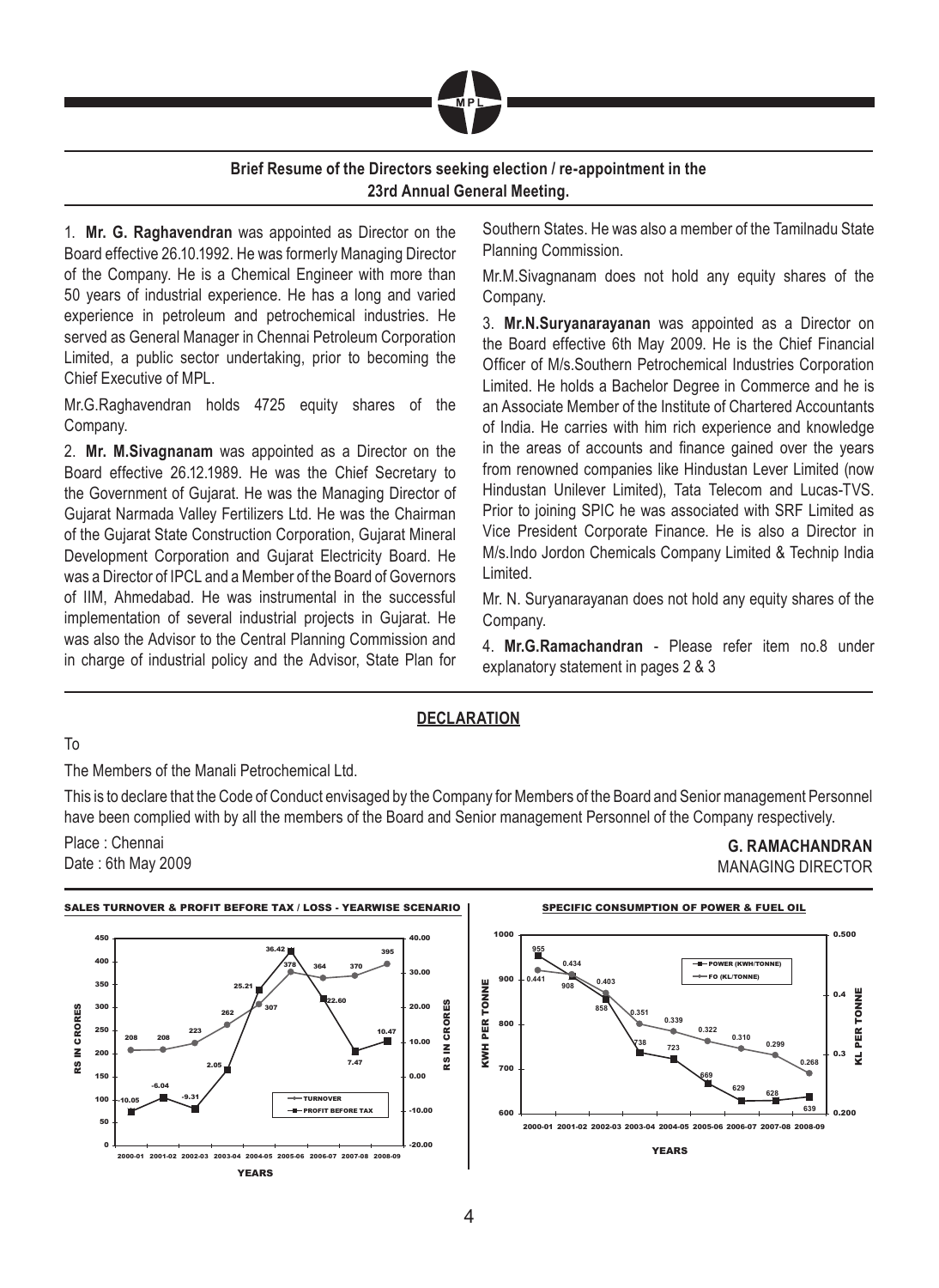

# **REPORT OF THE DIRECTORS AND MANAGEMENT DISCUSSION & ANALYSIS**

#### To **The Shareholders**

The Directors present their 23rd Annual Report on the business and operations of your company and the Audited Statement of Accounts for the year ended 31st March 2009.

| <b>FINANCIAL RESULTS</b>                |         | (Rs in Crores) |
|-----------------------------------------|---------|----------------|
| <b>DESCRIPTION</b>                      | 2008-09 | 2007-08        |
| Profit Before Interest and Depreciation | 18.77   | 17.43          |
| Interest                                | 0.55    | (0.04)         |
| Depreciation                            | 7.75    | 10.00          |
| Profit Before Tax                       | 10.47   | 7.47           |
| Provision for Taxation                  | 3.44    | 1.46           |
| <b>Profit After Tax</b>                 | 7.03    | 6.01           |
| <b>Cash Profit</b>                      | 17.14   | 16.85          |

During the year, the Company achieved a profit before tax of Rs.10.47 Crores and a profit after tax of Rs.7.03 Crores. Despite abnormal fluctuations in crude oil prices and recessionary conditions, the Company managed to withstand the pressures to achieve the above net profit bettering the performance of the previous year. The depreciation of the Indian rupee and higher selling prices in the first half of the year despite a marginal decrease in quantum of sales contributed to a higher turnover. The second half of the year saw steep drop in prices and the company responded by dropping the selling prices in tune with the landed cost of imported products to maintain volume. The trend of the profits and sales turnover of the past few years are as per graph on Page 4.

#### **OPERATIONAL HIGHLIGHTS**

Your Company achieved a record annual production of both propylene oxide and polyol. Your company also recorded the highest ever sales turnover.

Capacity utilization was maintained above 100% as was done in the last few years which helped the company to record better profits in spite of the narrowing gap between the raw materials and selling prices. Since the company kept pace with the landed cost of imported products in spite of the fluctuations, the selling volumes remained healthy except for a dip during the middle of the year. The company continued its strict control on the specific consumption of raw materials and energy thereby improving the profitability.

The bio-mass fired 4.2MW co-generation captive power plant was successfully commissioned towards the end of the third quarter, after the trial runs and the operation of the facility at the right time helped offset the problems created by power consumption restrictions. The full benefits of the power plant would be derived in the next financial year.

#### **DIVIDEND**

Your Directors recommend a 5% dividend i.e. Rs. 0.25 for every equity share of Rs. 5/- each fully paidup, for the year 2008-09, aggregating to Rs. 4.30 crores.

#### **MARKET SCENARIO**

The year saw a slight decrease in the sales quantity of propylene glycol due to recessionary pressures and steep fall in selling prices. However, this situation helped the company in increasing the sales volume of the slab stock polyol as more customers resorted to indigenous buying. Though the total quantum of sales remained more or less static the turnover improved

to Rs.394.80 Crores compared to Rs.369.55 Crores of the previous year due to reasons explained earlier. In the system segment, selective targeting with lower prices by the multinational companies, resulted in lower turnover in certain areas but was offset by improved turnover in some other areas, maintaining the balance. We hope to optimize the various grades of system polyols in the ensuing year.

#### **FUTURE OUTLOOK AND NEW PRODUCTS**

Polyurethane industries is the "limelight industry" and it continues to grow around 12%. More automobile companies have started production in India and this is expected to increase the demand. We are also introducing newer systems to meet their demands. The white goods sector is growing steadily in spite of the recessionary pressures. Hence it is felt that future outlook of this industry is encouraging. The company will grow along with the market growth.

#### **OPPORTUNITIES AND THREATS**

Duty levels are already very low and hence positive market conditions and good future outlook are the opportunities available to the company for improving its market share. At the same time, the recessionary trend in other parts of the world would also affect the Indian market through low priced dumping of products and general pessimism in the market.

#### **RISKS AND CONCERNS**

Chennai Petroleum Corporation Ltd (CPCL) is the single source of supply of propylene. This is a big risk. Any outages of the propylene recovery plant can upset the production of your company. However, the chemical terminal at Ennore would probably help your company to manage any unforeseen outages effectively and ensure continuous supply of products.

Time taken and the cost for inland transportation of products from Chennai to Western and Northern markets are becoming a concern. CIF prices of imported products to Chennai or any other part in India is virtually the same. The credit policy, low interest rates offered for credit period by multinational companies / their dealers in India are also points of concern in improving our market further.

# **ENVIRONMENT AND SAFETY**

Your company was re-certified during August 2008 for both ISO-9001 and ISO-14001. Continuous periodic and bi-annual surveillance audits are being conducted. The last surveillance audit was done on 20th March 2009. The next surveillance audit is planned during July 2009.

#### **CONSERVATION OF ENERGY**

As required under Sec.217(1)(e) of the Companies Act, 1956 read with Rule-2 of the Companies (Disclosure of particulars in the Report of Board of Directors) Rules, 1988, information on conservation of energy, technology absorption, foreign exchange earnings and outgo, are as per Annexure forming part of this report.

#### **FIXED DEPOSITS**

Your company has not accepted any deposits from the public during the year under report.

#### **INDUSTRIAL RELATIONS**

As of 31st March 2009, your company had 354 employees on its rolls including engineers and technicians recruited recently through training programmes. The fresh engineers / diploma / graduate degree holders, after training will be inducted into permanent services of the company to fill up vacancies that arise due to resignations.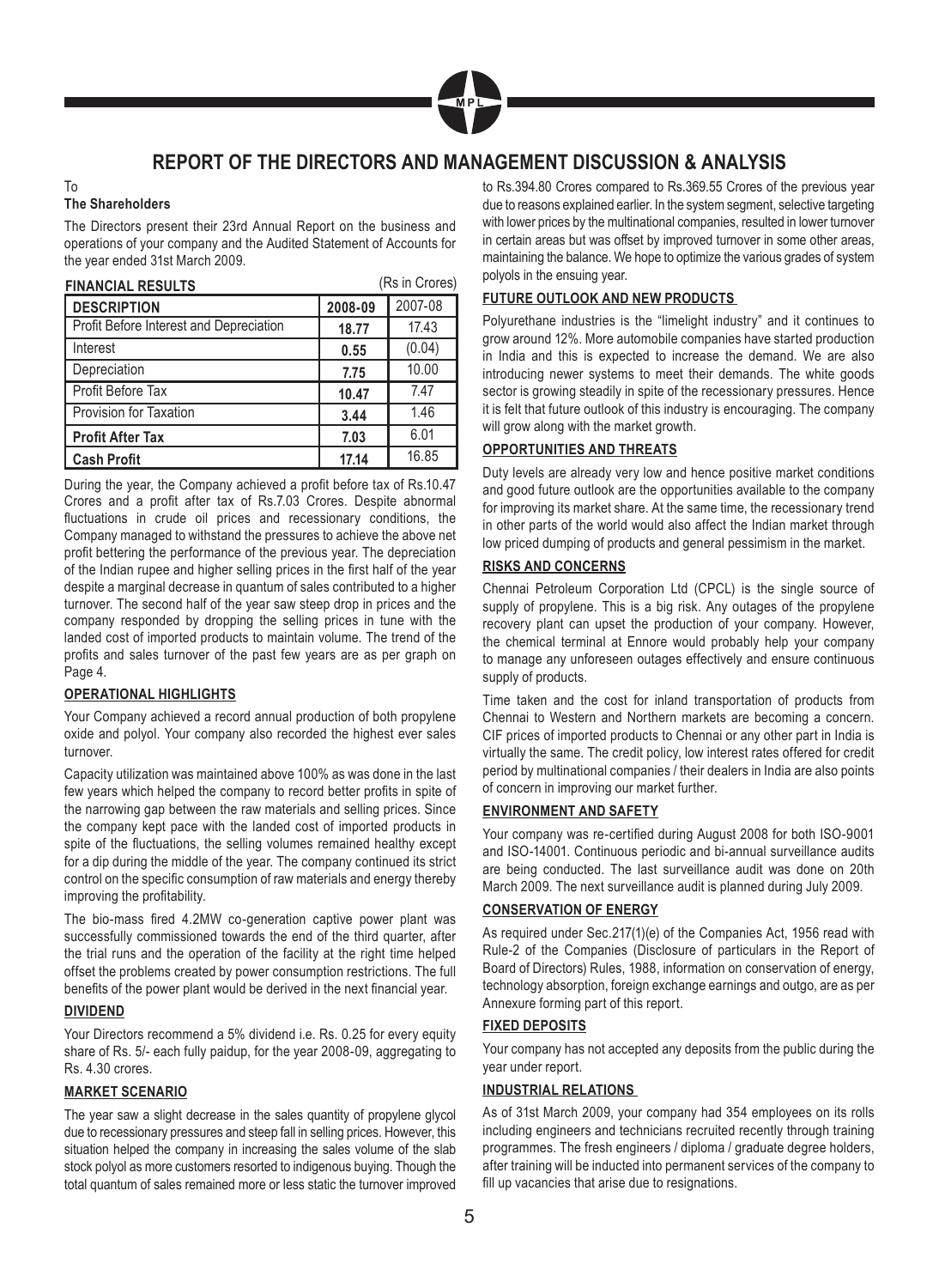

# **PARTICULARS OF EMPLOYEES**

A statement concerning employees as required by section 217 (2A) of the companies Act, 1956 is attached to this report.

#### **DIRECTORS**

Dr.A.C.Muthiah, Chairman resigned from the Board with effect from 24th Feb 2009 due to personal reasons. Mr. Ashwin C. Muthiah was appointed as Chairman.

Mr.S.Susai, Director resigned from the Board with effect from 11th July 2008 and Mr.B.Viswabarathy, Senior General Manager (Finance) of TIDCO was nominated in his place with effect from 11.07.2008. Mr.M.H.Avadhani, Director resigned from the Board with effect from 17th April 2008.

The Board wishes to place on record the yeoman services rendered by Dr.A.C.Muthiah during his tenure as the Chairman of the company and the valuable services rendered by Mr.S.Susai and Mr.M.H.Avadhani during their respective tenure as Directors of the Company.

#### **DIRECTORS' RESPONSIBILITY STATEMENT**

Pursuant to the requirement under Section 217(2AA) of the Companies Act, 1956 with respect to Directors' Responsibility Statement, it is hereby confirmed:

- $(i)$  That in the preparation of the annual accounts for the financial year ended 31st Mar 2009, the applicable accounting standards had been followed along with proper explanation relating to material departures;
- (ii) That the Directors had selected such accounting policies and applied them consistently and made judgments and estimates that were reasonable and prudent so as to give a true and fair view of the state of affairs of the Company at the end of the financial year and of the profit of the Company for the year under review.
- (iii) That the Directors had taken proper and sufficient care for the maintenance of adequate accounting records in accordance with the provisions of the Companies Act, 1956 for safeguarding the assets of the Company and for preventing and detecting fraud and other irregularities;
- (iv) That the Directors had prepared the accounts for the financial year ended 31st Mar, 2009 on a 'going concern' basis.

#### **CORPORATE GOVERNANCE**

Your Company has complied with the requirements regarding Corporate Governance as required under Revised Clause 49 of the Listing Agreement entered into with the Stock Exchanges, where the Company's shares are listed. A Report on the Corporate Governance in

CHENNAI – 600 032 DATE : 6th May, 2009 this regard is made a part of this Annual Report and a Certificate from the Auditors of your Company regarding compliance of the conditions of the Corporate Governance is attached to this report.

#### **COMPULSORY DEMAT**

As announced by SEBI vide its Circular Ref. No.SMDRP / POLICY / CIR-9 / 2000, dt. 16.2.2000, the shares of the Company are traded compulsorily in dematerialised form by all investors with effect from 8.5.2000. 50.44% of shares of your company have been dematted compared to 49.96% previous year.

#### **LISTING OF EQUITY SHARES**

Your Company's equity shares continued to be listed on The Stock Exchange, Mumbai and National Stock Exchange Ltd., Mumbai, during the year under report.

Your Company has initiated necessary action to delist its equity shares from the Calcutta Stock Exchange Association Ltd., pursuant to the resolution passed at the Annual General Meeting held on 25.9.2004.

#### **COST AUDIT**

The Government of India has ordered the Company to conduct audit of cost accounts in respect of 'Chemicals' manufactured by the company and accorded approval for appointment of M/s. S Gopalan & Associates, Cost Accountants, appointed by the Company in this regard pursuant to Section 233B of the Companies Act, 1956, to conduct cost audit for the year 2008-2009.

#### **AUDITORS**

Your Company's statutory Auditors M/s. Deloitte Haskins & Sells, Chartered Accountants, Chennai, retire at the conclusion of this Annual General Meeting and are eligible for re-appointment.

#### **ADEQUACY OF INTERNAL CONTROLS**

Your company has installed adequate internal control systems in combination with delegation of powers. The control system is also supported by internal audits and management reviews with documented policies and procedures.

#### **ACKNOWLEDGEMENT**

Your Directors express their grateful thanks for the assistance, co-operation and support extended to the Company by the Government of India, the Government of Tamilnadu, TIDCO, SPIC, the Promoter and the Consortium of Banks. The Directors wish to thank particularly the shareholders for their continued and patient support.

The Directors also place on record their appreciation of the consistent good work put in by all cadres of employees.

> For and on behalf of the Board **ASHWIN C MUTHIAH** CHAIRMAN

**Statement showing the particulars of Employees of the Company as required under Section 217(2A) of the Companies Act, 1956 read with the Companies (Particulars of Employees) Rules, 1975 and forming part of the Report of the Board of Directors for the year ended 31st March 2009**

| Name                                                                           | Designation<br>and Nature<br>of Duties | Age | Qualification | Experience<br>(Years) | Last Employment<br>and post held           | Date of<br>Commencement<br>of Employment | Gross<br>Remune-<br>ration (Rs.) |
|--------------------------------------------------------------------------------|----------------------------------------|-----|---------------|-----------------------|--------------------------------------------|------------------------------------------|----------------------------------|
| G Ramachandran*                                                                | Managing<br><b>Director</b>            | 57  | B.Tech., MBA  | 35                    | SPIC Ltd.,<br>Senior Manager               | 01.08.1989                               | 38.27.240                        |
| K K Rajagopalan*                                                               | <b>Director</b><br>(Finance)           | 58  | B.E., PGDM    | 36                    | SPIC Ltd.,<br>Executive Director (Finance) | 20.04.2000                               | 32,78,649                        |
| Not a relative of any Director of the Company. The appointment is contractual. |                                        |     |               |                       |                                            |                                          |                                  |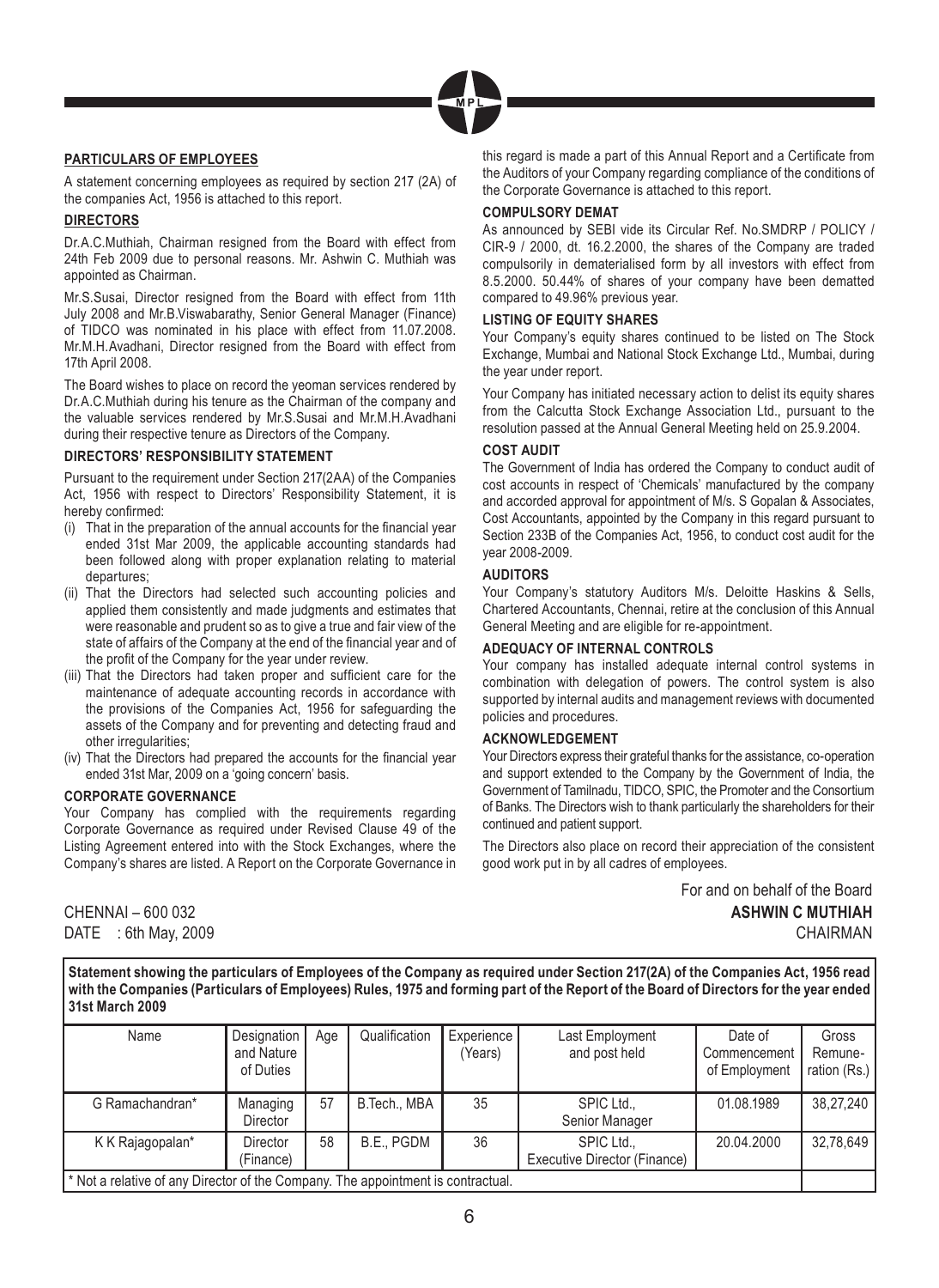

# **ANNEXURE TO DIRECTORS' REPORT**

Conservation of Energy, Technology absorption and Foreign Exchange Earnings and Outgo as required under Companies (Disclosure of particulars in the report of Board of Directors) Rules, 1988 for the year ended 31st March 2009.

### **A) CONSERVATION OF ENERGY**

- a) Energy conservation measure taken :-
	- Revamping of Glycol distillation columns with structured packing has increased the capacity utilsation by about 25%, without substantial increase in consumption of energy.
	- Installation of cooling tower in Effluent Treatment plant.
	- Usage of alternate neutralising technology has resulted in reduction in cycle time, improved productivity and reduced energy consumption.
	- Biomass Based Cogeneration power plant has been

#### commissioned.

- b) Additional investment and proposals, if any being implemented for reduction of consumption of energy :-
	- Revamping of Propylene Oxide plant at Plant-2
	- Polyol Heat Recovery at plant-2
- c) Impact of the measures at (a) & (b) above for reduction of energy consumption and consequent impact on the cost of production of goods :-
	- Impact of energy conservation and productivity improvement measures at (a) on the cost of production of the goods to be in the order of Rs.254 lakhs per annum.
	- The savings envisaged by implementing the energy conservation measures as at (b) for reduction of energy and consequent impact on the cost of production of goods to be in the order of Rs.195 Lakhs per annum.

|           | $FORM - A$ (See Rule-2)                                    |                                 |                          |
|-----------|------------------------------------------------------------|---------------------------------|--------------------------|
|           |                                                            | <b>Year Ended</b><br>31.03.2009 | Year Ended<br>31.03.2008 |
| (A)<br>1. | <b>Power and Fuel Consumption</b><br><b>ELECTRICITY</b>    |                                 |                          |
|           | Purchased<br>a)                                            |                                 |                          |
|           | Units                                                      | 20164314                        | 26644029                 |
|           | Amount (Rs) (i.e.cost paid to TNEB)                        | 8,73,90,928                     | 11,40,82,697             |
|           | Rate per Unit (Rs.)                                        | 4.33                            | 4.28                     |
|           | Own Generation<br>b)                                       |                                 |                          |
|           | 1. Through Diesel Generator (Units)                        | 3426622                         | 263075                   |
|           | Unit per litre of Diesel                                   | 3.02                            | 3.33                     |
|           | Cost per Unit (Rs.)                                        | 11.58                           | 9.51                     |
|           | 2. Through Steam Turbine (Units) (NET)                     | 4336785                         | Nil                      |
|           | Units per MT of Wood, net of Cogeneration steam            | 430.49                          | Nil                      |
|           | Cost per Unit (Rs.)                                        | 5.76                            | Nil                      |
| 2.        | Coal (Specify quality & where used)                        | <b>Nil</b>                      | Nil                      |
| 3.        | Furnace Oil (Qty in KL)                                    | 11433                           | 12816                    |
|           | Amount (Rs.)                                               | 26,74,40,236                    | 22,95,34,034             |
|           | Average Rate (Rs./KL)                                      | 23,391                          | 17,910                   |
| 4.        | Others / Internal Generation                               | <b>Nil</b>                      | Nil                      |
|           | Wood: Quantity (in MT)                                     | 10074                           | Nil                      |
|           | Amount (in Rs.)                                            | 2,49,65,340                     | Nil                      |
|           | Average Rate (Rs./MT)                                      | 2478                            | Nil                      |
| (B)       | Consumption per unit of production with standards (if any) |                                 |                          |
|           | Production (in MT)                                         | 42,731                          | 42,827                   |
|           | <b>Electricity in Units</b>                                | 639                             | 628                      |
|           | Furnace Oil in KL                                          | 0.268                           | 0.299                    |
|           | Coal                                                       | <b>Nil</b>                      | Nil                      |
|           | Others                                                     | 0.236                           | Nil                      |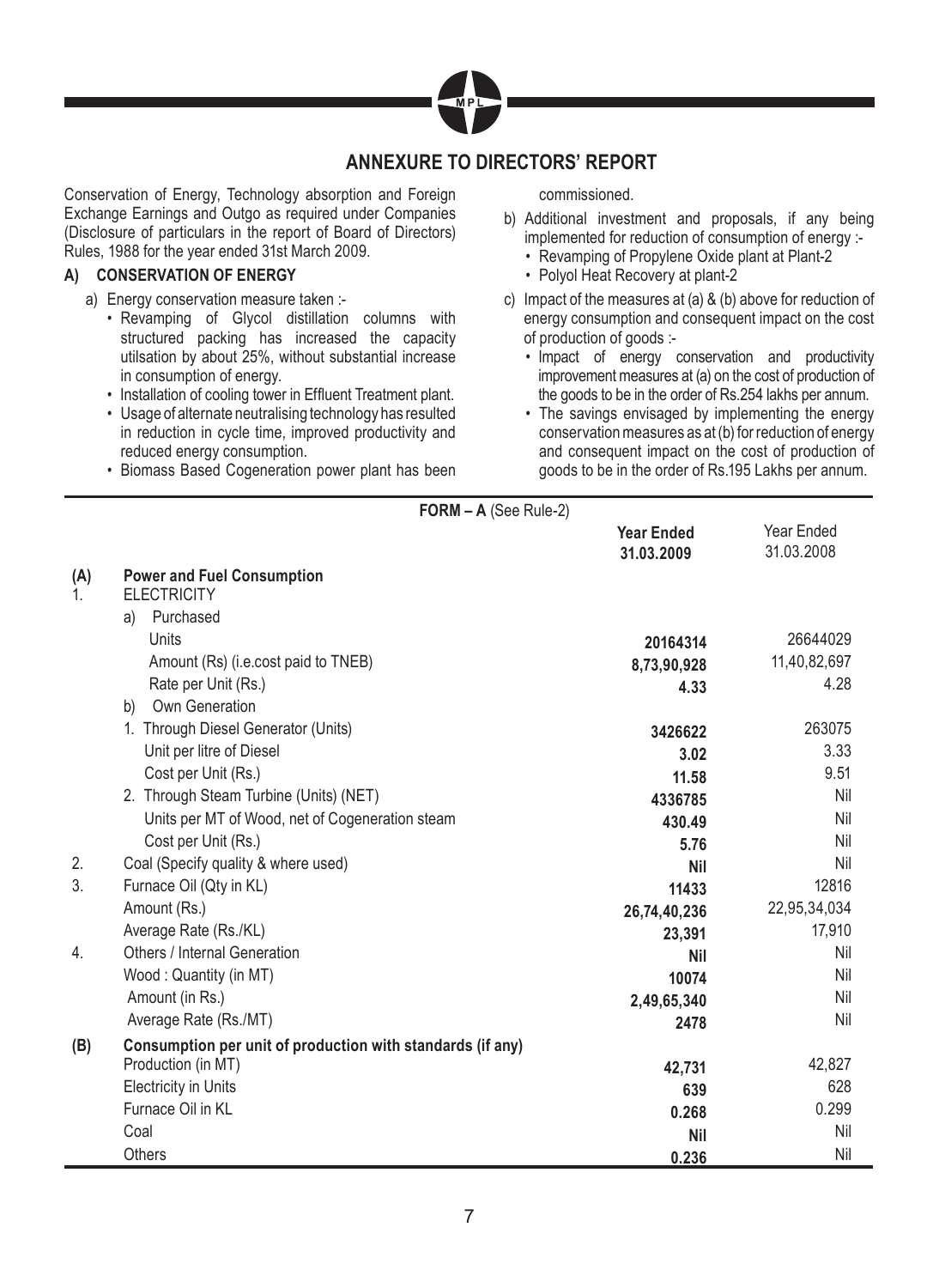

**FORM-B** (See Rule 2)

# **B. TECHNOLOGY ABSORPTION**

# **I. Research and Development (R&D)**

- **1. Specifi c areas in which R&D carried out by the company :**
	- Development of alternate processes for treatment of Polyols.
	- Improved formulations for speciality glycols for oil fields.
	- Reduction of Batch Reaction times for Polyols.
	- Improved formulations for automotive seatings.
	- Speciality polyol for improved mechanical properties of flexible automotive seatings.

# **2. Benefi ts derived as a result of above R&D :**

- Increased Production of Polyols.
- Reduction in operation cost.
- Improved sales.
- Waste minimization.

# **II. Technology Absorption, Adaptation and Innovation :**

- 1. Efforts, in brief, made towards technology absorption, adaptation and innovation : Technology has already been fully absorbed
- 2. Benefit derived as a result of the above efforts e.g. product improvement, cost reduction, product development, import substitution etc.:
	- $\triangleright$  Use of indigenous chemicals
	- $\triangleright$  Cost reduction
	- $\triangleright$  Timely availability
	- $\triangleright$  Increased production.
	- $\triangleright$  Lesser wastes
- 3. In case of imported technology (imported during the last five years reckoned from the beginning of the financial year), the following information may be furnished.
- a) Technology imported :

Design and drawing have been imported for fabrication of equipment and the process know-how has been successfully absorbed.<br>PO / PG / PT (France (For Plant-I) : Process know-how from M/s ATOCHEM of France (For Plant-I) : Process know-how from M/s ATOCHEM of France (For Plant-I)

|                                       | Process know-how from M/s MONTEDIPE of Italy (For Plant-II)            |
|---------------------------------------|------------------------------------------------------------------------|
| <b>POLYOLS</b>                        | : Process know-how from M/s ARCO of USA (For Plant-I)                  |
|                                       | Process know-how from M/s PRESSINDUSTRIA of Switzerland (For Plant-II) |
| b) Year of Import                     | $: 1988$ & 1989                                                        |
| c) Has technology been fully absorbed | : ves.                                                                 |

- d) if not fully absorbed areas where this has not taken : does not apply
- place, reasons therefor and further plans of action

# **C. FOREIGN EXCHANGE EARNINGS AND OUTGO:**

a) Efforts: Activities relating to Exports, Initiatives to increase exports, Development of new export markets for products & services, export plants.

 With the newer products developed, we are replacing imported products into the country by making available the import substitutes; thus the benefit is derived by the country by reduction in import of high value imported products. Our production capacity is lower than the country's consumption and hence any product produced and sold substituting an import is similar to a deemed export. Hence, the company does not make any special effort to find export markets.

 Eventhough, our primary emphasis is on meeting the indigenous market, we had exported propylene glycol and some grades of polyol to Germany and Sri Lanka directly and on "Deemed Export" basis within the country to have an economic and strategic advantage.

|                                                       | (Rs. in lakhs) |
|-------------------------------------------------------|----------------|
| b) i) Foreign Exchange Earnings - exports sales (FOB) | 82.50          |
| ii) Foreign Exchange outgo (on cash basis)            | $-5060.12$     |

- **3. Future Plan of Action :**
	- Develop the prepolymer based PU systems for Integral Skin applications.
	- Continue to focus on improved glycol for oil fields.
	- Development of rigid systems to eradicate use of HFCs like 141b in Refrigeration systems.
	- Water blown semi rigid foams.
- **4. Expenditure on R & D :** 
	- (a) Capital : Rs. 9.29 lakhs
	- (b) Recurring : Rs.50.19 lakhs
	- (c) Total : Rs.59.48 lakhs
	- (d) Total R&D expenditure as a percentage of total  $turnover - 0.15%$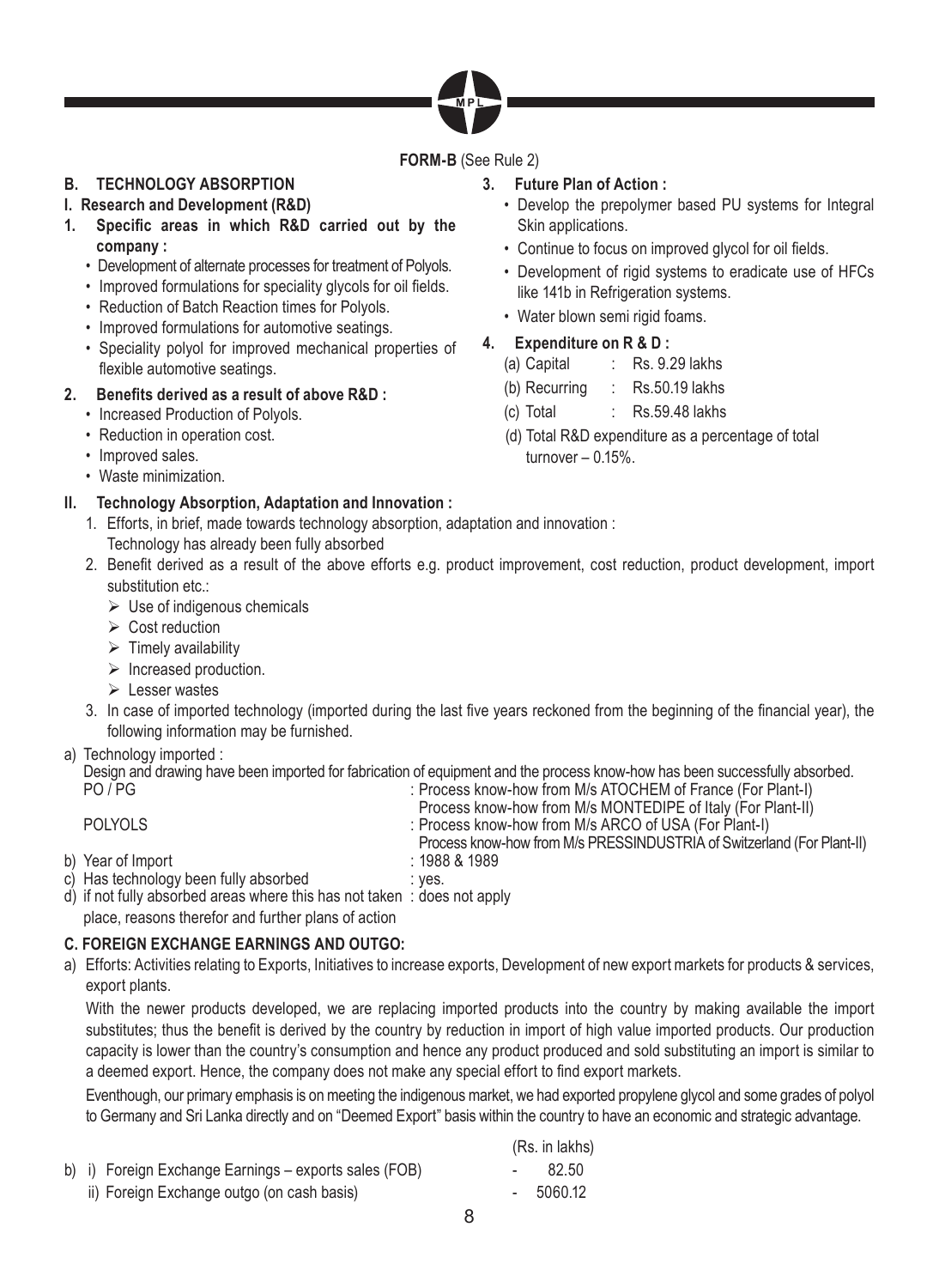

# **REPORT ON CORPORATE GOVERNANCE**

# **1. MANALI PETROCHEMICAL LIMITED'S PHILOSOPHY ON CODE OF GOVERNANCE :**

 The Securities and Exchange Board of India had introduced a Code of Corporate Governance for implementation by companies listed with Stock Exchanges from the year 2001-2002. The Board of Directors of your Company strongly supports the principles of corporate governance. Further the Board lays emphasis on transparency, accountability and integrity in all its operations and dealings with outsiders. Your Company had adopted all the best practices in corporate governance much before the Code was formulated. The following are the detailed practices on Corporate Governance in your Company:

# **2. BOARD OF DIRECTORS:**

(a) Composition of the Board : (for the financial year 2008-2009)

| <b>Director</b>                      |         | No. of<br>Shares held<br>in MPL | No. of<br>meetings<br>attended | * No. of<br>outside<br>Directorship<br>held | Total No. of Membership /<br>Chairmanship of Committees<br>across all companies<br>(including MPL) |          |
|--------------------------------------|---------|---------------------------------|--------------------------------|---------------------------------------------|----------------------------------------------------------------------------------------------------|----------|
|                                      |         |                                 |                                |                                             | Member                                                                                             | Chairman |
| Dr A C Muthiah @@@                   |         | 2250                            | 6                              |                                             |                                                                                                    |          |
| Mr. Ashwin C Muthiah                 |         |                                 | 4                              | 11                                          | 3                                                                                                  |          |
| Mr.M H Avadhani @                    | $**$    |                                 |                                |                                             |                                                                                                    |          |
| Mr. G Raghavendran                   | $***$   | 4725                            | 6                              |                                             |                                                                                                    |          |
| Mr. M Sivagnanam                     | $**$    |                                 | 6                              |                                             | $\overline{2}$                                                                                     |          |
| Mr.S.Susai (Nominee of TIDCO) @@     | $**$    |                                 |                                |                                             |                                                                                                    |          |
| Mr. Babu K Verghese                  | $**$    | 300                             | 5                              |                                             | 4                                                                                                  | 2        |
| Mr.B.Viswabarathy (Nominee of TIDCO) | $***$ # |                                 | 4                              | 2                                           | 4                                                                                                  |          |
| Mr. G Ramachandran                   |         | 1725                            | 6                              |                                             |                                                                                                    |          |
| Mr. K K Rajagopalan                  |         | 1650                            | 6                              | 4                                           |                                                                                                    |          |

\* (Excluding alternate directorship and directorship in private limited companies, Foreign Companies and Section 25 Companies.)

Non-Executive and Independent Director.

@ Resigned with effect from 17.04.2008

@@ Resigned with effect from 11.07.2008

@@@ Resigned with effect from 24.02.2009

# Nominated by TIDCO with effect from 11.07.2008

Mr Ashwin C Muthiah is a Non-Executive Chairman, Mr. G.Ramachandran and Mr. K.K. Rajagopalan are Executive Directors.

All the Directors except Mr.Ashwin C Muthiah attended the last Annual General Meeting held on 20th Sep 2008.

6 Board Meetings were held during the financial year 2008 - 2009, as against the minimum requirement of 4 meetings. The dates on which the meetings were held are given below:

17.04.2008, 15.07.2008, 20.09.2008, 21.10.2008, 27.01.2009 and 24.02.09

(b) None of the Directors of the Company is a member in more than 10 committees or Chairman of more than 5 committees across all companies in which he is a Director.

# **Disclosure of Non-Mandatory Requirement:**

Chairman's office expenses incurred in performance of his duties are not reimbursed by the Company.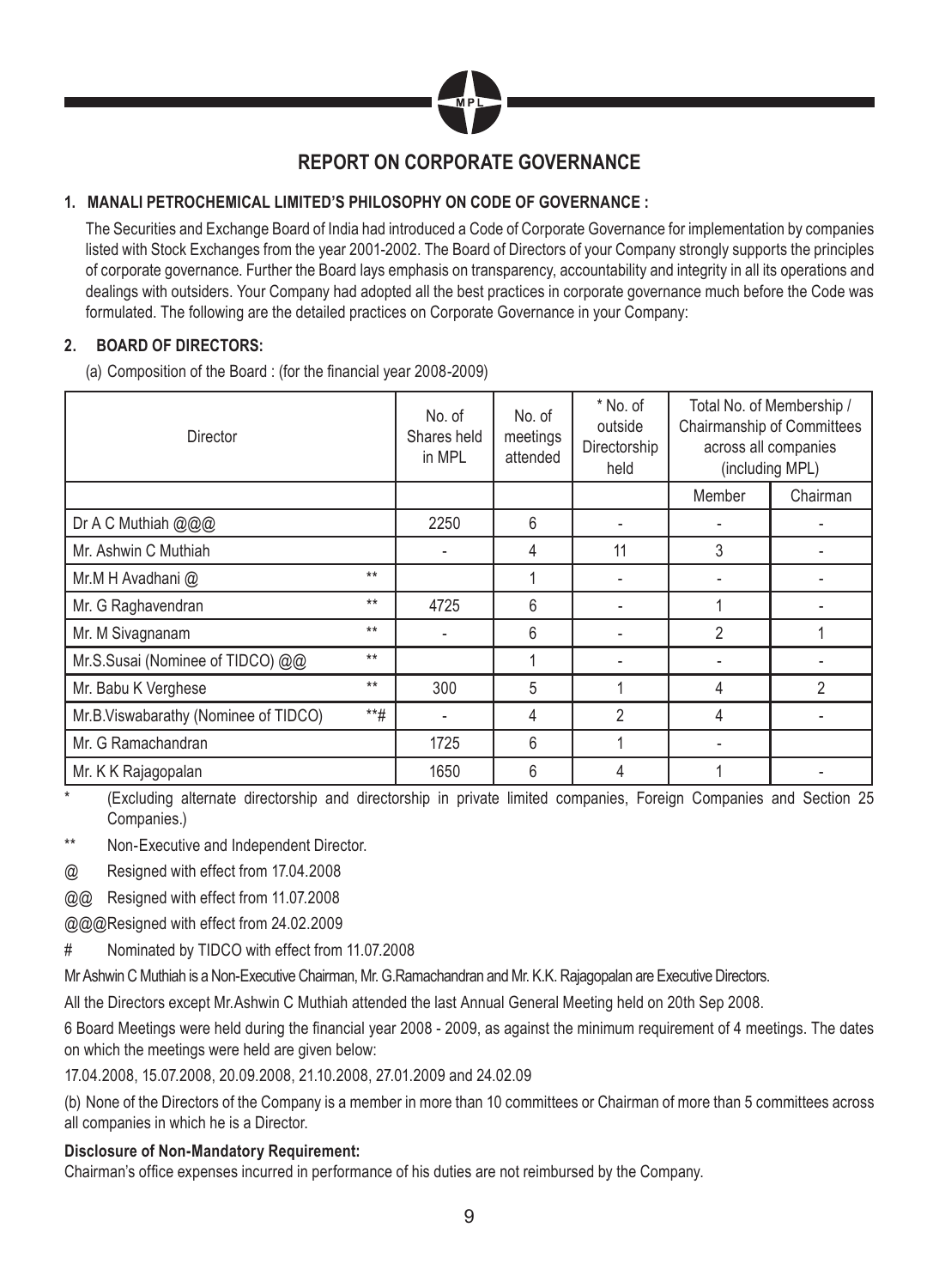

# **3. AUDIT COMMITTEE:**

The Audit Committee was constituted in August 1990. The Terms of Reference since 1990 had already covered most of the aspects stipulated by the SEBI Guidelines. During the year 2005-06, these were comprehensively reviewed and the Audit Committee was mandated with the same terms of reference as specified in Clause 49 of the Listing Agreements with Stock Exchanges. The current terms of reference fully conform to the requirements of Section 292A of the Companies Act, 1956.

The Audit Committee is responsible for overseeing the Company's financial reporting process, reviewing the quarterly/half yearly/ annual financial statements, reviewing with the management the financial statements and adequacy of internal audit function, recommending the appointment/re-appointment of statutory auditors and fixation of audit fees, reviewing the significant internal audit findings/related party transactions, reviewing the Management Discussion and Analysis of financial condition and result of operations and also statutory compliance issues. The Committee acts as a link between the management, external and internal auditors and the Board of Directors of the Company.

The committee at present comprises of three non-executive independent directors. All the members have good financial knowledge. The composition of the Audit Committee and the attendance of each director at these meetings are given below:

| S No. | Director              | Chairman/Member | No.of meetings Attended |
|-------|-----------------------|-----------------|-------------------------|
|       | Mr. M Sivagnanam      | Chairman        |                         |
| 2     | Mr. M H Avadhani*     | Member          |                         |
| 3     | Mr. G Raghavendran    | Member          |                         |
| 4     | Mr. S. Susai **       | Member          |                         |
| 5     | Mr. B.Viswabarathy*** | Member          |                         |

- Resigned with effect from 17.04.2008.
- \*\* Resigned with effect from 11.07.2008.
- \*\*\* Nominated by TIDCO with effect from 11.07.2008

Mr. G S Lakshmi Narasimhan, Company Secretary, acted as the Secretary to the Committee. The Managing Director, Director (Finance) and representatives from the Statutory Auditors, M/s. Deloitte Haskins and Sells, Mr. S Gopalan, Cost Auditor, representative from the Internal Auditors M/s.Venkatesh & Co.,attended the meetings of the Committee as invitees. The committee met four times during the year 2008-09 on 17.04.2008, 15.07.2008, 21.10.2008, and 27.01.2009.

The Audit Committee held discussions with the Statutory Auditors and Internal auditors of the company concerning the financial reports of the company, internal control systems, and scope of audit and observations of the Statutory Auditors / Internal Auditors. The audit committee also reviewed the quarterly, half-yearly and annual financial results of the company before submission to the Board, on the "Limited Review" of the quarterly accounts, matters relating to compliance of Accounting Standards, their observations arising from the internal / annual audit of the Company's accounts and other related matters.

# **4. REMUNERATION COMMITTEE:**

A Remuneration Committee was constituted by the Board on 28th Jan 2008 with three independent Directors as members. Mr. Babu K Verghese, Director is the Chairman. Mr. M. Sivagnanam and Mr.B.Viswabarathy, Directors are the other members. The committee will generally follow the practice in vogue since inception and will fix and review remuneration for the Managing/Wholetime Directors as and when necessary. The committee met on 17th April 2008.

The remuneration of the Whole-time / Executive Directors comprises of a Fixed Component and a performance linked pay and is fixed by the Board of Directors, based on the recommendations of the remuneration committee, subsequently approved by the Members. The remuneration of the whole-time Directors/Executive Directors is recommended and fixed taking into consideration the remuneration trend in the industry and in the region, academic background, qualification, experience and contribution of the individual.

The Executive Directors are not paid any sitting fees for any Board/Committee Meetings attended by them.

Details of Remuneration paid to the Directors for the year :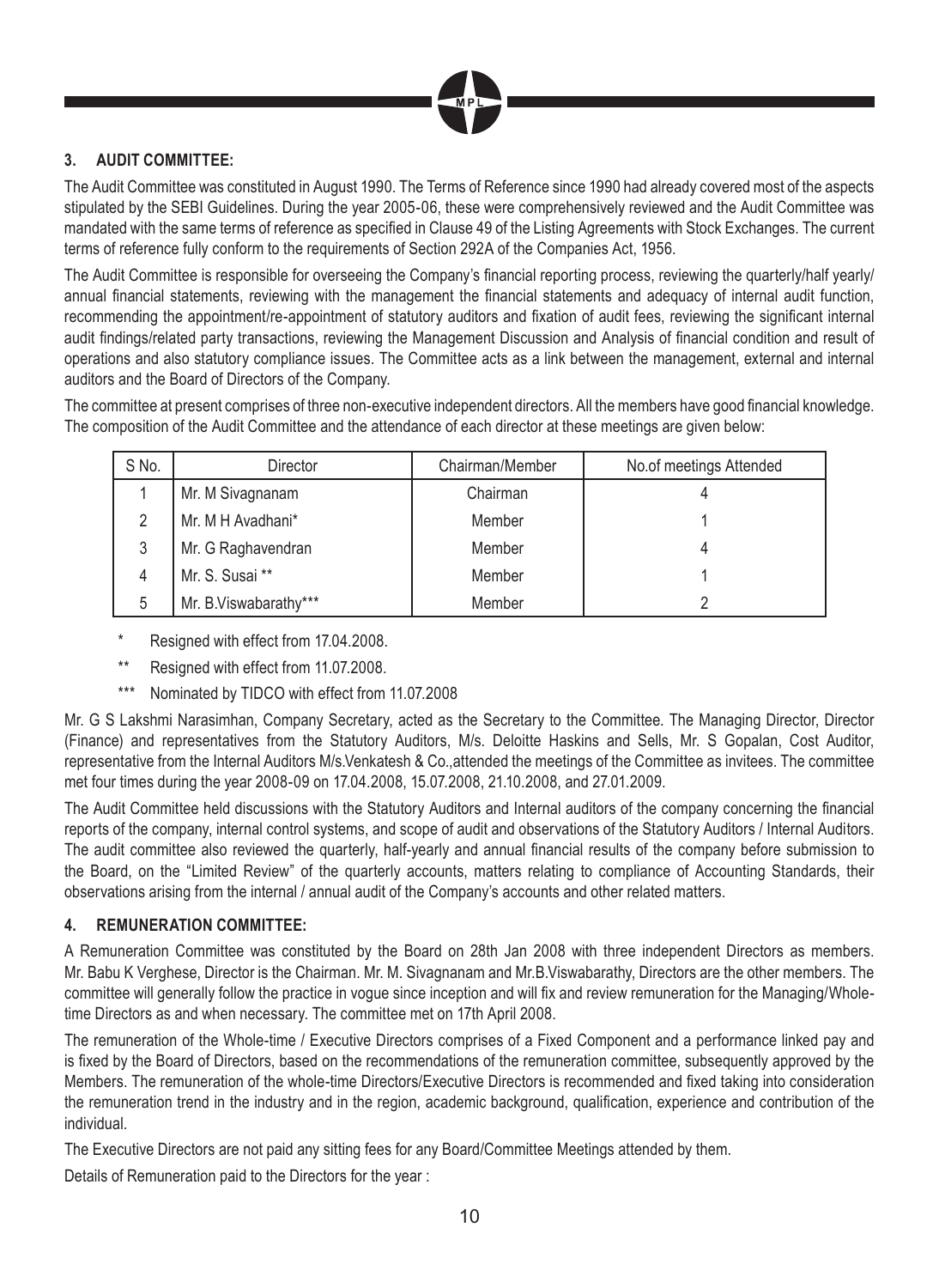

The Company does not pay any remuneration except sitting fees for attending the Board/Committee Meeting to Non-Executive **Directors** 

Sitting fees paid to non-executive directors are detailed below:

|                                        |                  |                                   |                          |              | AIIIUUIILIII KS. |
|----------------------------------------|------------------|-----------------------------------|--------------------------|--------------|------------------|
| Name                                   | Board<br>Meeting | <b>Audit Committee</b><br>Meeting | * SIG & ST               | **RC Meeting | Total            |
| Dr. A C Muthiah                        | 30000            |                                   |                          |              | 30000            |
| Mr. Ashwin C Muthiah                   | 20000            |                                   |                          |              | 20000            |
| Mr. M H Avadhani                       | 5000             | 5000                              | $\overline{\phantom{a}}$ |              | 10000            |
| Mr. G Raghavendran                     | 30000            | 20000                             |                          |              | 50000            |
| Mr. M Sivagnanam                       | 30000            | 20000                             | 46000                    | 2000         | 98000            |
| Mr. S. Susai (Nominee of TIDCO)        | 5000             | 5000                              |                          | 2000         | 12000            |
| Mr. Babu K Verghese                    | 25000            |                                   | 46000                    | 2000         | 73000            |
| Mr. B. Viswabarathy (Nominee of TIDCO) | 20000            | 10000                             |                          |              | 30000            |
| Total                                  | 165000           | 60000                             | 92000                    | 6000         | 323000           |

\* SIG & ST - Committee for Shareholders & Investors Grievance & Share Transfer

\*\* RC - Committee for Remuneration

Remuneration to Executive Directors

(Rs. in Lakhs)

 $\lambda$  in Rs.

| SI.No | Name                                  | Salaries and<br>Allowances | Contribution to PF<br>& other Funds | Perquisites | Total |
|-------|---------------------------------------|----------------------------|-------------------------------------|-------------|-------|
|       | G. Ramachandran, Managing Director.   | 28.23                      | 3.75                                | 6.29        | 38.27 |
|       | K.K. Rajagopalan, Director (Finance). | 24.28                      | 2.93                                | 5.58        | 32.79 |
|       | Total                                 | 52.51                      | 6.68                                | 11.87       | 71.06 |

# **5. SHAREHOLDERS / INVESTORS GRIEVANCE AND SHARE TRANSFER COMMITTEE:**

The Shareholders / Investors Grievance and Share Transfer Committee consists of 2 non-executive Directors and Managing Director viz.,

| Mr. Babu K.Verghese | Chairman of the committee |
|---------------------|---------------------------|
| Mr. M.Sivagnanam    | Director                  |
| Mr. G.Ramachandran  | <b>Managing Director</b>  |

Compliance Officer - G.S.Lakshmi Narasimhan, Company Secretary

The committee met 23 times during the year.

During the year, 147 complaints were received from the shareholders and were satisfactorily resolved. There was no pending complaint from the shareholders as on 31.3.2009.

Delivery of equity shares of the Company by all investors / shareholders is now mandatory in the dematerialised form in all Stock Exchanges.

# **6. DISCLOSURES**

The Company has followed the guidelines of the Accounting standards laid down by the Institute of Chartered Accountants of India (ICAI) in preparation of its financial statements.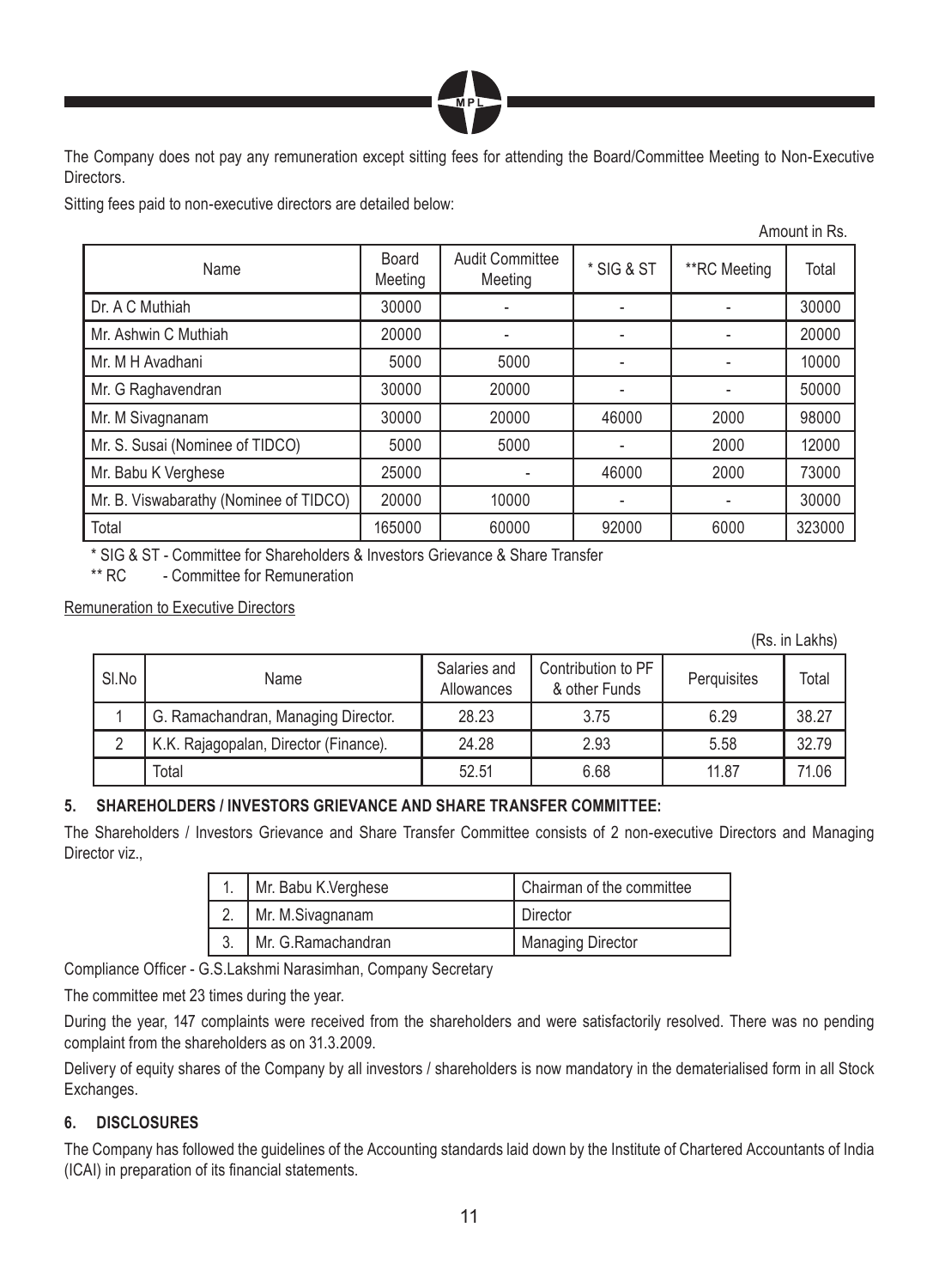

Transactions with related parties are disclosed in note No 13 of Schedule 19 to the accounts in the Annual Report.

During the year under review the company has not raised any funds from Public issue, rights issue, or preferential issue.

During the last three years there were no strictures or penalties imposed on the Company either by the stock exchanges or by SEBI or any statutory authority for non-compliance on any matter related to Capital markets.

The Company has laid down procedures to inform board members about the risk assessment and its minimisation, which are periodically reviewed to ensure that risk control is exercised by the Management effectively.

The Company has no specific Whistle Blower Policy. However, the Company recognises the importance of such informations and free access is available for employees at any level to report to the Management about the unethical behaviour or suspected fraud by staff/officers/suppliers/customers in violation of the Company's code of conduct or any other point of concern.

# **7. C E O / C F O CERTIFICATION**

C E O / C F O Certification by Mr.G.Ramachandran, Managing Director and Mr.K.K.Rajagopalan, Director (Finance) as required under clause 49 (V) of the Listing Agreement was placed before the Board at its meeting held on 6th May 2009.

# **8. GENERAL BODY MEETINGS:**

#### **Location and time, where last three AGMs were held:**

| Year    | Location                                                                     | Date       | Time         |
|---------|------------------------------------------------------------------------------|------------|--------------|
| 2007-08 | Rajah Annamalai Mandram, Esplanade,<br>(Near High Court), Chennai - 600 108  | 20.09.2008 | $10.35$ A.M. |
| 2006-07 | Rajah Annamalai Mandram, Esplanade,<br>(Near High Court), Chennai - 600 108  | 01.09.2007 | 10.35 A.M.   |
| 2005-06 | Rajah Annamalai Mandram, Esplanade,<br>(Near High Court), Chennai - 600 108. | 19.08.2006 | 10.35 A.M.   |

#### **Location and time, where last EGM held:**

| $12005-06$ | Rajah Annamalai Mandram,<br>Esplanade, (Near High Court), Chennai – 600 108. | 19.10.2005 | 15:30 P.M. |
|------------|------------------------------------------------------------------------------|------------|------------|
|            |                                                                              |            |            |

Details of Special Resolutions passed in the last 3 Annual General Meetings

| Date of AGM/EGM  | Whether any Special<br>Resolution was passed | Particulars                                                                                                                                                                                                             |
|------------------|----------------------------------------------|-------------------------------------------------------------------------------------------------------------------------------------------------------------------------------------------------------------------------|
| 19.08.2006 (AGM) | Yes                                          | Amendment of Articles of Association for the purpose of subdivision of<br>12,00,00,000 equity shares of Rs.10/- each in to 24,00,00,000 equity shares<br>of Rs.5/- each.                                                |
| 01.09.2007 (AGM) | Yes                                          | For revising the managerial remuneration payable to Mr.G.Ramachandran,<br>Managing Director & Mr.K.K.Rajagopalan, Director (Finance).                                                                                   |
| 20.09.2008 (AGM) | Yes                                          | For the reappointment of Mr.K.K.Rajagopalan, Whole time Director incharge<br>of finance of the Company for the period from 01.10.2008 to 30.09.2010 as<br>per current terms and conditions of remuneration.             |
| 19.10.2005 (EGM) | Yes                                          | For reduction of share capital from Rs.114,66,61,530 to Rs.85,99,96,147.50,<br>pursuant to the provisions of Sec.78, Sec.100 of the Companies Act 1956 and<br>Article 58 of the Articles of Association of the Company. |

No special resolution was passed through postal ballot during last year. No special resolution requiring voting by postal ballot is included in the notice convening the 23rd Annual General Meeting ( the ensuing meeting) of the Company.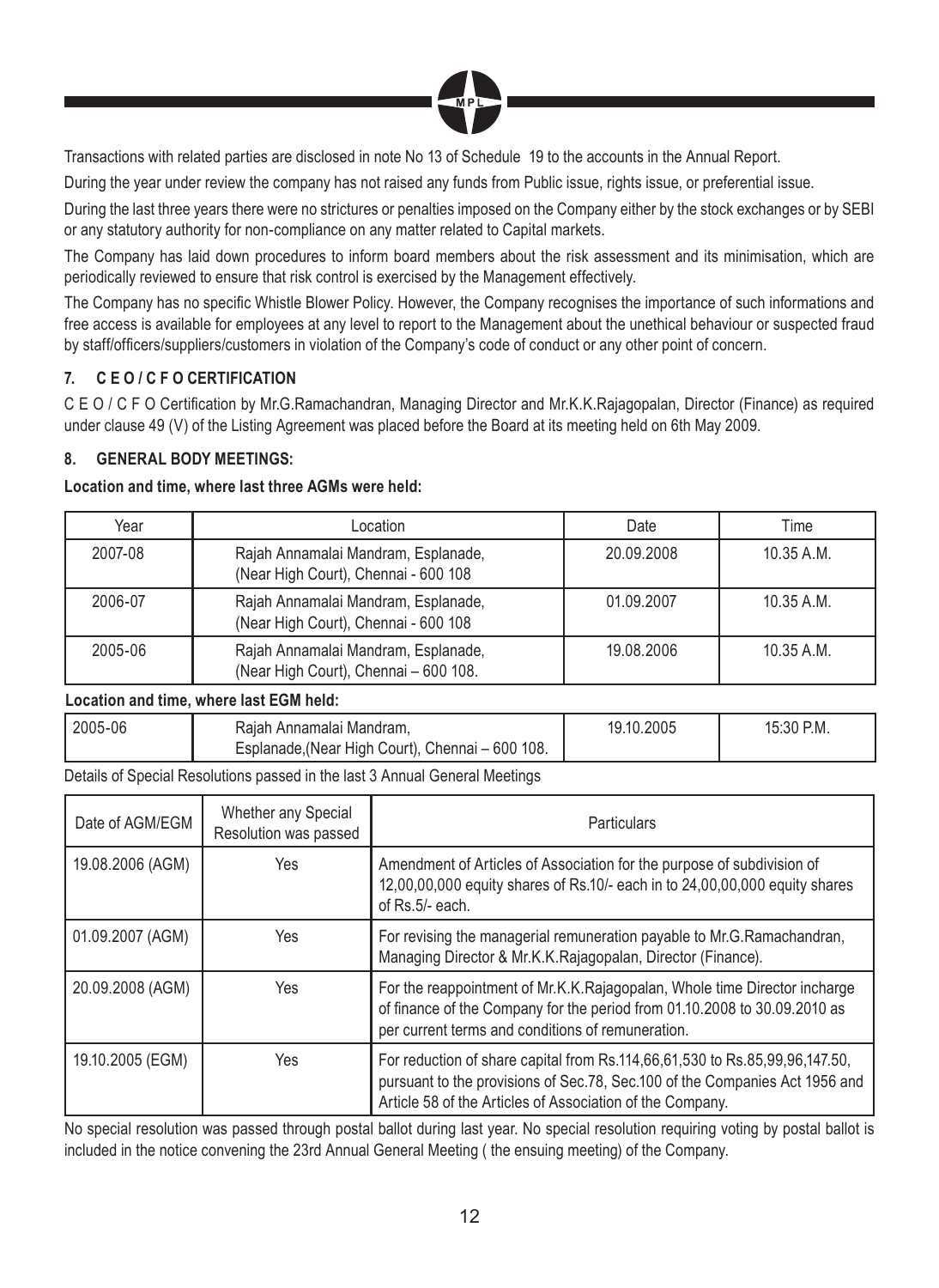

# **9. Means of Communication:**

The quarterly results are published in the news papers viz., Economic Times and Makkal Kural. The Company has a website namely, www.manalipetro.com wherein the quarterly / annual results are displayed apart from the Code of Conduct. Official news releases and presentations made to analysts are sent to the Stock Exchanges, where the Company's shares are listed.

### **10. Shareholder Information:**

#### **i) Annual General Meeting**

| Date  | : 17.09.2009                          |
|-------|---------------------------------------|
| Time  | : 10.00 A M                           |
| Venue | : Rajah Annamalai Mandram, Esplanade, |

Chennai – 600 108.

# **ii) Financial Calendar**

#### Financial reporting for –

Quarter ending June 30, 2009 : End of July 2009 Quarter ending Sept. 30, 2009 : End of October 2009 Quarter ending Dec. 31, 2009 : End of January 2010 Year ending March 31, 2009 : End of June 2010

- 
- 
- 

Annual General Meeting for the year ended March 31,2010 : End of September 2010

**iii) Dates of Book Closure** : 10.09.2009 to 17.09.2009 (both days inclusive)

**iv) Dividend payment date** : September / October, 2009

# **v) Listing on Stock Exchanges at :**

Bombay Stock Exchange Limited, Phiroze Jeejeebhoy Towers, Dalal Street, Mumbai – 400 001.

National Stock Exchange of India Limited Exchange Plaza, Bandra-Kurla Complex, Bandra (E), Mumbai – 400 051.

The Calcutta Stock Exchange Association Ltd, No.7, Lyons Range, Kolkata – 700 001. (Confirmation of De-listing awaited)

# **vi) Stock Code**

Bombay Stock Exchange Limited 500268 National Stock Exchange of India Ltd MANALIPETC Demat ISIN Number in NSDL and CDSL INE 201A01024

**vii) Stock Market Data:** (in Rupees)

| Year      |                    | National Stock Exchange |       | <b>Bombay Stock Exchange</b> |
|-----------|--------------------|-------------------------|-------|------------------------------|
| 2008-2009 | Month's High price | Month's Low price       |       | Month's Low price            |
| April     | 15.75              | 12.50                   | 15.75 | 12.55                        |
| May       | 20.25              | 12.85                   | 21.14 | 12.90                        |
| June      | 15.30              | 11.30                   | 15.16 | 11.18                        |
| July      | 12.35              | 10.20                   | 12.26 | 10.17                        |
| August    | 12.65              | 11.05                   | 12.62 | 11.01                        |
| September | 11.90              | 8.15                    | 11.80 | 8.06                         |
| October   | 9.40               | 6.35                    | 9.40  | 6.75                         |
| November  | 8.40               | 5.35                    | 8.95  | 6.16                         |
| December  | 9.00               | 6.20                    | 9.35  | 6.25                         |
| January   | 9.70               | 6.80                    | 10.09 | 6.80                         |
| February  | 8.00               | 6.55                    | 7.99  | 6.50                         |
| March     | 7.70               | 6.00                    | 7.40  | 6.02                         |

# **viii) Registrar and Share Transfer Agents** Cameo Corporate Services Limited

Subramanian Building, V Floor No.1 Club House Road, Chennai – 600 002. Phone No.: 044-28460390 - 394 & 28460718 Fax No. : 044-28460129 E-Mail: investor@cameoindia.com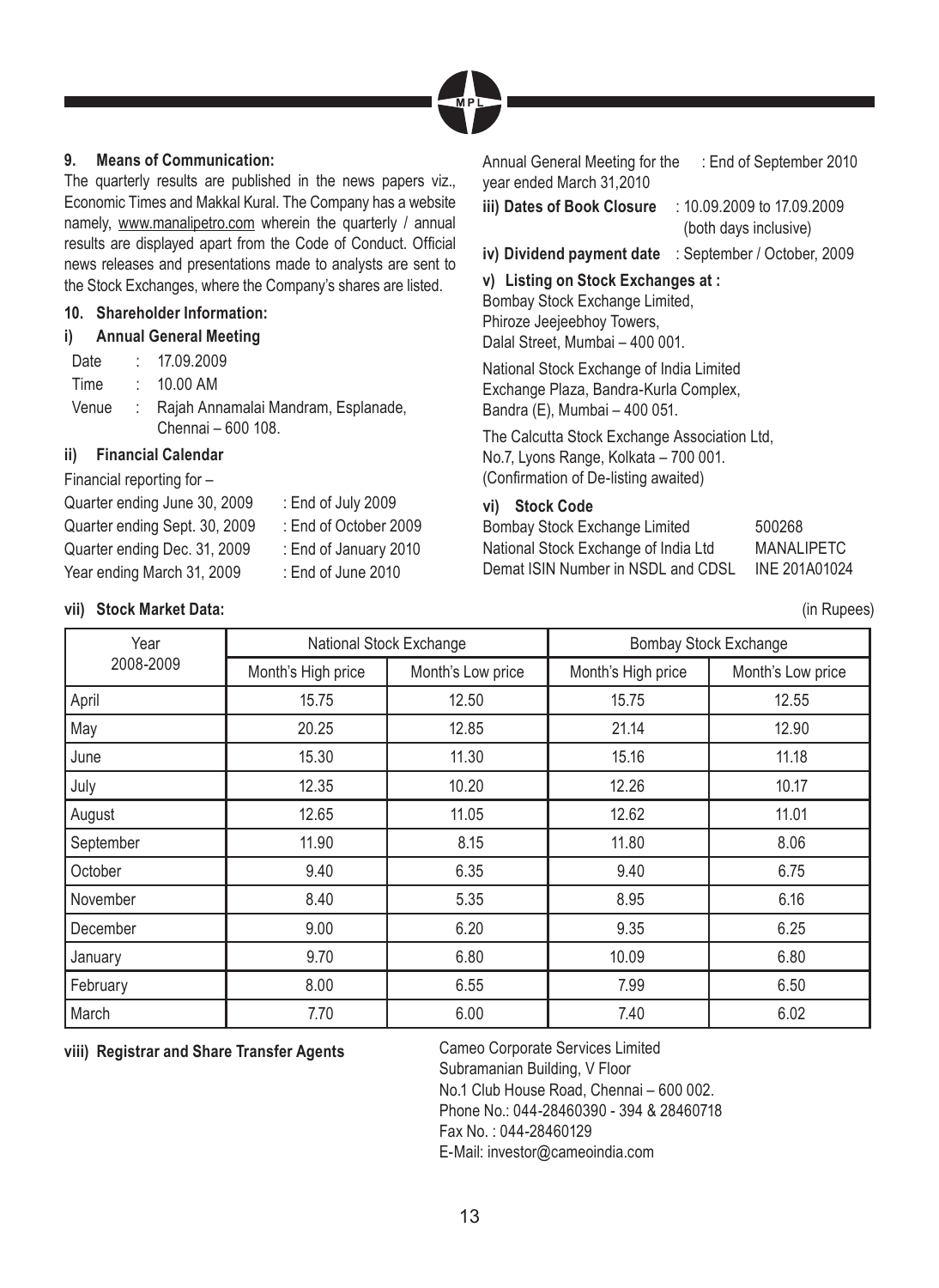

# **ix) Share Transfer System:**

Share Transfers are registered and returned within a period of 30 days from the date of receipt, if the documents are clear in all respects. The power to approve transfer of securities has been delegated by the Board to the Shareholders / Investors Grievance and Share Transfer Committee, which meets once in a fortnight. Share transfer requests are processed within an average of 15 days from the date of receipt. Letters are sent to the shareholders after transfer of shares in their names giving an option for dematerialisation of shares of the physical shares. Physical shares are dematerialised and electronic credit is given to those shareholders, who opt for dematerialisation and in respect of other shareholders, who have not opted for dematerialisation, share certificates are despatched by Registered Post.

| No. of shares           | No. of Share holders | % of share holders | No. of Shares held | % of share holding |
|-------------------------|----------------------|--------------------|--------------------|--------------------|
| 100                     | 18005                | 10.6302            | 1182851            | 0.6877             |
| 101<br>500<br>÷         | 122280               | 72.1944            | 28158042           | 16.3710            |
| 501<br>1000             | 17144                | 10.1219            | 13522708           | 7.8620             |
| 1001<br>2000            | 7136                 | 4.2131             | 10792273           | 6.2746             |
| 2001<br>3000            | 1973                 | 1.1649             | 5185539            | 3.0148             |
| 3001<br>4000            | 739                  | 0.4363             | 2696374            | 1.5677             |
| 4001<br>5000            | 652                  | 0.3849             | 3099330            | 1.8020             |
| 5001<br>10000<br>$\sim$ | 850                  | 0.5018             | 6304407            | 3.6654             |
| 10001<br>&<br>above     | 597                  | 0.3525             | 101057705          | 58.7548            |
| Total                   | 169376               | 100.0000           | 171999229          | 100.0000           |

# **x) (a) Distribution of Shareholding (as on 31.3.2009)**

**(b) Categories of Shareholders (as on 31.3.2009)**

| Category                      | No. of Share Holders | % of share holders | No. of Shares held | % of share holding |
|-------------------------------|----------------------|--------------------|--------------------|--------------------|
| Promoter & Associates         |                      | 0.001              | 77078553           | 44.813             |
| Individual                    | 162695               | 96.055             | 77631866           | 45.135             |
| Corporate                     | 1405                 | 0.830              | 10135543           | 5.893              |
| <b>Financial Institutions</b> | 8                    | 0.005              | 4593095            | 2.671              |
| NRI/OCBs                      | 5254                 | 3.102              | 2541497            | 1.478              |
| <b>Banks</b>                  | 12                   | 0.007              | 18675              | 0.010              |
| Total                         | 169376               | 100.000            | 171999229          | 100.000            |

# **xi) Dematerialisation of shares and Liquidity :**

2689 Number of Demat requests for dematerialisation of 8,27,155 equity shares were approved during the year 2008–2009.

50.44 % of the shares have been dematerialised upto 31st March 2009 as against 49.96% for the previous year ended 31st March 2008. Trading in equity shares of the Company is permitted only in dematerialised form for all categories of investors with effect from 8.5.2000 as per notification issued by SEBI.

There are 67306 and 24977 beneficial holders held in the NSDL and CDSL Depository respectively, to whom all company's mailers and Annual Reports are despatched in addition to Registered members.

The shares of the Company are listed in Mumbai and National Stock Exchanges.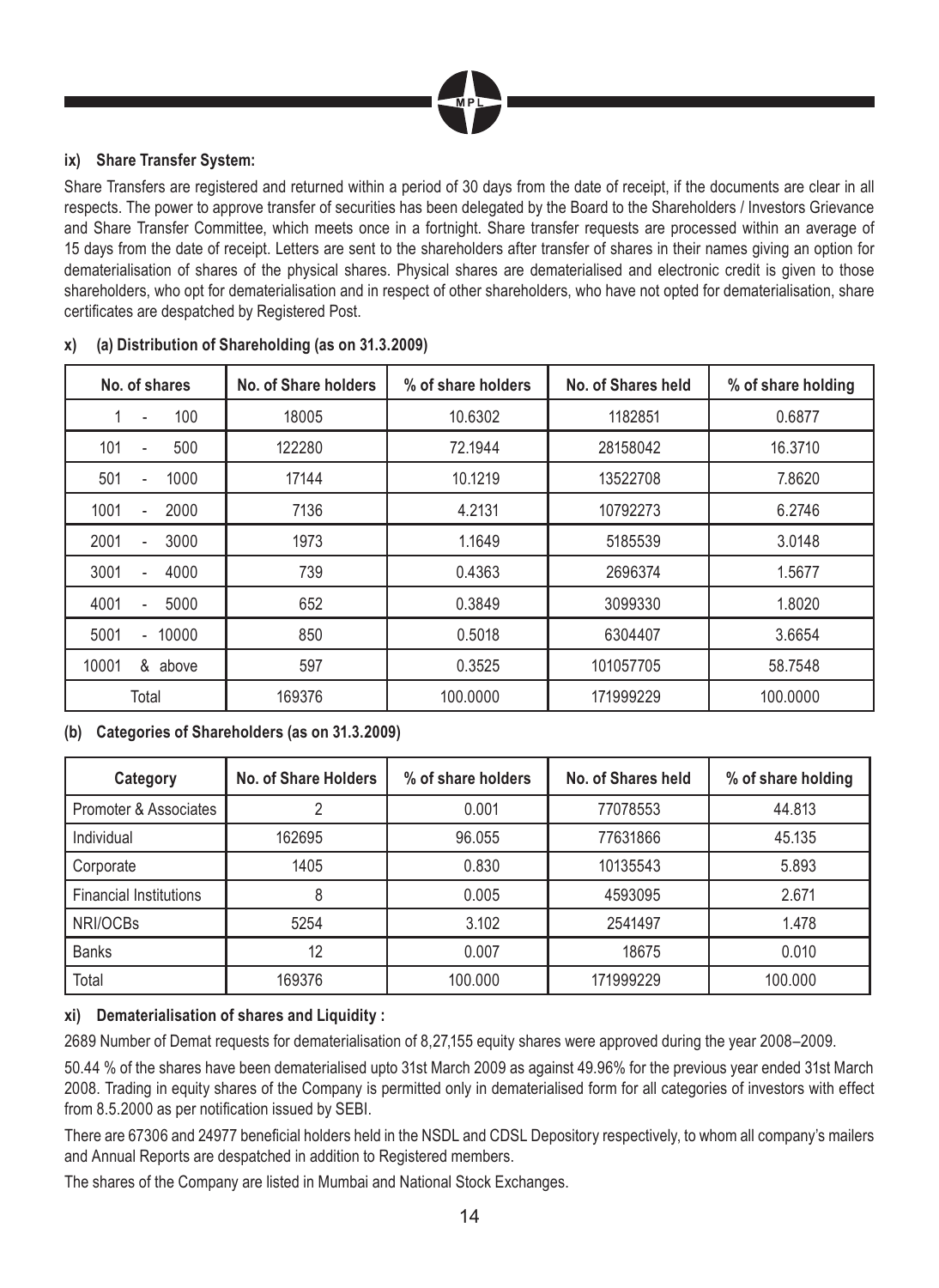

**xii)** There are no GDRs / ADRs / Warrants or any convertible instruments and hence there is no impact on equity.

| xiii) Plants Locations :         | : Ponneri High Road, Manali<br>Plant I<br>Chennai - 600 068.                                                                                                                                                        |
|----------------------------------|---------------------------------------------------------------------------------------------------------------------------------------------------------------------------------------------------------------------|
|                                  | Plant II : Sathangadu Village, Manali,<br>Chennai - 600 068.                                                                                                                                                        |
| xiv) Address for correspondence: | Manali Petrochemical Limited<br>1)<br>Ponneri High Road, Manali<br>Chennai - 600 068.<br>Phone: 044-25941025 / 25943895<br>Fax: 044-25941199<br>Email:companysecretary@manalipetro.com                              |
|                                  | 2)<br>Cameo Corporate Services Ltd<br>Subramanian Building, V Floor,<br>No.1 Club House Road.<br>Chennai – 600 002.<br>Phone: 044-28460390 - 394 & 28460718<br>Fax: 044-28460129<br>E-mail: investor@cameoindia.com |

# **CORPORATE GOVERNANCE COMPLIANCE REPORT**

# **To**

# **The members of Manali Petrochemical Limited**

We have examined the compliance of conditions of Corporate Governance by Manali Petrochemical Limited for the year ended on 31st March 2009 as stipulated in Clause 49 of the Listing Agreement of the said Company with Stock Exchanges.

The compliance of conditions of Corporate Governance is the responsibility of the management. Our examination was limited to procedures and implementation thereof, adopted by the Company for ensuring the compliance of the conditions of Corporate Governance. It is neither an audit nor an expression of opinion on the financial statements of the Company.

In our opinion and to the best of our information and according to the explanations given to us, we certify that the Company has complied with the conditions of Corporate Governance as stipulated in the above mentioned Listing Agreement.

We further state that such compliance is neither an assurance as to the future viability of the Company nor the efficiency or effectiveness with which the management has conducted the affairs of the Company.

> **For Deloitte Haskins & Sells** Chartered Accountants **Geetha Suryanarayanan** Partner Membership No.29519

Place : Chennai Date : 6th May, 2009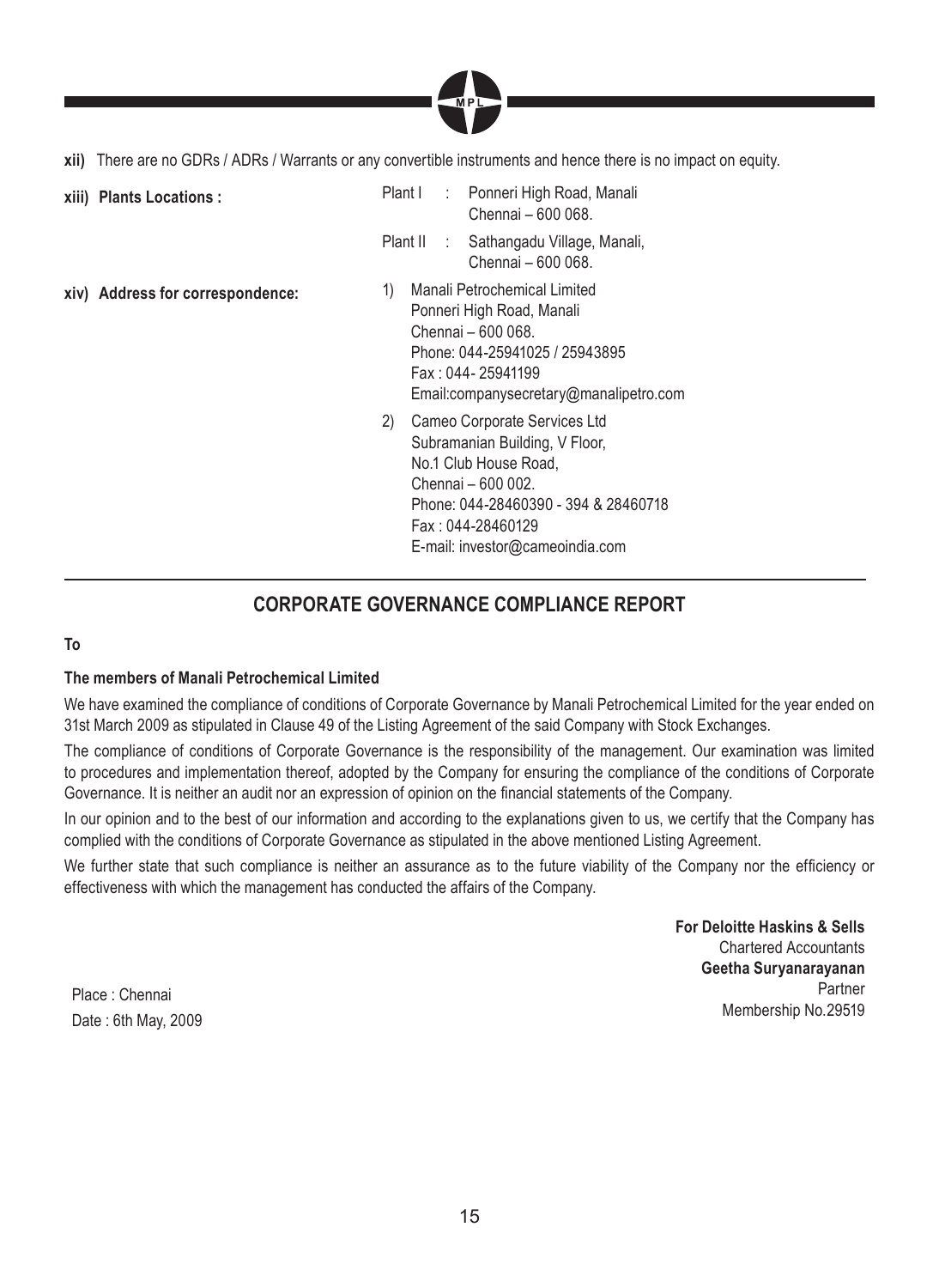

# **AUDITORS' REPORT**

# To

# The Members of MANALI PETROCHEMICAL LIMITED

- 1. We have audited the attached Balance Sheet of Manali Petrochemical Limited as at 31st March 2009 and the Profit and Loss Account and the Cash Flow Statement for the year ended on that date annexed thereto. These financial statements are the responsibility of the Company's management. Our responsibility is to express an opinion on these financial statements based on our audit.
- 2. We conducted our audit in accordance with auditing standards generally accepted in India. Those Standards require that we plan and perform the audit to obtain reasonable assurance about whether the financial statements are free of material misstatement. An audit includes examining, on a test basis, evidence supporting the amounts and disclosures in the financial statements. An audit also includes assessing the accounting principles used and significant estimates made by management, as well as evaluating the overall financial statement presentation. We believe that our audit provides a reasonable basis for our opinion.
- 3. As required by the Companies (Auditor's Report) Order, 2003 issued by the Central Government of India in terms of subsection (4A) of Section 227 of the Companies Act, 1956, we enclose in the Annexure a statement on the matters specified in paragraphs 4 and 5 of the said Order.
- 4. Further to our comments in the Annexure referred to in Paragraph 3 above, we report that:
- (i) We have obtained all the information and explanations, which

to the best of our knowledge and belief were necessary for the purposes of our audit;

- (ii) In our opinion, proper books of account as required by law have been kept by the company so far as appears from our examination of those books
- (iii) The Balance Sheet and Profit and Loss Account and Cash Flow Statement dealt with by this report are in agreement with the books of account;
- (iv) In our opinion, the Balance Sheet, Profit and Loss Account and Cash Flow Statement dealt with by this report comply with the accounting standards referred to in sub-section (3C) of Section 211 of the Companies Act, 1956;
- (v) On the basis of written representations received from the directors, and taken on record by the Board of Directors, we report that none of the directors is disqualified as on 31st March 2009 from being appointed as a director in terms of clause (g) of sub-section (1) of section 274 of the Companies Act, 1956;
- (vi) In our opinion and to the best of our information and according to the explanations given to us, the said accounts give the information required by the Companies Act, 1956 in the manner so required and give a true and fair view in conformity with the accounting principles generally accepted in India:
- (a) in the case of the Balance Sheet, of the state of affairs of the Company as at 31st March, 2009;
- (b) in the case of the Profit and Loss Account, of the profit for the year ended on that date; and
- (c) in the case of Cash Flow Statement, of the cash flows for the year ended on that date.

**For Deloitte Haskins & Sells** Chartered Accountants **Geetha Suryanarayanan** Partner Membership No.29519

Place : Chennai Date : 6th May, 2009

# **Annexure referred to in Paragraph 3 of the report of even date**

# 1. In respect of fixed assets:

- (a) The Company has maintained proper records showing full particulars, including quantitative details and situation of fixed assets.
- (b) The fixed assets were physically verified during the year by the management in accordance with a programme of verification which in our opinion, provides for physical verification of all the fixed assets at reasonable intervals. According to the information and explanations given to us, no material discrepancies were noticed on such verification.
- (c) The fixed assets disposed off during the year, in our opinion, do not constitute a substantial part of the fixed assets of the company and such disposals has, in our opinion not affected the going concern status of the company.
- 2. In respect of its inventories:
	- (a) As explained to us, inventories were physically verified

by the management at reasonable intervals.

- (b) In our opinion and according to the information and explanations given to us, the procedures of physical verification of inventories followed by the management were reasonable and adequate in relation to the size of the Company and the nature of its business.
- (c) In our opinion and according to the information and explanations given to us, the company has maintained proper records of its inventories. The discrepancies noticed on physical verification between physical stock and book records were not material.
- 3. (a) According to the information and explanations given to us, the Company has not granted any loans, secured or unsecured to companies, firms or other parties covered in the register maintained under Section 301 of the Companies Act, 1956.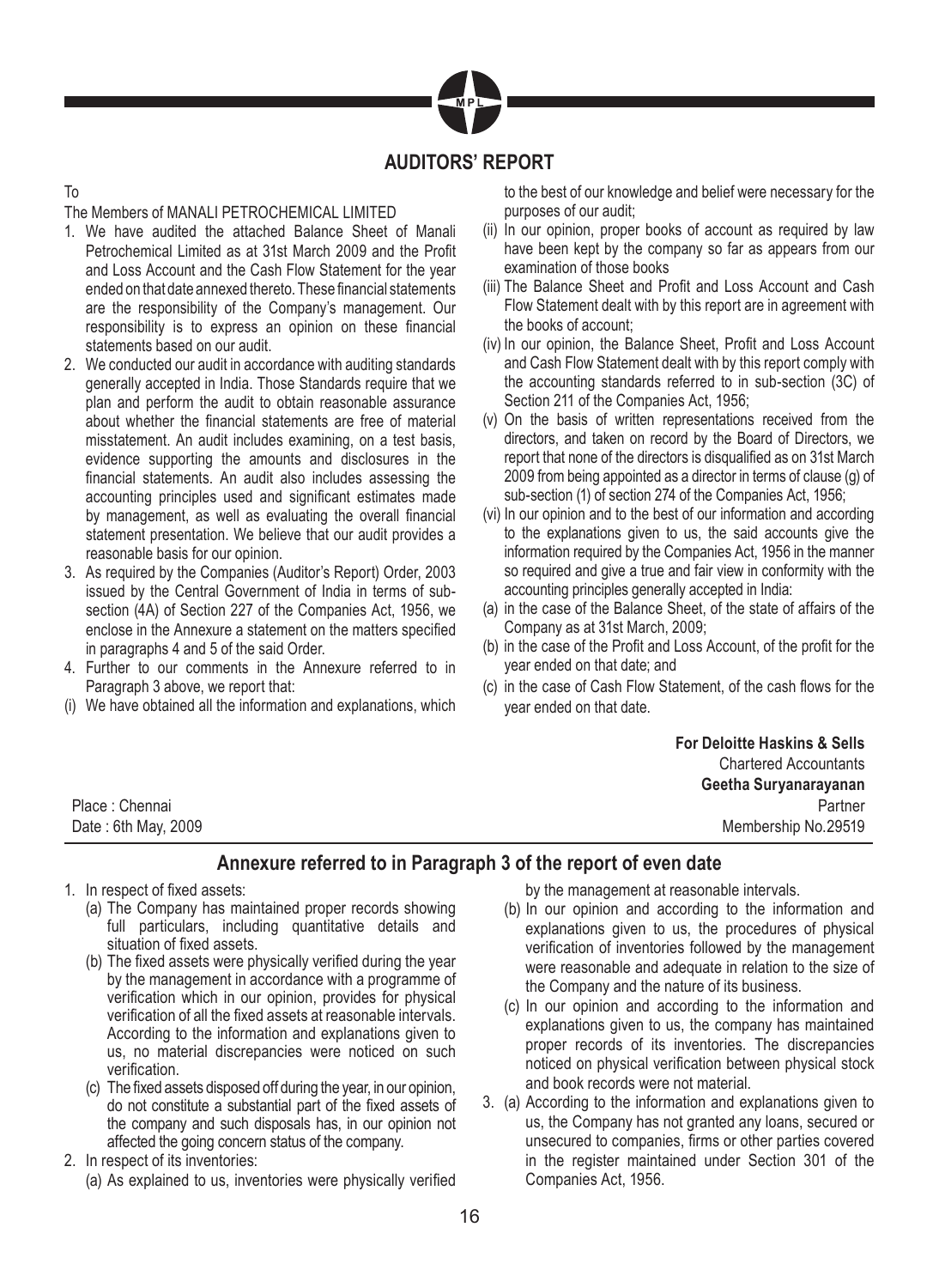

- (b) According to the information and explanations given to us, the Company has not taken any loans, secured or unsecured to companies, firms or other parties covered in the register maintained under Section 301 of the Companies Act, 1956.
- 4. In our opinion and according to the information and explanations given to us, there are adequate internal control procedures commensurate with the size of the Company and nature of its business with regard to the purchases of inventory and fixed assets and for the sale of goods. During the course of our audit, we have not observed any continuing failure to correct major weaknesses in internal controls.
- 5. In respect of contracts or arrangements referred to in section 301 of the Companies Act, 1956:
- (a) According to the information and explanations given to us, the particulars of contracts or arrangements that needed to be entered into the register have been so entered.
- (b) In our opinion and according to the information and explanations given to us, where each of such contracts or arrangements is in excess of Rs.5 lakhs in respect of any party, during the year, have been made at prices which are reasonable having regard to the prevailing market prices at the relevant time.
- 6. The Company has not accepted any deposits from the Public during the year.
- 7. In our opinion, the company has an internal audit system commensurate with the size and the nature of its business.
- 8. We have broadly reviewed the books of account relating to materials, labour and other items of cost which are required to be maintained by the company for certain products of the company, pursuant to the Rules made by the Central Government for the maintenance of cost records under Section 209(1)(d) of the Companies Act, 1956, and we are of the opinion that prima facie the prescribed accounts and records have been made and maintained.
- 9. Statutory and other dues
- (a) According to the information and explanations given to us, the Company has been regular in depositing undisputed statutory dues including Provident Fund, Employee's State Insurance, Income Tax, Value Added Tax, Customs Duty, Wealth tax, Service tax, Excise Duty, Cess and other statutory dues applicable to it with the appropriate authorities during the year.
- (b) According to the information and explanations given to us, no undisputed amounts payable in respect of Provident Fund, Employee's State Insurance, Income Tax, Value Added Tax, Customs Duty, Wealth tax, Service tax, Excise Duty and

Cess were in arrears, as at 31st March 2009 for a period of more than six months from the date they became payable.

- (c) According to the information and explanations given to us, there are no dues of Income Tax, Value Added Tax, Customs Duty, Wealth tax, Service tax, Excise Duty and Cess that have not been deposited on account of any dispute except for the dues referred to in Note No.B2(c), (d) and (e) of Schedule 19.
- 10. The Company does not have any accumulated losses at the end of the year. The Company has not incurred cash losses during the current and the immediately preceding financial year.
- 11. According to the information and explanations given to us by the management, we are of the opinion that the Company has not defaulted in repayment of dues to banks/financial institutions. The company has not issued any debentures.
- 12. According to the information and explanations given to us and based on our examination of documents and records, we are of the opinion that no loans or advances have been granted by the Company on the basis of security by way of pledge of shares, debentures and other securities.
- 13. In our opinion, the Company is not a chit fund or a nidhi/ mutual benefit /society. Therefore, the provisions of clause 4(xiii) of the Companies (Auditor's Report) Order, 2003 are not applicable to the Company.
- 14. In our opinion, the Company is not dealing in or trading in shares, securities, debentures and other investments. Accordingly, the provisions of clause (xiv) of the companies (Auditor's Report) Order, 2003 are not applicable to the Company.
- 15. In our opinion and according to the information and explanations given to us the Company has not given any guarantee for loans taken by others from Banks and Financial Institutions during the year.
- 16. The company has not availed any term loan during the year.
- 17. According to the information and explanations given to us and on an overall examination of the balance sheet of the Company, we report that no funds raised on short term basis have been used for long term investment.
- 18. The Company has not made preferential allotment of shares to parties and companies covered in the register maintained under section 301 of the Act.
- 19. The Company has not issued any debentures during the year.
- 20. The Company has not raised any money by public issues during the year.
- 21. According to the information and explanations given to us, no fraud on or by the Company was noticed or reported during the year.

**For Deloitte Haskins & Sells** Chartered Accountants **Geetha Suryanarayanan** Partner Membership No.29519

Place : Chennai Date : 6th May, 2009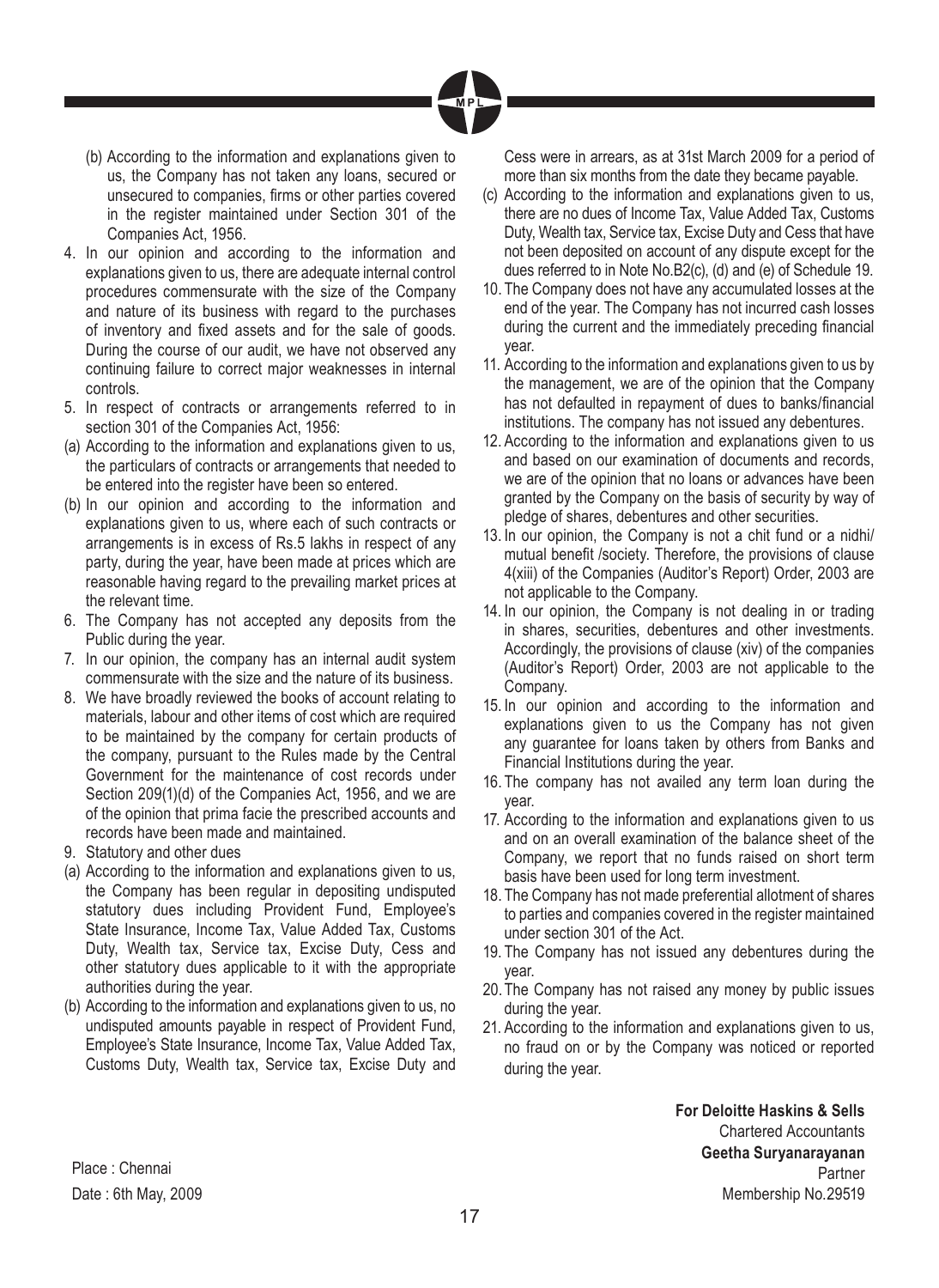| MP <sup></sup> |  |
|----------------|--|
|                |  |

| <b>Balance Sheet as at March 31, 2009</b>       |                 |           |                         |           | (Rs. In Lakhs)          |
|-------------------------------------------------|-----------------|-----------|-------------------------|-----------|-------------------------|
|                                                 | <b>Schedule</b> |           | As at<br>March 31, 2009 |           | As at<br>March 31, 2008 |
| <b>SOURCES OF FUNDS</b>                         |                 |           |                         |           |                         |
| <b>Shareholders' Funds</b>                      |                 |           |                         |           |                         |
| Share Capital                                   | 1               |           | 8603.47                 |           | 8,603.47                |
| Reserves and Surplus                            | 2               |           | 2782.80                 |           | 2,582.70                |
| <b>Loan Funds</b>                               |                 |           |                         |           |                         |
| Secured                                         | 3               |           | 995.34                  |           | 1,525.80                |
| Unsecured                                       | 4               |           |                         |           | 128.96                  |
| <b>Deferred Tax Liability (Net)</b>             |                 |           | 897.83                  |           | 632.62                  |
|                                                 |                 |           | 13279.44                |           | 13473.55                |
| <b>APPLICATION OF FUNDS</b>                     |                 |           |                         |           |                         |
| <b>Fixed Assets</b>                             |                 |           |                         |           |                         |
| <b>Gross Block</b>                              | 5               | 24,668.24 |                         | 20,695.25 |                         |
| Less: Accumulated Depreciation                  |                 | 18,068.48 |                         | 17,416.90 |                         |
| <b>Net Block</b>                                |                 | 6,599.76  |                         | 3,278.35  |                         |
| Capital Work -in-Progress                       |                 | 929.45    | 7529.21                 | 3,333.93  | 6612.28                 |
| <b>Investments</b>                              | 6               |           | 1710.77                 |           | 1,609.98                |
| <b>Current Assets, Loans and Advances</b>       |                 |           |                         |           |                         |
| Inventories                                     | 7               | 3,220.56  |                         | 4,300.07  |                         |
| <b>Sundry Debtors</b>                           | 8               | 2,660.13  |                         | 3,332.25  |                         |
| Cash and Bank Balances                          | 9               | 422.09    |                         | 456.12    |                         |
| Loans and Advances                              | 10              | 1,379.83  |                         | 1,360.00  |                         |
|                                                 |                 | 7,682.61  |                         | 9,448.44  |                         |
| <b>Less: Current Liabilities and Provisions</b> |                 |           |                         |           |                         |
| <b>Current Liabilities</b>                      | 11              | 2,998.21  |                         | 3,098.62  |                         |
| Provisions                                      | 12              | 644.94    |                         | 1,107.88  |                         |
| <b>Net Current Assets</b>                       |                 |           | 4039.46                 |           | 5241.94                 |
| <b>Deferred Revenue Expenditure</b>             | 13              |           |                         |           | 9.35                    |
| (To the extent not Written off or adjusted)     |                 |           |                         |           |                         |
|                                                 |                 |           | 13279.44                |           | 13473.55                |
| Notes on Accounts                               | 19              |           |                         |           |                         |

The schedules referred to above form an integral part of the Financial Statements This is the Balance Sheet referred to in our report of even date

### **For Deloitte Haskins & Sells** Chartered Accountants

**GEETHA SURYANARAYANAN** Partner Place : Chennai Date : 6th May, 2009

**G.S. LAKSHMI NARASIMHAN** Company Secretary

 **For and on behalf of the Board of Directors**

| <b>ASHWIN C MUTHIAH</b>  | <b>M.SIVAGNANAM</b>    |
|--------------------------|------------------------|
| Chairman                 | Director               |
| <b>G RAMACHANDRAN</b>    | <b>K K RAJAGOPALAN</b> |
| <b>Managing Director</b> | Director (Finance)     |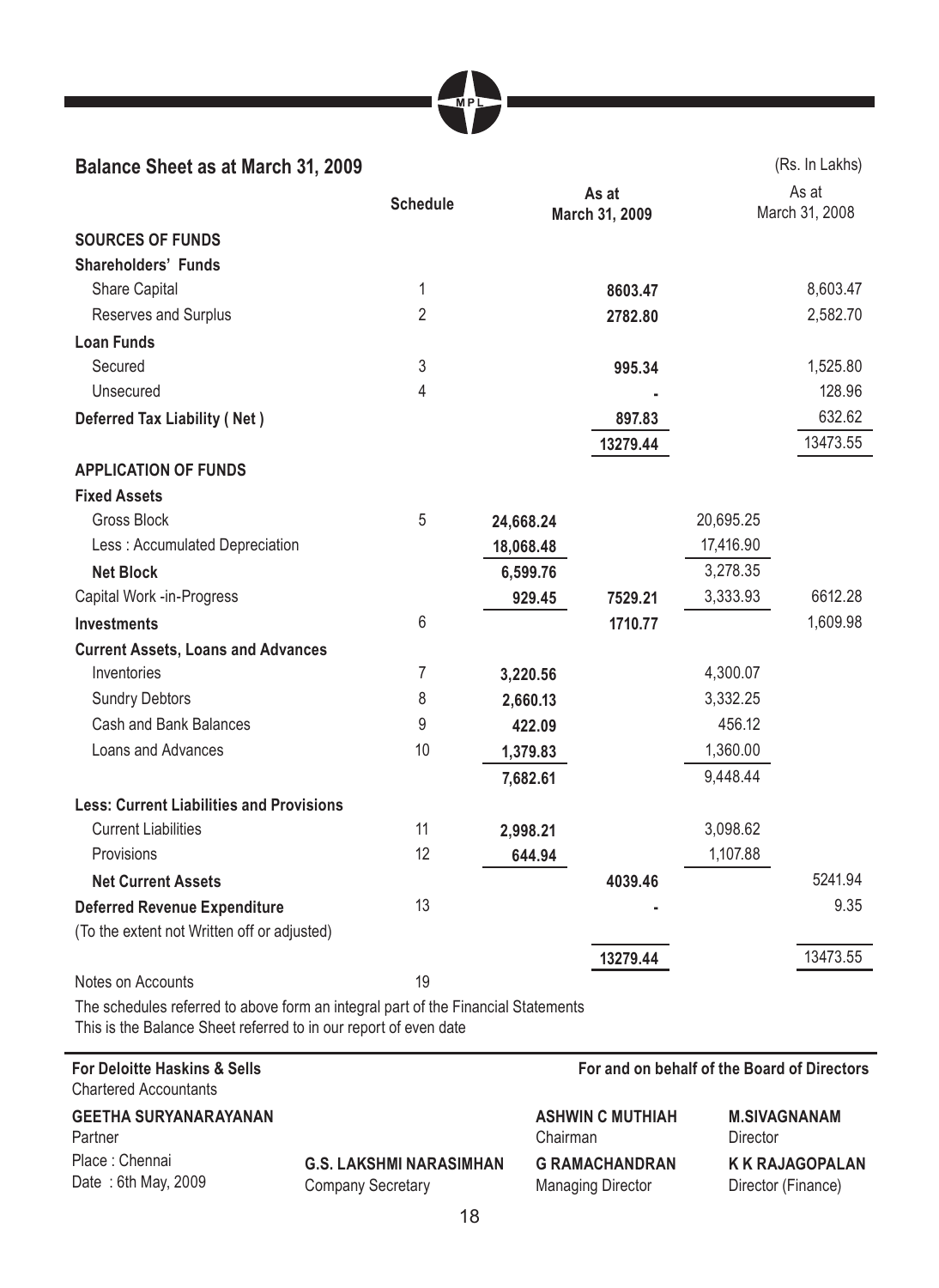

| Profit & Loss account for the year ended 31st March 2009                                                                                                      | <b>Schedule</b> | For the year ended<br>March 31, 2009 | (Rs. In Lakhs)<br>For the year ended<br>March 31, 2008 |
|---------------------------------------------------------------------------------------------------------------------------------------------------------------|-----------------|--------------------------------------|--------------------------------------------------------|
| <b>INCOME</b>                                                                                                                                                 |                 |                                      |                                                        |
| Sales                                                                                                                                                         |                 | 39479.94                             | 36955.20                                               |
| Less: Excise Duty on Sales                                                                                                                                    |                 | 4163.13                              | 4608.42                                                |
| <b>Net Sales</b>                                                                                                                                              |                 | 35316.81                             | 32346.78                                               |
| Other Income                                                                                                                                                  | 14              | 210.81                               | 439.12                                                 |
|                                                                                                                                                               |                 | 35527.62                             | 32785.90                                               |
| <b>EXPENDITURE</b>                                                                                                                                            |                 |                                      |                                                        |
| Raw materials and Packing Materials Consumed                                                                                                                  |                 | 21130.78                             | 19466.18                                               |
| <b>Purchase of Traded Goods</b>                                                                                                                               |                 | 2826.36                              | 3654.34                                                |
| Power and Fuel                                                                                                                                                |                 | 4444.00                              | 3461.18                                                |
| <b>Employee Cost</b>                                                                                                                                          | 15              | 1167.04                              | 1122.16                                                |
| <b>Other Expenses</b>                                                                                                                                         | 16              | 3218.18                              | 2649.58                                                |
| Decrease/(Increase) in Stock                                                                                                                                  | 17              | 854.87                               | 660.35                                                 |
| Deferred Revenue Expenditure Written-off                                                                                                                      | 13              | 9.35                                 | 29.28                                                  |
|                                                                                                                                                               |                 | 33650.58                             | 31043.07                                               |
| Profit Before Interest and Depreciation                                                                                                                       |                 | 1877.04                              | 1742.83                                                |
| Interest (net)                                                                                                                                                | 18              | 54.49                                | (3.84)                                                 |
| Depreciation                                                                                                                                                  |                 | 775.76                               | 1000.02                                                |
| <b>Profit Before Tax</b>                                                                                                                                      |                 | 1046.79                              | 746.65                                                 |
| Provision for Tax                                                                                                                                             |                 | 111.75                               | 464.84                                                 |
| <b>MAT Credit Entitlement</b>                                                                                                                                 |                 | (39.48)                              |                                                        |
| Deferred Tax (Asset)/Liability                                                                                                                                |                 | 265.21                               | (325.67)                                               |
| Provision for Fringe Benefit Tax                                                                                                                              |                 | 6.13                                 | 6.54                                                   |
| <b>Profit After Tax</b>                                                                                                                                       |                 | 703.18                               | 600.94                                                 |
| Balance brought forward                                                                                                                                       |                 | 2491.25                              | 2916.08                                                |
| Adjustments for change in accounting policy                                                                                                                   |                 |                                      | (19.61)                                                |
| Amount available for appropriations                                                                                                                           |                 | 3194.43                              | 3497.41                                                |
| Appropriations:                                                                                                                                               |                 |                                      |                                                        |
| Proposed Dividend                                                                                                                                             |                 | 430.00                               | 860.00                                                 |
| Dividend Tax thereon                                                                                                                                          |                 | 73.08                                | 146.16                                                 |
| Balance Carried over to Balance Sheet                                                                                                                         |                 | 2691.35                              | 2491.25                                                |
| Total                                                                                                                                                         |                 | 3194.43                              | 3497.41                                                |
| Basic and Diluted Earnings Per Equity Share of Rs.5.00 each                                                                                                   |                 | 0.41                                 | 0.35                                                   |
| (Refer Note No.B14 of Schedule 19)                                                                                                                            |                 |                                      |                                                        |
| Notes on Accounts                                                                                                                                             | 19              |                                      |                                                        |
| The schedules referred to above form an integral part of the Financial Statements<br>This is the Profit & Loss Account referred to in our report of even date |                 |                                      |                                                        |

#### **For Deloitte Haskins & Sells** Chartered Accountants  **For and on behalf of the Board of Directors GEETHA SURYANARAYANAN** Partner **ASHWIN C MUTHIAH** Chairman **M.SIVAGNANAM**  Director Place : Chennai Date: 6th May, 2009 **G.S. LAKSHMI NARASIMHAN** Company Secretary **G RAMACHANDRAN** Managing Director **K K RAJAGOPALAN** Director (Finance)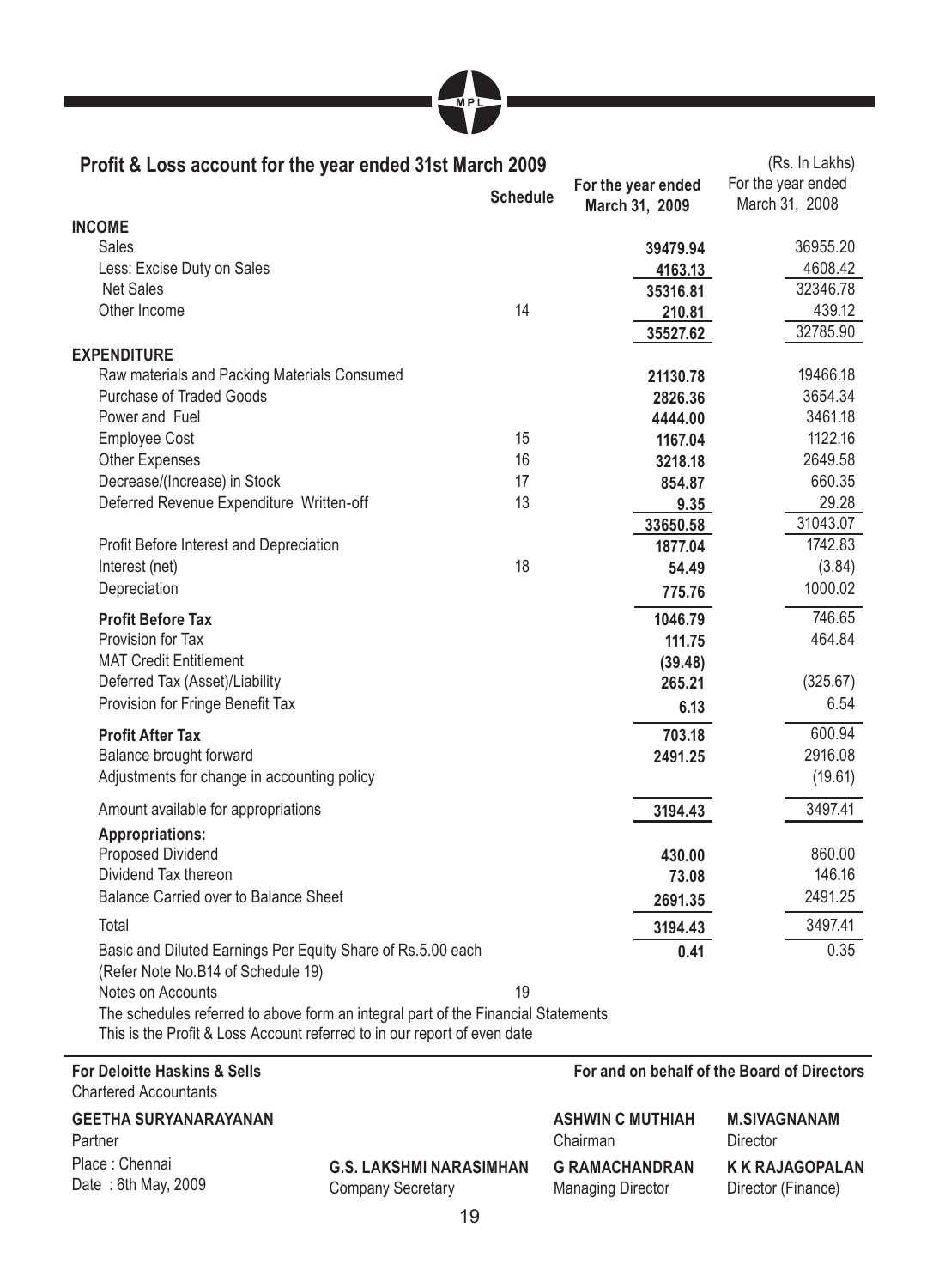| <b>CASH FLOW STATEMENT</b>                                   |          |           |          | (Rs. in Lakhs) |
|--------------------------------------------------------------|----------|-----------|----------|----------------|
|                                                              |          | 2008-09   |          | 2007-08        |
| A. CASH FLOW FROM OPERATING ACTIVITIES                       |          |           |          |                |
| Net Profit as per Profit and Loss A/c Before Tax             |          | 1,046.79  |          | 746.65         |
| <b>Adjustments for:</b>                                      |          |           |          |                |
| Depreciation                                                 | 775.76   |           | 1,000.02 |                |
| Dividend received                                            | (54.37)  |           | (218.90) |                |
| Interest Expense                                             | 131.25   |           | 111.45   |                |
| Interest Income                                              | (76.76)  |           | (115.29) |                |
| Provision for doubtful debts no longer required              | (0.10)   |           | (27.04)  |                |
| Deferred Revenue Exp.                                        | 9.35     |           | 29.28    |                |
| Foreign Exchange Fluctuations                                | 186.86   |           | (70.14)  |                |
| Loss on sale/retirement of assets                            | 14.71    |           | (3.61)   |                |
|                                                              |          | 986.70    |          | 705.77         |
| OPERATING PROFIT BEFORE                                      |          |           |          |                |
| <b>WORKING CAPITAL CHANGES</b>                               |          | 2033.49   |          | 1452.42        |
| <b>Adjustment for:</b>                                       |          |           |          |                |
| Inventories                                                  | 1079.51  |           | 646.24   |                |
| Debtors                                                      | 696.73   |           | (319.06) |                |
| Loans & Advances                                             | (42.30)  |           | 362.51   |                |
| <b>Trade Payables</b>                                        | (403.31) | 1330.63   | 19.77    | 709.46         |
| Net Cash From Operating Activities before Income Tax         |          | 3364.12   |          | 2161.88        |
| Direct Taxes/ Fringe Benefit Tax paid                        |          | (49.80)   |          | (52.76)        |
| Net Cash From Operating Activities                           |          | 3314.32   |          | 2,109.12       |
| <b>B. CASH FLOW FROM INVESTING ACTIVITIES</b>                |          |           |          |                |
| Purchase of Fixed Assets, CWIP & Capital Advance             |          | (1707.41) |          | (2,702.87)     |
| Proceeds from sale of Fixed Assets                           |          | 0.01      |          | 11.54          |
| <b>Interest Received</b>                                     |          | 52.25     |          | 86.56          |
| Dividend Received                                            |          | 54.37     |          | 218.90         |
| Net Cash used in investing activities                        |          | (1600.78) |          | (2385.87)      |
| C. CASH FLOW FROM FINANCING ACTIVITIES                       |          |           |          |                |
| Repayment of long term borrowings                            |          | (532.80)  |          | (644.62)       |
| Repayment/Proceeds from short term borrowings                |          | (126.62)  |          | 77.41          |
| <b>Interest Paid</b>                                         |          | (131.25)  |          | (111.45)       |
| Dividend Paid                                                |          | (709.95)  |          | (764.24)       |
| Corporate Dividend Tax Paid                                  |          | (146.16)  |          | (146.16)       |
| Net Cash Used in Financing Activities                        |          | (1646.78) |          | (1589.06)      |
| Net Increase in Cash and Cash equivalents                    |          | 66.76     |          | (1865.81)      |
| Cash and Cash Equivalents As At 1 st April [Opening Balance] |          | 2065.65   |          | 3931.46        |

 Cash and Cash Equivalents As At 31 st March [Closing Balance] **2132.41** 2065.65 This is the Cash Flow statement referred to in our report of even date

# **For Deloitte Haskins & Sells** Chartered Accountants

# **GEETHA SURYANARAYANAN**

Partner Place : Chennai Date : 6th May, 2009

**G.S. LAKSHMI NARASIMHAN** Company Secretary

 **For and on behalf of the Board of Directors**

| <b>ASHWIN C MUTHIAH</b>  | <b>M.SIVAGNANAM</b>    |
|--------------------------|------------------------|
| Chairman                 | Director               |
| <b>G RAMACHANDRAN</b>    | <b>K K RAJAGOPALAN</b> |
| <b>Managing Director</b> | Director (Finance)     |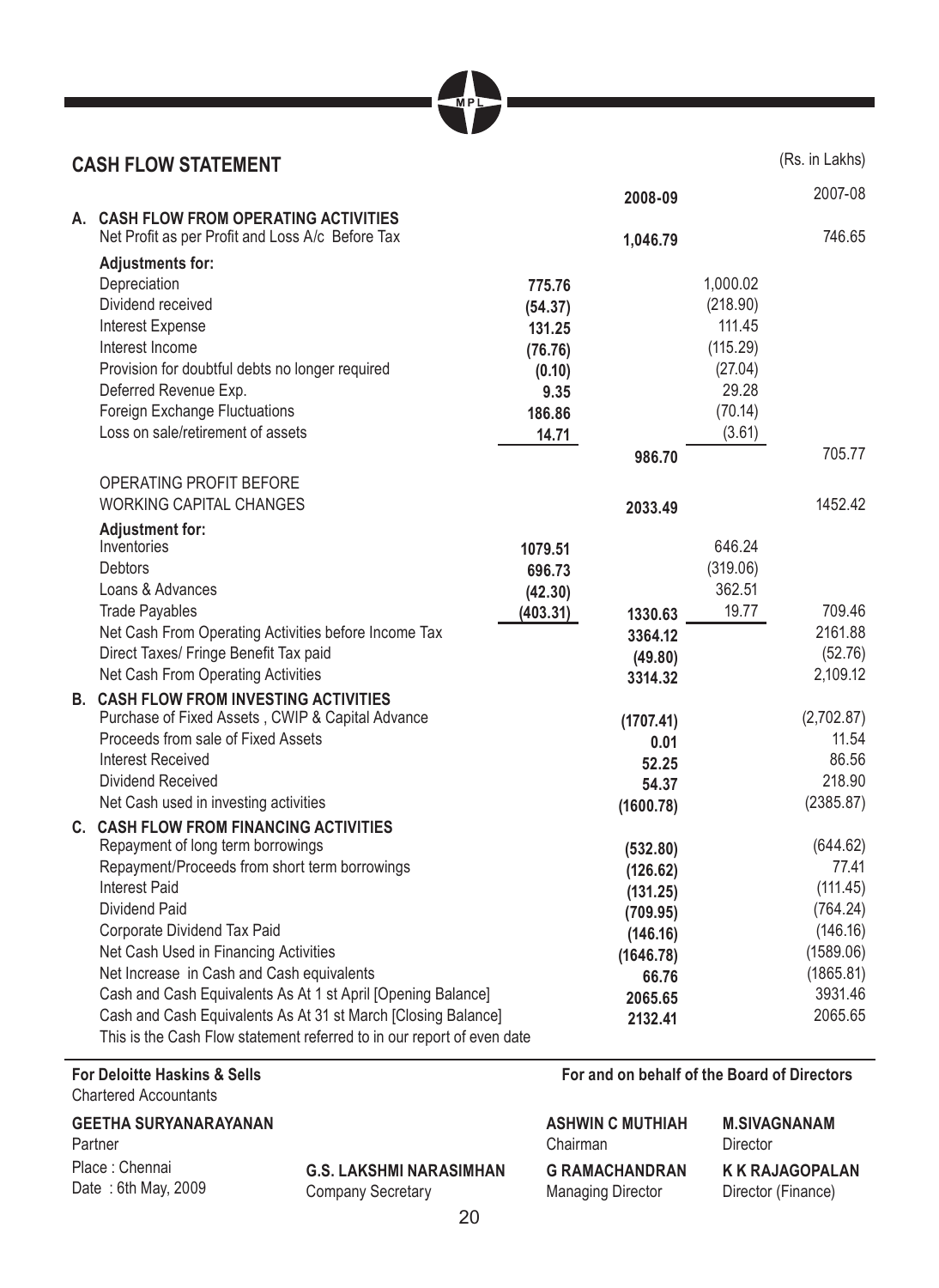

# **SCHEDULES TO FINANCIAL STATEMENTS** (Rs. In Lakhs)

|   |                                                                                                                                                                                                                                                                        | As at<br>March 31, 2009 | As at<br>March 31, 2008 |
|---|------------------------------------------------------------------------------------------------------------------------------------------------------------------------------------------------------------------------------------------------------------------------|-------------------------|-------------------------|
| 1 | <b>Share Capital</b>                                                                                                                                                                                                                                                   |                         |                         |
|   | <b>Authorised</b>                                                                                                                                                                                                                                                      |                         |                         |
|   | 240,000,000 Equity Shares of Rs.5 each.                                                                                                                                                                                                                                | 12,000.00               | 12,000.00               |
|   | <b>Issued, Subscribed and Paid Up</b>                                                                                                                                                                                                                                  |                         |                         |
|   | 171,999,229 (Previous Year:171,999,229 Equity Shares of Rs.5.00 each fully paid up.<br>(includes 48,608,400 Equity Shares of Rs.10 each allotted as fully paid-up to erstwhile<br>shareholders of SPIC Organics Limited issued pursuant to the scheme of Amalgamation) | 11,466.62               | 11,466.62               |
|   | Less: Reduction in Share Capital                                                                                                                                                                                                                                       | 2,866.66                | 2,866.66                |
|   |                                                                                                                                                                                                                                                                        | 8,599.96                | 8,599.96                |
|   | Add: Shares Forfeited                                                                                                                                                                                                                                                  | 3.51                    | 3.51                    |
|   |                                                                                                                                                                                                                                                                        | 8,603.47                | 8,603.47                |
| 2 | <b>Reserves and Surplus</b>                                                                                                                                                                                                                                            |                         |                         |
|   | Share Premium Account                                                                                                                                                                                                                                                  | 91.45                   | 91.45                   |
|   | Profit & Loss Account                                                                                                                                                                                                                                                  | 2,691.35                | 2,491.25                |
|   |                                                                                                                                                                                                                                                                        | 2,782.80                | 2,582.70                |
| 3 | <b>Secured Loans</b>                                                                                                                                                                                                                                                   |                         |                         |
|   | Cash Credit from Banks                                                                                                                                                                                                                                                 | 568.45                  | 695.07                  |
|   | Interest Free Sales Tax Loan *                                                                                                                                                                                                                                         | 426.89                  | 830.73                  |
|   |                                                                                                                                                                                                                                                                        | 995.34                  | 1,525.80                |

\* Due for repayment within a year Rs.426.89 lakhs ( Previous Year Rs.403.84 lakhs)

Cash Credit from Banks are secured by hypothecation of inventories on hand including in transit, book debts and other receivables both present and future and by way of a second charge on the Company's immovable properties other than machinery of gross value of Rs.224.60 lakhs (previous year Rs.224.60 lakhs) added under a multilateral grant which has been hypothecated to the concerned institutions managing the grant.

The Interest Free Sales Tax loan is secured by a charge on the immovable and movable properties of the Company.

| 4 Unsecured Loans                                                                      |   |        |
|----------------------------------------------------------------------------------------|---|--------|
| Interest Free Sales Tax Loan **                                                        | - | 128.96 |
|                                                                                        | - | 128.96 |
| <b>**</b> Designations of the second of the De Mill (December 17 and De 400,00 follow) |   |        |

Due for repayment within a year is Rs.Nil (Previous Year Rs.128.96 lakhs)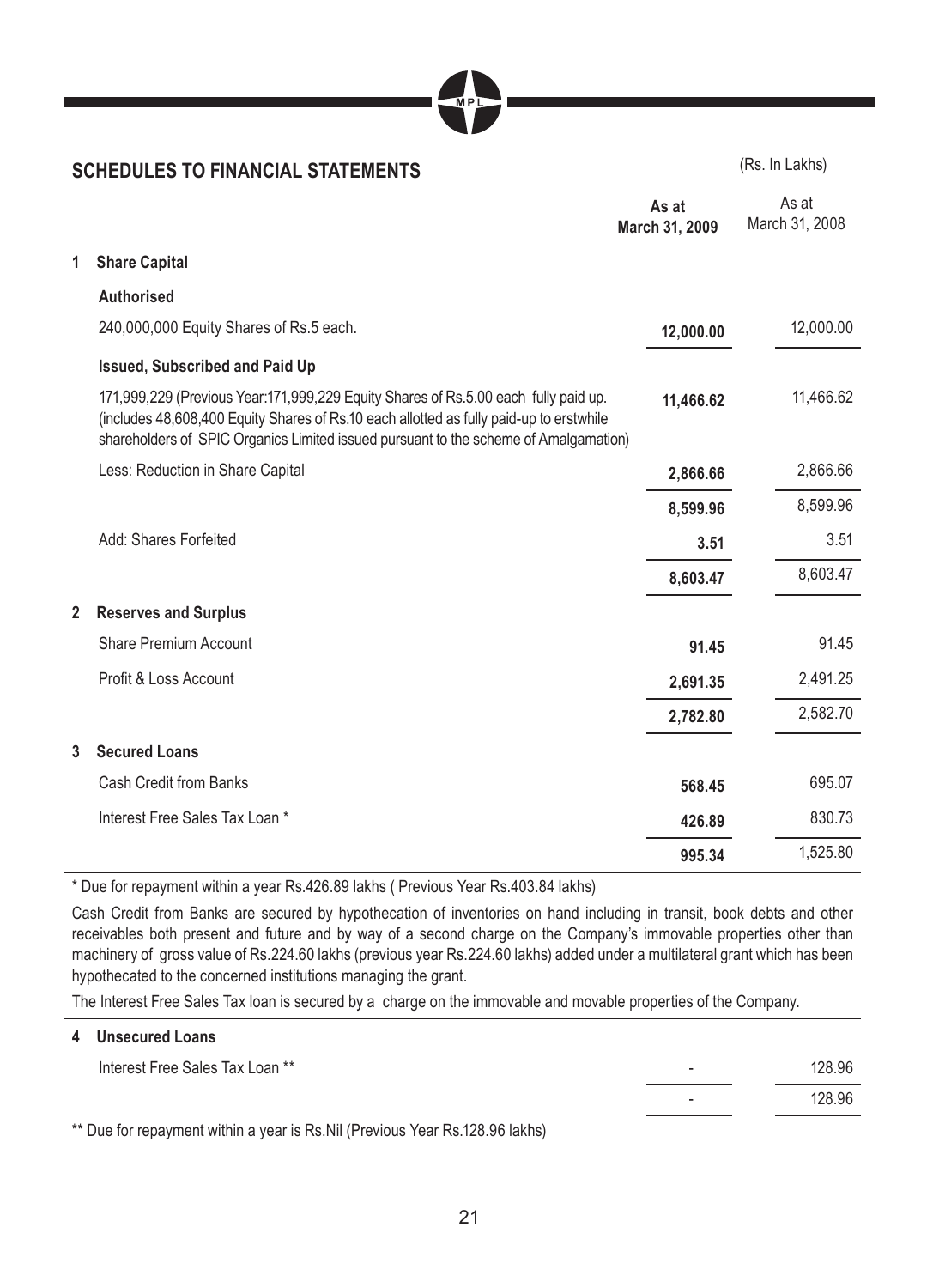**SCHEDULES TO FINANCIAL STATEMENTS**  SCHEDULES TO FINANCIAL STATEMENTS

 **5 Fixed Assets** (Rs. in Lakhs) 5 Fixed Assets

| ٠ |
|---|

| Particulars                                              |                          | <b>Original Cost</b>            |                                        |                           |                          | Depreciation    |                       |                           | Net Block                 |                           |
|----------------------------------------------------------|--------------------------|---------------------------------|----------------------------------------|---------------------------|--------------------------|-----------------|-----------------------|---------------------------|---------------------------|---------------------------|
|                                                          | Apr. 1,<br>As at<br>2008 | during the<br>Additions<br>year | <b>Deletions</b><br>the year<br>during | Mar. 31,<br>As at<br>2009 | Apr. 1,<br>As at<br>2008 | For the<br>Year | <b>Deletions</b><br>å | Mar. 31,<br>As at<br>2009 | Mar. 31,<br>As at<br>2009 | Mar. 31,<br>As at<br>2008 |
| Land                                                     | 179.75                   | ٠                               | r.                                     | 179.75                    | ٠                        |                 | ٠                     |                           | 179.75                    | 179.75                    |
| Development on lease hold land                           | 20.25                    |                                 | Î.                                     | 20.25                     | 10.43                    | 1.07            | $\blacksquare$        | 11.50                     | 8.75                      | 9.82                      |
| <b>Buildings</b>                                         | 802.94                   | 522.77                          | ×,                                     | 1,325.71                  | 345.24                   | 27.18           | ٠                     | 372.42                    | 953.29                    | 457.70                    |
| Plant and Machinery                                      | 18,988.68                | 3,571.52                        | 131.14                                 | 22,429.06                 | 16,483.54                | 726.86          | 117.68                | 17,092.72                 | 5,336.34                  | 2,505.14                  |
| Furniture and Fixtures                                   | 108.01                   | 0.52                            | 2.36                                   | 106.17                    | 96.02                    | 2.30            | 2.07                  | 96.25                     | 9.92                      | 11.99                     |
| Office Equipments                                        | 74.83                    | 13.98                           | 5.28                                   | 83.53                     | 37.94                    | 4.12            | 4.32                  | 37.74                     | 45.79                     | 36.89                     |
| Computers                                                | 335.35                   | 0.41                            | ı                                      | 335.76                    | 287.82                   | 11.51           | ı                     | 299.33                    | 36.43                     | 47.53                     |
| Vehicles                                                 | 185.44                   | 2.69                            | 0.12                                   | 188.01                    | 155.91                   | 2.72            | 0.11                  | 158.52                    | 29.49                     | 29.53                     |
|                                                          | 20,695.25                | 4,111.89                        | 138.90                                 | 24,668.24                 | 17,416.90                | 775.76          | 124.18                | 18,068.48                 | 6,599.76                  | 3,278.35                  |
| (including Capital advances)<br>Capital Work-in-Progress |                          |                                 |                                        |                           |                          |                 |                       |                           | 929.45                    | 3,333.93                  |
| Previous Year's Total                                    | 20,580.05                | 181.08                          | 65.88                                  | 20,695.25                 | 16,474.84                | 1,000.02        | 57.96                 | 17,416.90                 | 3,278.35                  | 4,105.21                  |

MPL

Plant and Machinery is net of grants received from World Bank through IDBI of Rs. 224.60 lakhs towards Ozone Depletion Scheme. Plant and Machinery is net of grants received from World Bank through IDBI of Rs. 224.60 lakhs towards Ozone Depletion Scheme.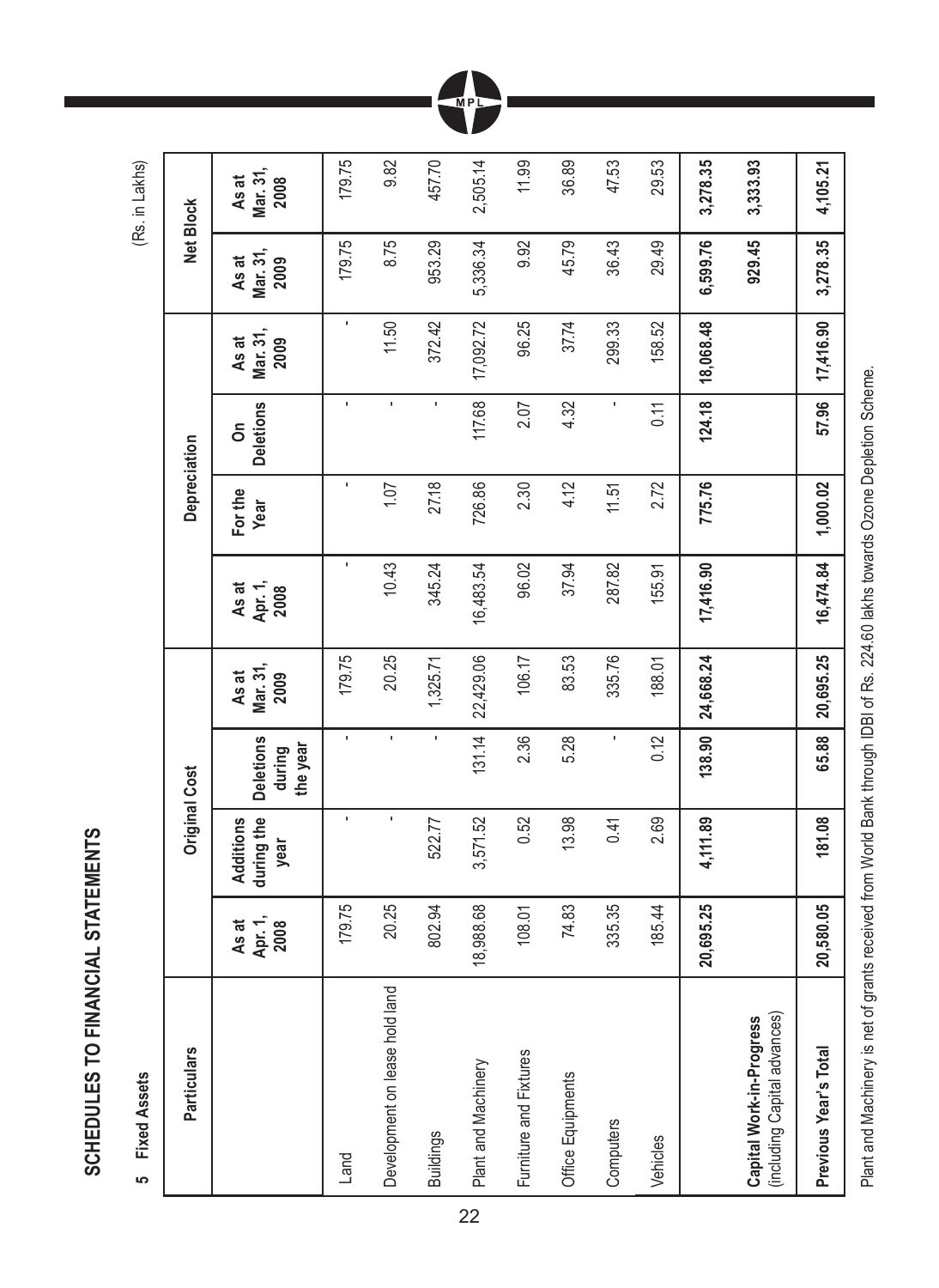

# **SCHEDULES TO FINANCIAL STATEMENTS** (Rs. In Lakhs)

**Contract Contract** 

|   |                                                                                                                                                           | As at<br>March 31, 2009 | As at<br>March 31, 2008 |
|---|-----------------------------------------------------------------------------------------------------------------------------------------------------------|-------------------------|-------------------------|
| 6 | <b>Investments</b>                                                                                                                                        |                         |                         |
|   | Long Term (Non-Trade) - Quoted                                                                                                                            |                         |                         |
|   | 500 Equity Shares of Rs 10 each fully paid up in Chennai Petroleum<br>Corporation Limited (Market Value - Rs.0.47 lakhs [Previous Year<br>Rs.1.41 lakhs]) | 0.45                    | 0.45                    |
|   | <b>Current (Non-Trade) - Unquoted</b><br>(At cost or market value, whichever is lower)                                                                    |                         |                         |
|   | (Refer Note No.B3 to Schedule 19)                                                                                                                         |                         |                         |
|   | UTI Liquid Fund                                                                                                                                           | 709.12                  | 108.53                  |
|   | (No. of units - 70,892 [ Previous Year - 10,632])                                                                                                         |                         |                         |
|   | UTI Fixed Maturity Plan                                                                                                                                   | 1,001.20                | 1,501.00                |
|   | (No. of units - 1,00,00,00,000 [ Previous Year - 1,49,98,70,017])                                                                                         |                         |                         |
|   |                                                                                                                                                           | 1,710.77                | 1,609.98                |
| 7 | <b>Inventories</b>                                                                                                                                        |                         |                         |
|   | Stores and Spares                                                                                                                                         | 454.96                  | 637.03                  |
|   | <b>Raw Materials</b>                                                                                                                                      | 915.04                  | 1,146.24                |
|   | Raw Materials in Transit                                                                                                                                  | 476.38                  | 287.75                  |
|   | Work-in-Process                                                                                                                                           | 155.21                  | 244.49                  |
|   | <b>Finished Goods</b>                                                                                                                                     |                         |                         |
|   | -- Manufacturing                                                                                                                                          | 915.15                  | 1,506.24                |
|   | -- Trading                                                                                                                                                | 303.82                  | 478.32                  |
|   |                                                                                                                                                           | 3,220.56                | 4,300.07                |
| 8 | <b>Sundry Debtors (Unsecured)</b>                                                                                                                         |                         |                         |
|   | Debts outstanding for a period exceeding six months                                                                                                       |                         |                         |
|   | <b>Considered Good</b>                                                                                                                                    | 156.81                  | 144.78                  |
|   | <b>Considered Doubtful</b>                                                                                                                                | 273.73                  | 273.83                  |
|   |                                                                                                                                                           | 430.54                  | 418.61                  |
|   | <b>Other Debts Considered Good</b>                                                                                                                        | 2,503.32                | 3,187.47                |
|   |                                                                                                                                                           | 2,933.86                | 3,606.08                |
|   | Less: Provision                                                                                                                                           | 273.73                  | 273.83                  |
|   |                                                                                                                                                           | 2,660.13                | 3,332.25                |
| 9 | <b>Cash and Bank Balances</b>                                                                                                                             |                         |                         |
|   | Cash & Cheques on Hand                                                                                                                                    | 30.18                   | 31.76                   |
|   | <b>Balances with Scheduled Banks:</b>                                                                                                                     |                         |                         |
|   | -- in Current Accounts                                                                                                                                    | 290.12                  | 325.43                  |
|   | -- in Margin Money Deposits                                                                                                                               | 101.79                  | 98.93                   |
|   |                                                                                                                                                           | 422.09                  | 456.12                  |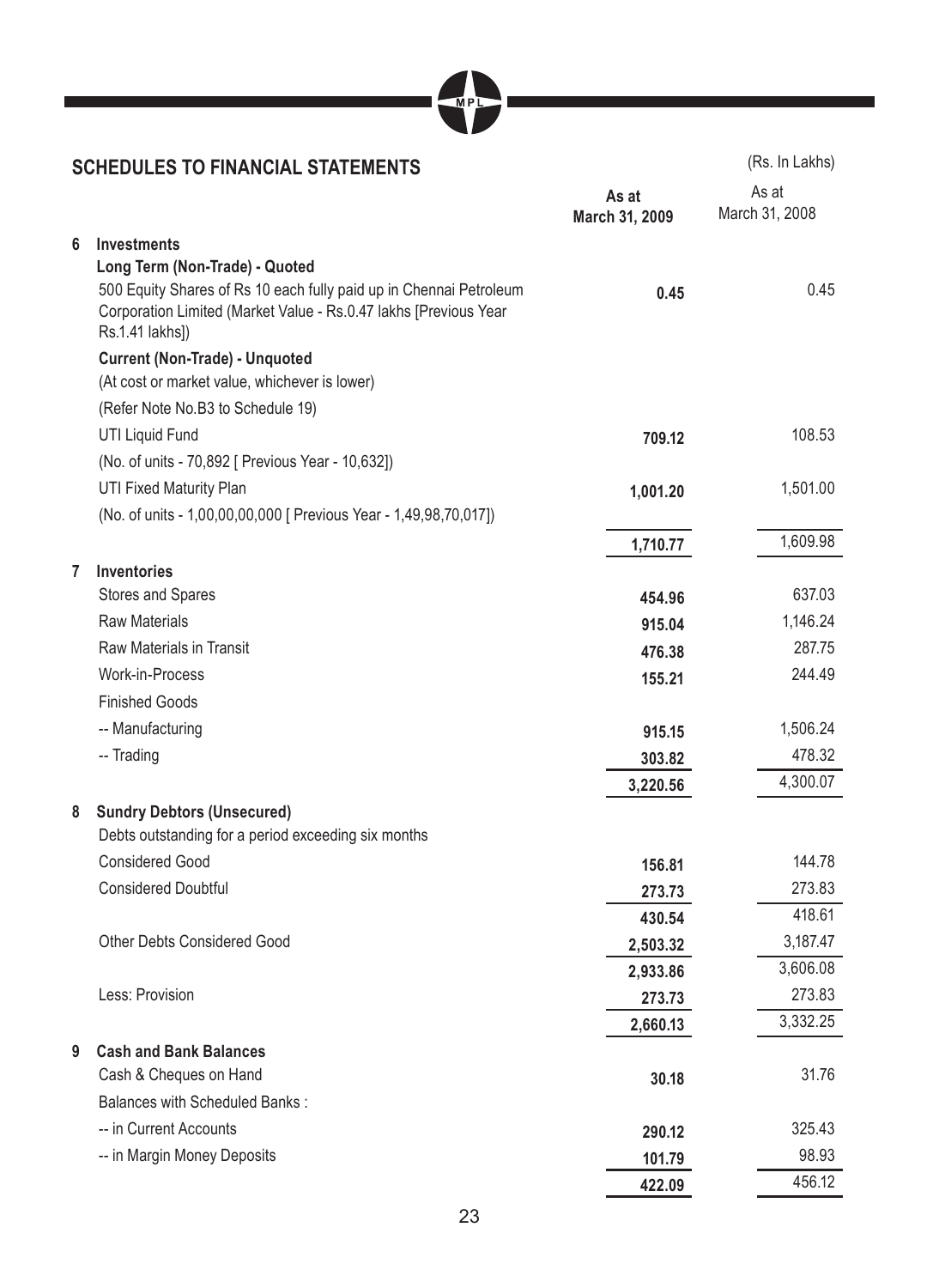| MPI |  |
|-----|--|
|-----|--|

٦

# **SCHEDULES TO FINANCIAL STATEMENTS** (Rs. In Lakhs)

|    |                                                                                                                  |              | As at<br>March 31, 2009              |        | As at<br>March 31, 2008              |
|----|------------------------------------------------------------------------------------------------------------------|--------------|--------------------------------------|--------|--------------------------------------|
| 10 | <b>Loans and Advances (Unsecured)</b>                                                                            |              |                                      |        |                                      |
|    | <b>Considered Good</b><br>Advances Recoverable in cash or in kind or<br>for value to be received                 |              | 798.75                               |        | 675.42                               |
|    | <b>MAT Credit Entitlement</b>                                                                                    |              | 217.65                               |        | 178.17                               |
|    | Prepaid Taxes (net of provision - Previous Year Rs.464.84 lakhs)<br>Deposits                                     |              |                                      |        | 22.39                                |
|    | -- Statutory Authorities                                                                                         |              | 212.13                               |        | 224.54                               |
|    | -- Others                                                                                                        |              | 24.12                                |        | 19.93                                |
|    | Balance with Excise, Customs and Sales tax Authorities                                                           |              | 127.18                               |        | 239.55                               |
|    |                                                                                                                  |              | 1,379.83                             |        | 1,360.00                             |
| 11 | <b>Current Liabilities</b>                                                                                       |              |                                      |        |                                      |
|    | Acceptances                                                                                                      |              | 563.86                               |        | 132.51                               |
|    | Total outstanding dues of Micro enterprises & Small enterprises<br>(Refer Note No.4 to Schedule 19)              |              |                                      |        |                                      |
|    | Total outstanding dues of Creditors other than Micro<br>enterprises & Small enterprises<br>Unclaimed Dividend ** |              | 2229.73                              |        | 2591.31                              |
|    | ** No amount is due as on 31st March 2009 to be                                                                  |              | 150.04                               |        | 95.76                                |
|    | transferred to Investor Education & Protection Fund.<br>Other Liabilities                                        |              | 54.58                                |        | 279.04                               |
|    |                                                                                                                  |              | 2998.21                              |        | 3098.62                              |
|    | 12 Provisions                                                                                                    |              |                                      |        |                                      |
|    | For Employee Benefits                                                                                            |              | 120.15                               |        | 101.72                               |
|    | For Proposed Dividend                                                                                            |              | 430.00                               |        | 860.00                               |
|    | For Dividend Tax<br>For Income Tax                                                                               |              | 73.08                                |        | 146.16                               |
|    | (Net of Income Tax paid of Rs.49.80 lakhs)                                                                       |              | 21.71                                |        |                                      |
|    |                                                                                                                  |              | 644.94                               |        | 1107.88                              |
|    | 13 Deferred Revenue Expenditure<br>(To the extent not Written off or adjusted)                                   |              |                                      |        |                                      |
|    | <b>Research and Development</b>                                                                                  |              |                                      |        |                                      |
|    | As per last Balance Sheet                                                                                        | 9.35         |                                      | 28.50  |                                      |
|    | Less: Written off during the year                                                                                | 9.35         |                                      | 19.15  | 9.35                                 |
|    | <b>Voluntary Retirement Scheme</b><br>As per last Balance Sheet                                                  |              |                                      | 10.13  |                                      |
|    | Less: Written off during the year                                                                                | 0.00<br>0.00 |                                      | 10.13  | 0.00                                 |
|    |                                                                                                                  |              |                                      |        | 9.35                                 |
|    |                                                                                                                  |              |                                      |        |                                      |
|    |                                                                                                                  |              | For the year ended<br>March 31, 2009 |        | For the year ended<br>March 31, 2008 |
| 14 | <b>Other Income</b><br>Sale of Scrap                                                                             |              |                                      |        | 72.66                                |
|    | Profit on sale of asset (net)                                                                                    |              | 76.38                                |        | 3.61                                 |
|    | Provision for Doubtful Debts no longer required Written back                                                     | 56.52        |                                      | 27.04  |                                      |
|    | Provision for Discounts no longer required Written back                                                          | 0.10         | 56.62                                |        | 27.04                                |
|    | Dividend                                                                                                         |              |                                      |        |                                      |
|    | -Traded                                                                                                          | 0.09         |                                      | 0.05   |                                      |
|    | - Non-traded                                                                                                     | 54.28        | 54.37                                | 218.85 | 218.90                               |
|    | Foreign Exchange Fluctuations (net)                                                                              |              |                                      |        | 70.14                                |
|    | Miscellaneous Income                                                                                             |              | 23.44                                |        | 46.77                                |
|    |                                                                                                                  |              | 210.81                               |        | 439.12                               |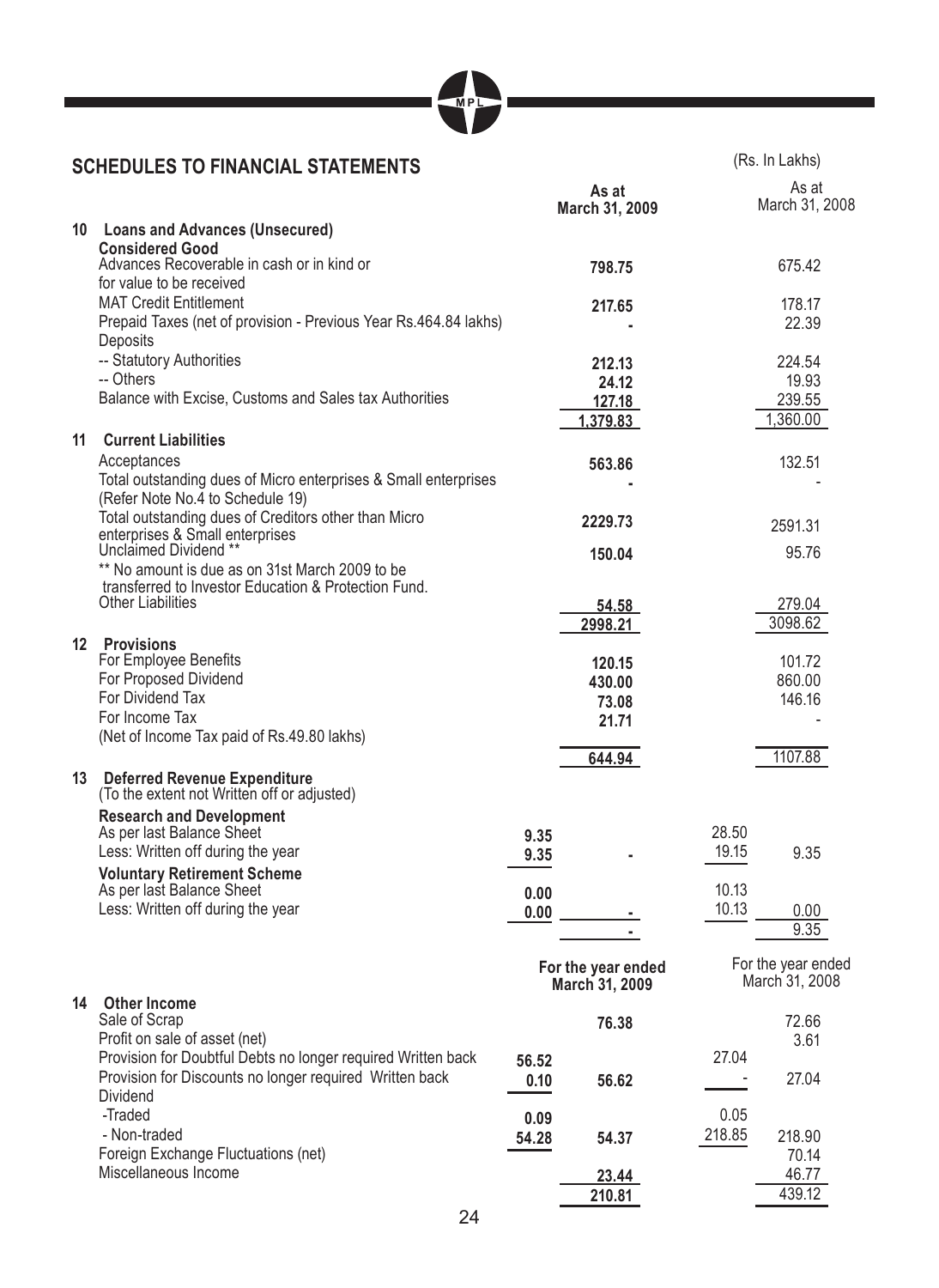

# **SCHEDULES TO FINANCIAL STATEMENTS** (Rs. In Lakhs)

|    |                                                                       |          | For the year ended<br>March 31, 2009 | For the year ended<br>March 31, 2008 |
|----|-----------------------------------------------------------------------|----------|--------------------------------------|--------------------------------------|
|    | 15 Employee Cost                                                      |          |                                      |                                      |
|    | Salaries, Wages and Bonus                                             |          | 823.06                               | 772.20                               |
|    | Contribution to Provident Fund and Other Funds                        |          | 99.61                                | 134.80                               |
|    | <b>Staff Welfare Expenses</b>                                         |          | 244.37                               | 215.16                               |
|    |                                                                       |          | 1167.04                              | 1122.16                              |
|    | 16 Other Expenses                                                     |          |                                      |                                      |
|    | Consumables                                                           |          | 30.65                                | 16.80                                |
|    | Water                                                                 |          | 649.65                               | 568.16                               |
|    | Rent                                                                  |          | 18.32                                | 27.07                                |
|    | Rates and Taxes                                                       |          | 60.73                                | 62.12                                |
|    | Repairs and Maintenance:                                              |          |                                      |                                      |
|    | -- Machinery                                                          |          | 926.76                               | 760.13                               |
|    | -- Building                                                           |          | 103.16                               | 84.81                                |
|    | -- Others                                                             |          | 110.33                               | 101.76                               |
|    | Insurance                                                             |          | 123.60                               | 139.42                               |
|    | <b>Discount</b>                                                       |          | 673.93                               | 671.15                               |
|    | <b>Agency Commission</b>                                              |          | 139.34                               | 134.17                               |
|    | Directors Sitting fees                                                |          | 3.38                                 | 3.35                                 |
|    | Foreign Exchange Fluctuations (net)                                   |          | 186.86                               |                                      |
|    | <b>Asset Discarded</b>                                                |          | 14.71                                |                                      |
|    | Excise Duty                                                           |          | (120.91)                             | (185.38)                             |
|    | Miscellaneous Expenses                                                |          | 297.67                               | 266.02                               |
|    |                                                                       |          | 3218.18                              | 2649.58                              |
| 17 | Decrease/(Increase) in stock                                          |          |                                      |                                      |
|    | <b>Opening Stock</b>                                                  |          |                                      |                                      |
|    | Finished goods                                                        | 1,506.24 |                                      | 2,373.17                             |
|    | Work - in - process                                                   | 244.49   |                                      | 179.02                               |
|    | <b>Traded Goods</b>                                                   | 478.32   | 2,229.05                             | 337.21<br>2,889.40                   |
|    | <b>Less: Closing Stock</b>                                            |          |                                      |                                      |
|    | Finished goods                                                        | 915.15   |                                      | 1,506.24                             |
|    | Work - in - process                                                   | 155.21   |                                      | 244.49                               |
|    | <b>Traded Goods</b>                                                   | 303.82   |                                      | 478.32                               |
|    |                                                                       |          | 1,374.18                             | 2,229.05                             |
|    | Decrease/(Increase) in stock                                          |          | 854.87                               | 660.35                               |
|    | 18 Interest and finance charges                                       |          |                                      |                                      |
|    | Interest                                                              |          | 131.25                               | 111.45                               |
|    | Less: Interest Income                                                 |          |                                      |                                      |
|    | - Customers                                                           |          | 66.16                                | 83.87                                |
|    | - Margin Money Deposits                                               |          | 10.33                                | 31.14                                |
|    | - Others                                                              |          | 0.27                                 | 0.28                                 |
|    | (Tax deducted at source Rs.17.79 Lakhs, Previous year Rs.20.87 lakhs) |          |                                      |                                      |

| 49<br>54.<br> | 0 <sub>A</sub> |
|---------------|----------------|

٦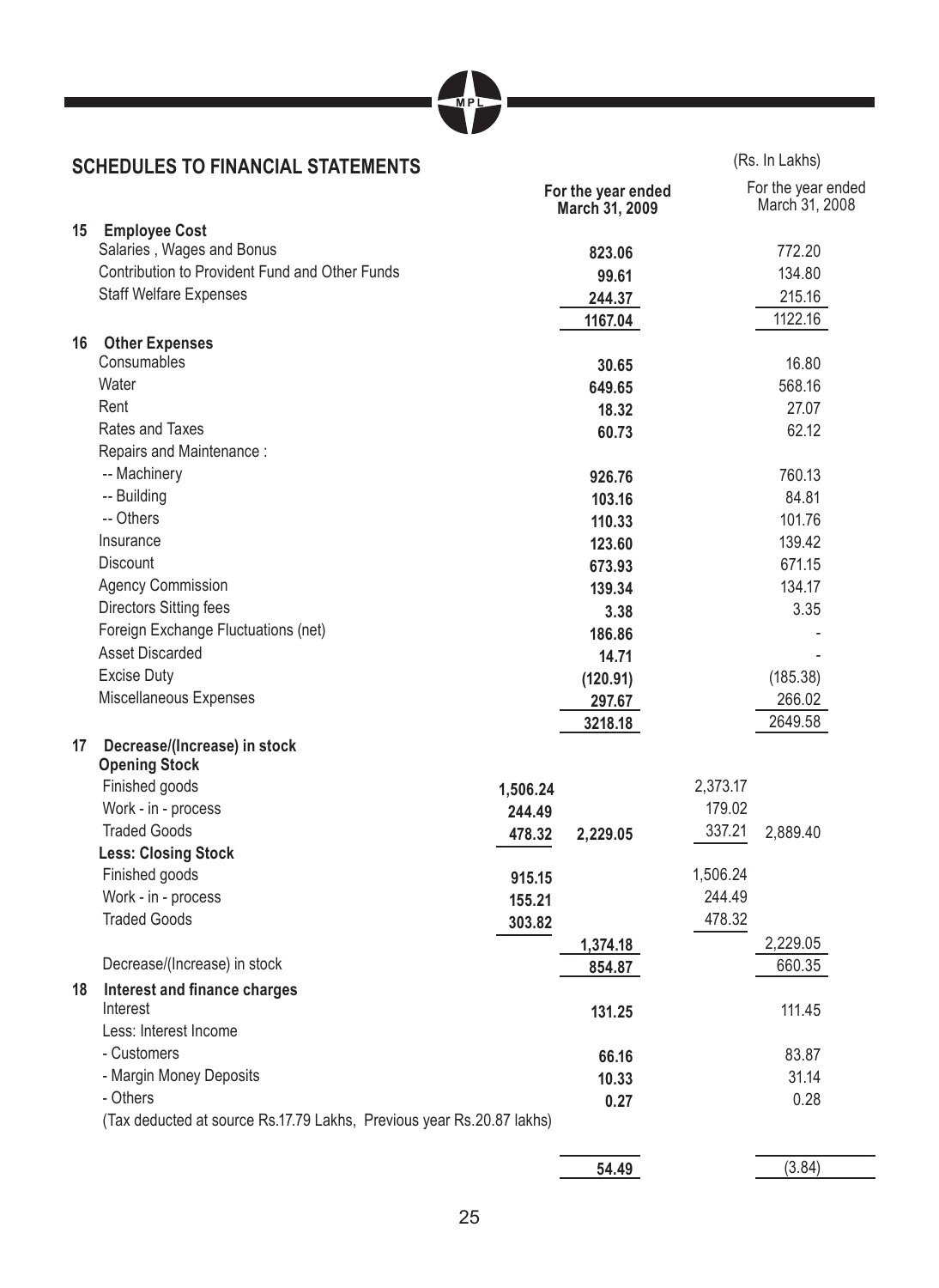

# **19. Notes on Accounts**

#### **A SIGNIFICANT ACCOUNTING POLICIES**

#### **1. BASIS OF ACCOUNTING**

The financial statements have been prepared under historical cost convention in accordance with the accounting principles generally accepted in India and comply with the mandatory Accounting Standards notified by the Central Government of India under the Companies (Accounting Standards) Rules, 2006 and with the relevant provisions of the Companies Act, 1956.

#### **2. USE OF ESTIMATES**

The preparation of financial statements in conformity with the generally accepted accounting principles requires the management to make estimates and assumptions that affect the reported amount of assets, liabilities, revenue and expenses and disclosure of contingent liabilities as of the date of the financial statements. Management believes that the estimates used in preparation of the financial statements are prudent and reasonable. Actual results could vary from these estimates.

Difference between the actual results and estimates are recognised in the period in which the results are known / materialised.

#### **3. FIXED ASSETS AND DEPRECIATION**

Fixed assets are stated at cost. Cost comprises of the purchase price (net of CENVAT/VAT) and any attributable cost of bringing the assets to its working condition for its intended use.

With regard to assets acquired under hire purchase / finance lease, the cost of assets is capitalized. Lease payments are apportioned between the finance charges and the corresponding liability so as to achieve a constant rate of interest on the remaining balance of the liability. Finance charges are charged to the Revenue accounts.

 Depreciation is provided for on Straight Line method at the rates and in the manner prescribed under Schedule XIV of the Companies Act, 1956, except for moulds and wooden pallets included under plant and machinery, the cost of which are amortised over a period of five years from the date of purchase. Individual assets costing less than Rs.5000/- each is depreciated in full in the year of addition. Leasehold land is amortised on a straight line basis over the remaining period of lease.

#### **4. IMPAIRMENT OF FIXED ASSETS**

 Consideration is given at each Balance Sheet date to determine whether there is any indication of impairment on the carrying amount of the Company's fixed assets. If any indication exists, an asset's recoverable amount is estimated. An impairment loss is recognized whenever the carrying amount of an asset exceeds recoverable amount.

#### **5. INVESTMENTS**

 Long term Investments are valued at cost and provision is made if the diminution in value is other than temporary in nature. Current investments are carried at cost or market value whichever is lower. The returns on these investments are accounted as dividend income.

#### **6. INVENTORIES**

- a) Finished goods and work-in-process are valued at lower of cost and net realisable value. Cost on moving weighted average basis includes all direct costs and applicable production overheads to bring the goods to the present location and condition. Excise duty on the finished goods is added to the cost.
- b) Raw materials and stores and spares are valued at lower of cost and net realisable value. Cost on moving weighted average basis includes<br>freight, taxes and duties net of CENVAT/VAT credit wherever applicable. Customs du

#### **7. FOREIGN CURRENCY TRANSACTIONS**

 Transactions in foreign currency are recorded at the exchange rate prevailing on the date of transactions and realized exchange gain/loss is dealt with in the Profit and Loss account. Monetary assets and liabilities denominated in foreign currencies as at the balance sheet date are translated at the rate of exchange prevailing at the year-end. Exchange differences arising on actual payments/realisations and year-end restatements are dealt with in the Profit & Loss Account. The premium/discount on forward contracts are amortised over the period of the contract.

#### **8. REVENUE RECOGNITION**

- a) Sales are recognised when significant risks and rewards of ownership are transferred to the buyer, which generally coincides with the despatch of goods from the company's premises and are recorded at Invoice value inclusive of excise duty net of Sales Tax and returns.
- b) Dividend Income on Investments is accounted for when the right to receive the same is established.

#### **9. EMPLOYEE BENEFITS**

#### **Gratuity**

The Company has an obligation towards gratuity, which is a defined benefit plan. Liability for gratuity to employees is determined on the basis of actuarial valuation using Projected Unit Credit method as on the balance sheet date is funded with the Life Insurance Corporation of India/Trust established by the Company and the contribution thereof paid / payable is absorbed in the Accounts.

#### **Superannuation**

The Company has two superannuation plans, a defined benefit plan and a defined contribution plan. Liability for superannuation to employees who are covered under the defined benefit plan is determined on the basis of actuarial valuation using Projected Unit Credit method as on the balance sheet date and is funded with the trust established by the Company. Contributions towards superannuation to employees who are covered under the defined contribution plan are made to Life Insurance Corporation of India through the Trust established by the Company. The above liabilities are recognised as expense in the year in which incurred.

#### **Provident Fund**

 Contributions to approved Provident Fund Trust administered by the Company is recognised as expense in the year in which incurred. The Company is generally liable for annual contributions and any shortfall in the fund assets based on the government specified minimum rates of return or pension and recognises such shortfall, if any, as an expense in the year incurred.

#### **Compensated absences**

Liability for short term compensated absences is recognised based on the eligible leave to the credit of the employees as at the balance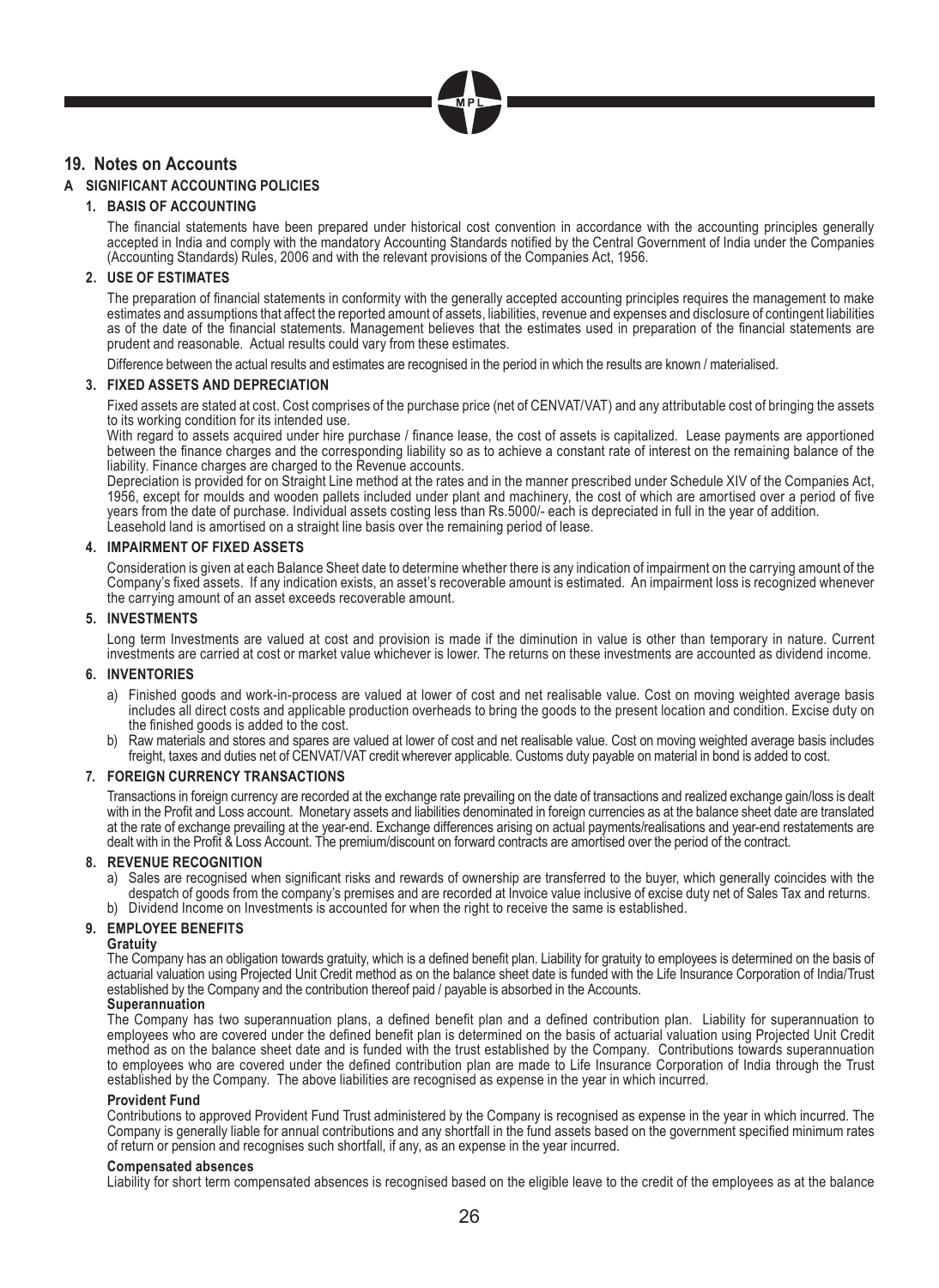

sheet date. Liability for long term compensated absences is determined on the basis of actuarial valuation using projected unit credit method as on the balance sheet date.

#### **10. DEFERRED REVENUE EXPENDITURE**

Capital expenditure on research and development is capitalised as fixed assets. Other expenditure is amortised over a period of five years from the year in which such expenditure are incurred.

 Payment of compensation to employees who have retired under Voluntary Retirement Scheme is amortised over a period of 60 months from the month of retirement.

### **11 TREATMENT OF GRANT**

The grant or subsidies received from financial institutions are deducted in arriving at the carrying value of the respective assets.

#### **12. TAXES ON INCOME**

 Current tax is determined on income for the year chargeable to tax in accordance with the provisions of Income Tax Act, 1961. Deferred tax is recognized on all timing differences subject to the consideration of prudence.

#### **13. MAT CREDIT ENTITLEMENT**

 MAT Credit is recognized as an asset only when there is convincing evidence that the Company will pay normal income tax within the specified period. The asset shall be reviewed at each Balance Sheet date.

#### **14. PROVISIONS, CONTINGENT LIABILITIES AND CONTINGENT ASSETS**

 Provisions are recognised only when there is a present obligation as a result of past events and when a reliable estimate of the amount of obligation can be made. Contingent liability is disclosed for (i) Possible obligation which will be confirmed only by future events not wholly within the control of the Company or (ii) Present obligations arising from past events where it is not probable that an outflow of resources will be required to settle the obligation or a reliable estimate of the amount of the obligation cannot be made. Contingent assets are not recognised in the financial statements since this may result in the recognition of income that may never be realised.

As at 31st March 2008

#### **B Notes on Accounts (Continued)**

1 Estimated value of contracts remaining to be executed on capital account (net of advances) and not provided for is Rs. 434.59 lakhs (previous year Rs.2056.52 lakhs).

| 2 Contingent Liabilities | As at 31st March 2009 |
|--------------------------|-----------------------|
|                          |                       |

| (Rs. in lakhs) | (Rs. in lakhs)           |
|----------------|--------------------------|
| 196.10         | 293.03                   |
| 1482.58        | 1451.14                  |
| 95.00          | 31.47                    |
| 31.82          | 31.82                    |
| 391.78         | $\overline{\phantom{a}}$ |
|                |                          |

| <b>Nature of the Dues</b> | Forum before which the dispute is pending          | Period to which it<br>relates | Amount<br>(Rs. in lakhs) | Amount<br>(Rs. in lakhs) |
|---------------------------|----------------------------------------------------|-------------------------------|--------------------------|--------------------------|
| a) Excise Duty            | Deputy Commissioner of Central Excise              | 1991-92 & 1992-93             | 1.43                     | 1.43                     |
|                           | Customs, Excise and Service Tax Appellate Tribunal | 2006-07                       | 5.67                     | 5.57                     |
|                           | <b>High Court of Madras</b>                        | <b>Various Years</b>          | 24.47                    | 24.47                    |
|                           | DGFT. New Delhi                                    | 2007-08                       | 53.39                    |                          |
| b) Customs Duty           | <b>High Court of Madras</b>                        | 1993-94                       | 10.04                    |                          |
|                           |                                                    |                               | 95.00                    | 31.47                    |
| c) Sales Tax              | Sales tax Tribunal under Sales Tax Act             | <b>Various Years</b>          | 28.38                    | 28.38                    |
|                           | High court of Madras                               | 1994-95                       | 3.44                     | 3.44                     |
|                           |                                                    |                               | 31.82                    | 31.82                    |
| d) Income Tax             | Commissioner of Income Tax (Appeals)               | 2005-06                       | 391.78                   |                          |
|                           |                                                    |                               | 391.78                   |                          |

**391.78** - In the opinion of the management, no provision is considered necessary for the disputes mentioned above on the grounds that there are reasonable chances of successful outcome of appeals

| <b>Short term Investment</b> |                                                         |                          | Year Ended 31st March 2009         |                          |                                    |                          |                                    | Year Ended 31st March 2008 |                                    |
|------------------------------|---------------------------------------------------------|--------------------------|------------------------------------|--------------------------|------------------------------------|--------------------------|------------------------------------|----------------------------|------------------------------------|
|                              | <b>Mutual Funds</b>                                     | <b>Purchases</b>         |                                    | <b>Redemption</b>        |                                    |                          | Purchases                          | Redemption                 |                                    |
|                              | UTI Liquid Funds (Face Value<br>Rs. 1000 per Unit)      | Units<br>(Nos)<br>614755 | Value (Rs.<br>in Lakhs)<br>6175.35 | Units<br>(Nos)<br>554495 | Value (Rs.<br>in Lakhs)<br>5574.76 | Units<br>(Nos)<br>826017 | Value (Rs.<br>in Lakhs)<br>8320.39 | Units<br>(Nos)<br>816386   | Value (Rs.<br>in Lakhs)<br>8222.06 |
|                              | UTI Fixed Maturity Plan<br>(Face Value Rs. 10 per Unit) | 2055329371               | 2101.22                            | 2555199387               | 2601.02                            | 71998540                 | 7200.00                            | 78999840                   | 7899.00                            |

4 There are no dues to micro, small & medium enterprises as at the Balance Sheet date and no interest has been paid to any such parties. This is based on the information on such parties having been identified on the basis of information available with the company and relied upon by the auditors.

#### 5 **Excise Duty**

 Total Excise Duty on Sales for the year has been disclosed as reduction from the turnover. Excise duty related to the difference between the closing stock and opening stock has been included in Schedule 16 "Manufacturing & Other Expenses'.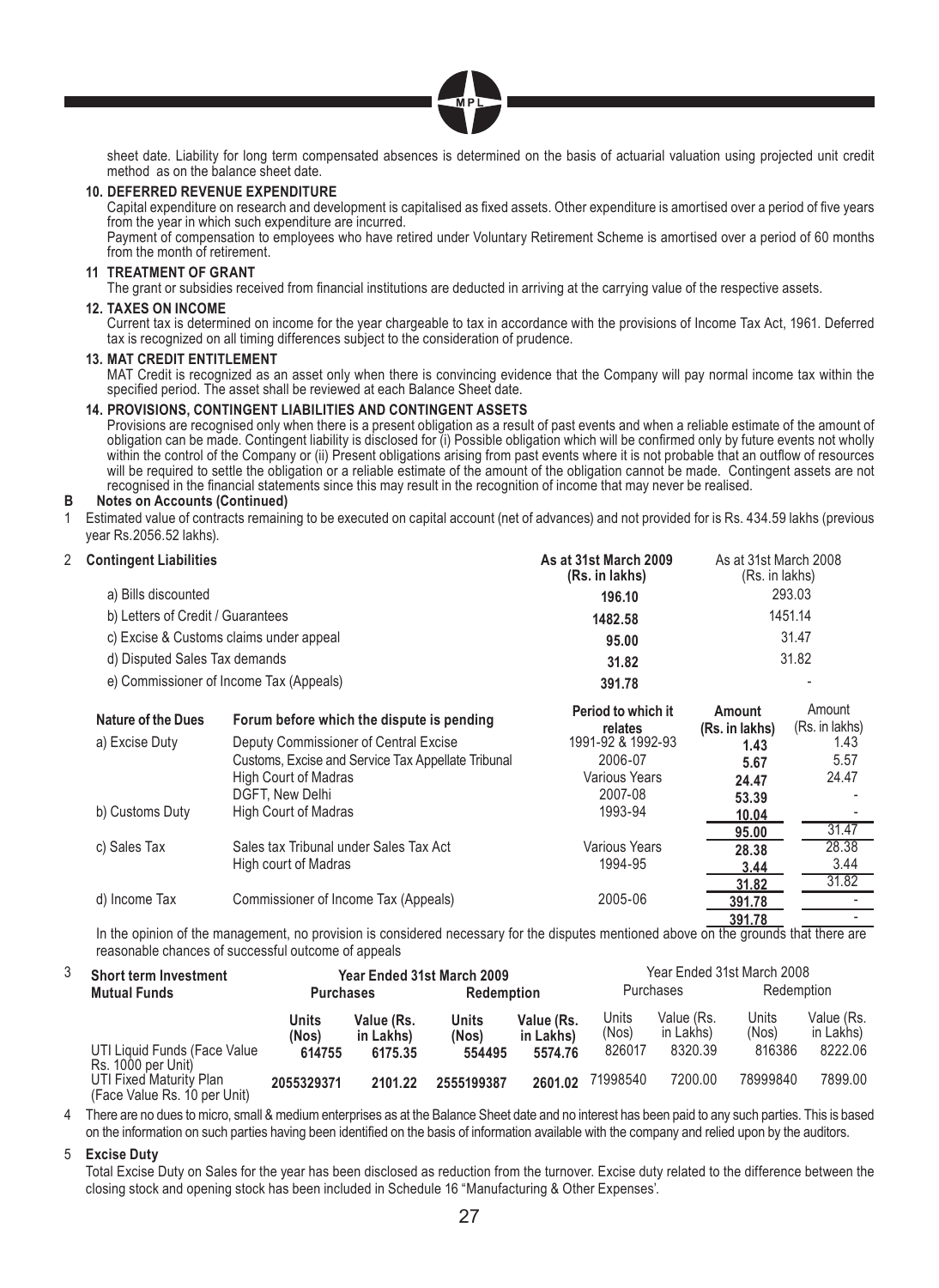

- 6 Repairs and Maintenance to machinery includes consumption of stores and spares amounting to Rs.444.80 lakhs (previous year Rs.367.91 lakhs).
- 7 **Auditors' Remuneration (included in Miscellaneous Expenses) Year Ended 31st March 2009 (Rs. lakhs)** Year Ended 31st March 2008  $(Rs. lakhs)$ <br> $6.00$ Audit fees **6.00** 6.00 Other services **3.00** 3.00 Other services and the services of the services of the services of the services of the services of the services of the services of the services of the services of the services of the services of the services of the service **9.00** 9.10 8 **Managerial Remuneration :(Included in Employee cost)** Salaries and Allowances<br>
Salaries and Allowances<br>
Contribution to Provident and other Funds **52.51**<br> **52.51**<br> **52.51**<br> **52.51**<br> **52.61**<br> **52.61**<br> **52.61** Contribution to Provident and other Funds **6.68** 7.50 **Perquisites 11.87** 11.87 11.87 **71.06** 71.98

#### 9(a) **Capacity and production (MT)**

|                        | Licensed capacity   |               |                     | Installed capacity ** | Actual production * |               |  |
|------------------------|---------------------|---------------|---------------------|-----------------------|---------------------|---------------|--|
| Class of goods         | <b>Current year</b> | Previous year | <b>Current year</b> | Previous year         | <b>Current year</b> | Previous year |  |
| Propylene oxide        | 37.000              | 37,000        | 24.000              | 24.000                | 28629               | 28290         |  |
| Propylene glycol       | 24.000              | 24.000        | 13.250              | 13.250                | 16069               | 16875         |  |
| Polvols                | 37.000              | 37,000        | 14.000              | 14.000                | 15896               | 14251         |  |
| <b>PGMME</b>           | 2,400               | 2.400         | 2.400               | 2.400                 | 761                 | 768           |  |
| Di - Propylene Glycol  | 1.500               | 1.500         |                     |                       | 1381                | 1708          |  |
| Tri - Propylene Glycol | 200                 | 200           |                     | $\sim$                | 106                 | 128           |  |
| DCP and DCIPE          | 4,700               | 4.700         |                     |                       | 5428                | 4478          |  |

\* Including Captive Consumption.

\* \* As certified by management and relied on by the auditors, this being a technical matter.

#### 9(b) **Consumption of Raw Materials & Packing Materials:**

|                                             | Year Ended 31st March 2009 |                         | Year Ended 31st March 2008 |                         |
|---------------------------------------------|----------------------------|-------------------------|----------------------------|-------------------------|
|                                             | Quantity<br>(MT)           | Value<br>(Rs. in lakhs) | Quantity<br>(MT)           | Value<br>(Rs. in lakhs) |
| <b>Raw Materials</b>                        |                            |                         |                            |                         |
| Propylene                                   | 25979                      | 11868.13                | 25589                      | 10868.82                |
| Chlorine                                    | 43578                      | 1991.96                 | 42322                      | 2386.23                 |
| Lime                                        | 37012                      | 1830.20                 | 38772                      | 1623.08                 |
| Other chemicals                             |                            | 4174.42                 |                            | 3364.38                 |
| (Individually less than 10% of consumption) |                            |                         |                            |                         |
| <b>Packing Materials</b>                    |                            |                         |                            |                         |
| Drums (Nos)                                 | 107885                     | 1266.07                 | 110943                     | 1223.67                 |
|                                             |                            | 21130.78                |                            | 19466.18                |

#### 9(c) **Consumption of Imported and Indigenous Raw Materials, Stores and Consumables:**

|                                 |                       | Year Ended 31st March 2009 |                            | Year Ended 31st March 2008 |
|---------------------------------|-----------------------|----------------------------|----------------------------|----------------------------|
|                                 | Percentage<br>$(\% )$ | Value<br>(Rs. in lakhs)    | Percentage<br>$(\%)$       | Value<br>(Rs. in lakhs)    |
| Raw materials:<br>i)            |                       |                            |                            |                            |
| Imported                        | 17.32                 | 3659.57                    | 9.98                       | 1943.40                    |
| Indigenous                      | 82.68                 | 17471.21                   | 90.02                      | 17522.78                   |
|                                 | 100.00                | 21,130.78                  | 100.00                     | 19,466.18                  |
| ii)<br>Stores and consumables : |                       |                            |                            |                            |
| Imported                        | 7.79                  | 37.02                      | 15.18                      | 62.15                      |
| Indigenous                      | 92.21                 | 438.43                     | 84.82                      | 347.13                     |
|                                 | 100.00                | 475.45                     | 100.00                     | 409.28                     |
|                                 |                       | Year Ended 31st March 2009 | Year Ended 31st March 2008 |                            |
|                                 | Qty (MT)              | (Rs. in lakhs)             | Qty (MT)                   | (Rs. in lakhs)             |
| 9(d) Trading Goods              |                       |                            |                            |                            |
| Opening Stock                   | 388                   | 478.32                     | 258                        | 337.21                     |
| Purchases                       | 2104                  | 2,826.36                   | 3156                       | 3,654.34                   |
| <b>Closing Stock</b>            | 240                   | 303.82                     | 388                        | 478.32                     |
|                                 | $\cap$                |                            |                            |                            |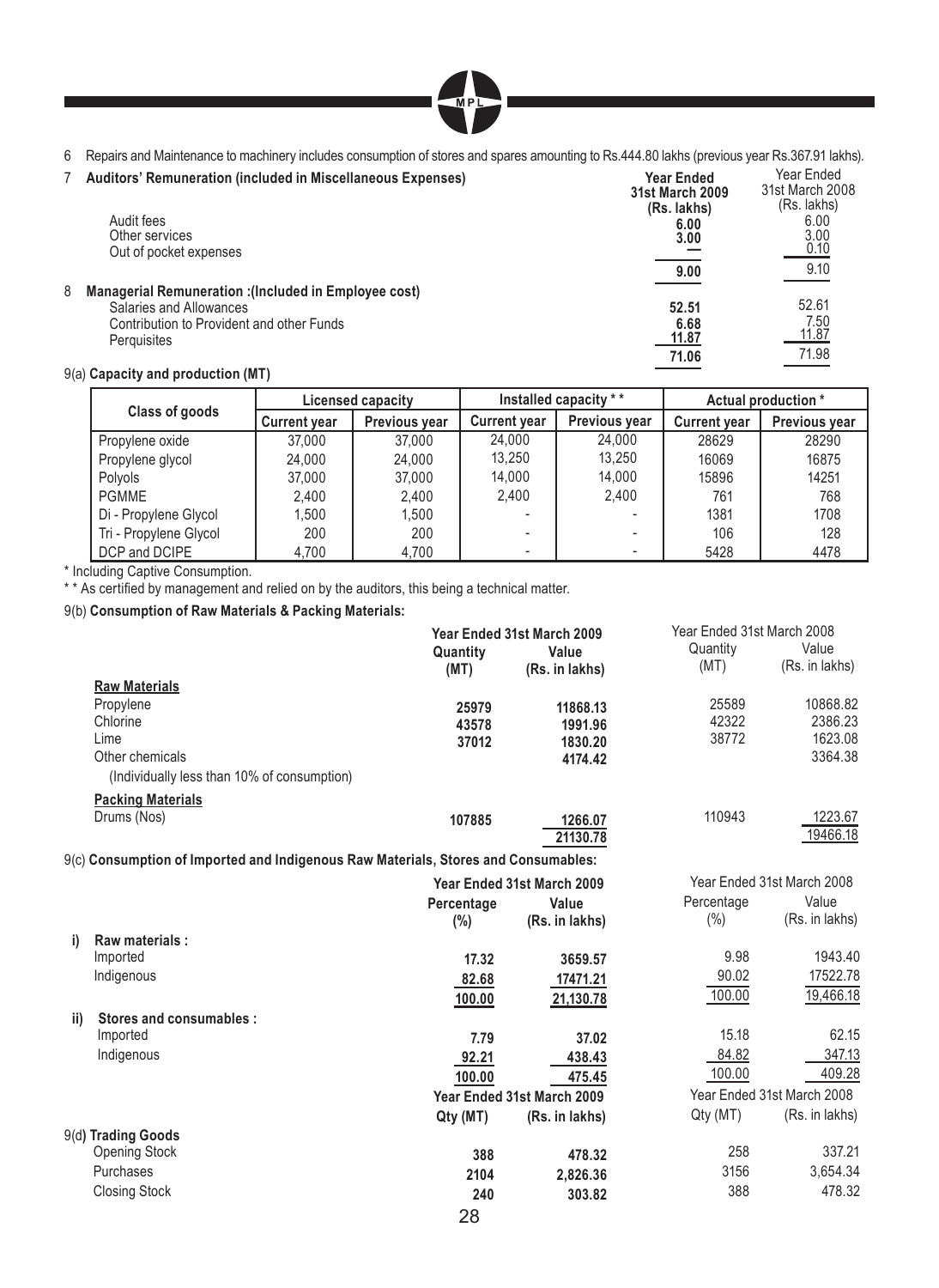

|                                                                    | Year Ended 31st March 2009 |                            | Year Ended 31st March 2008 |                            |
|--------------------------------------------------------------------|----------------------------|----------------------------|----------------------------|----------------------------|
|                                                                    | Qty (MT)                   | (Rs. in lakhs)             | Qty (MT)                   | (Rs. in lakhs)             |
| $9(e)$ Sales                                                       |                            |                            |                            |                            |
| Manufactured Goods:                                                |                            |                            |                            |                            |
| Propylene Oxide                                                    | 321                        | 364.58                     | 283                        | 271.62                     |
| Propylene Glycol                                                   | 15553                      | 14576.62                   | 17502                      | 14519.91                   |
| Polyol                                                             | 18926                      | 19445.87                   | 17361                      | 16339.10                   |
| Others                                                             |                            | 2051.22                    |                            | 2150.40                    |
| <b>Traded Goods</b>                                                | 2252                       | 3041.65                    | 3026                       | 3674.17                    |
|                                                                    |                            | 39479.94                   |                            | 36955.20                   |
| 9(f) Stock of Finished Goods                                       |                            |                            |                            |                            |
|                                                                    |                            | As at March 31, 2009       |                            | As at March 31, 2008       |
| Manufactured Goods:                                                |                            |                            |                            |                            |
| Propylene Oxide                                                    | 59                         | 39.31                      | 301                        | 260.28                     |
| Propylene Glycol                                                   | 642                        | 410.21                     | 165                        | 142.97                     |
| Polyol                                                             | 480                        | 376.78                     | 1111                       | 996.98                     |
| Others                                                             |                            | 88.85                      |                            | 106.01                     |
|                                                                    |                            | 915.15                     |                            | 1506.24                    |
| 10(a) CIF Value of Imports                                         |                            |                            |                            |                            |
|                                                                    |                            | Year Ended 31st March 2009 |                            | Year Ended 31st March 2008 |
| Raw Materials, Stores and Consumables                              |                            | 3293.93                    |                            | 2220.10                    |
| Traded goods                                                       |                            | 1366.31                    |                            | 1598.04                    |
|                                                                    |                            | 4660.24                    |                            | 3818.14                    |
| 10(b) Earnings in Foreign Currency                                 |                            |                            |                            |                            |
| FOB value of exports                                               |                            | 82.50                      |                            | 373.34                     |
| Freight and Insurance                                              |                            | 3.11                       |                            | 14.54                      |
|                                                                    |                            | 85.61                      |                            | 387.88                     |
|                                                                    |                            |                            |                            |                            |
| 10(c) Expenditure in foreign currency (on payment basis)<br>Travel |                            | 2.01                       |                            | 1.29                       |
| Others                                                             |                            |                            |                            |                            |
|                                                                    |                            | 5.26                       |                            | 7.55                       |
|                                                                    |                            | 7.27                       |                            | 8.84                       |

11 (a) The Company is engaged in the business of manufacture of Petrochemicals, which is the only segment in the context of reporting business segment in accordance with Accounting Standard 17 on segment reporting issued by The Institute of Chartered Accountants of India.

11 (b) Geographic Segment (Rs. in Lakhs)

| <b>Opportunity opportunity</b> |                                                    |           |                            |           |                            |
|--------------------------------|----------------------------------------------------|-----------|----------------------------|-----------|----------------------------|
|                                |                                                    |           | Year Ended 31st March 2009 |           | Year Ended 31st March 2008 |
|                                | <b>Particulars</b>                                 | India     | Outside India              | India     | Outside India              |
| Segment Revenue                |                                                    | 35.234.31 | 82.50                      | 31.973.44 | 373.34                     |
| <b>Segment Assets</b>          |                                                    | 2.655.99  | 4.13                       | 3.328.56  | 3.69                       |
|                                | Total Capital Expenditure Incurred during the Year | 1.707.41  | $\sim$                     | 2.702.87  |                            |
|                                |                                                    |           |                            |           |                            |

12 Superannuation

The Company has two superannuation plans, a defined benefit plan and a defined contribution plan. Liability for superannuation to employees who are covered under the defined benefit plan is determined on the basis of actuarial valuation using Projected Unit Credit method as on the balance sheet date and is funded with the trust established by the Company. Contributions towards superannuation to employees who are covered under the defined contribution plan are made to Life Insurance Corporation of India/Trust established by the Company. The above liabilities are recognised as expense in the year in which incurred.

**Gratuity** 

The Company has an obligation towards gratuity, which is a defined benefit plan. Liability for gratuity to employees is determined on the basis of actuarial valuation using Projected Unit Credit method as on the balance sheet date is funded with the Life Insurance Corporation of India/ Trust established by the Company and the contribution thereof paid / payable is absorbed in the Accounts. Compensated absences

 Liability for short term compensated absences is recognised based on the eligible leave to the credit of the employees as at the balance sheet date. Liability for long term compensated absences is determined on the basis of actuarial valuation using projected unit credit method as on the balance sheet date.

The following tables summarise the components of net benefit expense recognised in the profit and loss account and the funded status and amounts recognised in the balance sheet for the respective plan: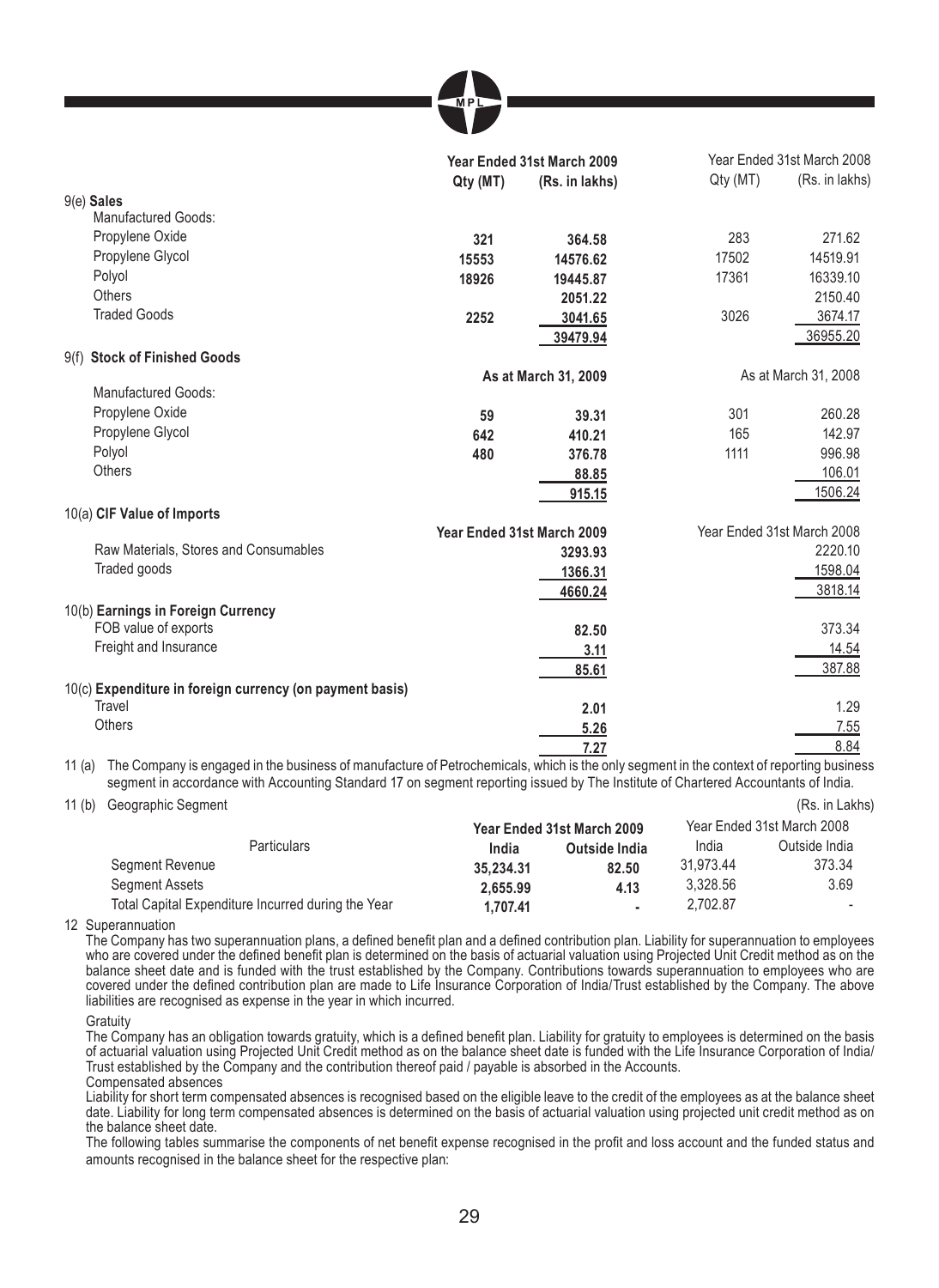

#### **Profit and Loss Account:** (Rs.in lakhs)

| <b>Particulars</b>                                          | Superannuation |         | Gratuity |         |         | <b>Leave Salary</b> |
|-------------------------------------------------------------|----------------|---------|----------|---------|---------|---------------------|
| Net employee benefit expenses (recognised in employee cost) | 2008-09        | 2007-08 | 2008-09  | 2007-08 | 2008-09 | 2007-08             |
| <b>Current Service Cost</b>                                 | 4.20           | 7.57    | 16.33    | 9.99    | 1.29    | 7.06                |
| Interest cost on benefit obligation                         | 4.52           | 3.50    | 10.27    | 9.11    | 4.13    | 3.52                |
| Expected return on plan assets                              | 4.51           | 2.95    | 10.50    | 8.96    |         |                     |
| Net actuarial (gain)/loss recognised in the year            | (0.33)         | (3.60)  | 9.37     | 12.76   | 9.95    | 7.25                |
| Net benefit expense                                         | 3.88           | 4.52    | 25.47    | 22.90   | 15.37   | 17.83               |

#### **Balance Sheet:**

| <b>Particulars</b>                                                                      | <b>Superannuation</b>   |                         | Gratuity                |                         |  |
|-----------------------------------------------------------------------------------------|-------------------------|-------------------------|-------------------------|-------------------------|--|
|                                                                                         | As at<br>March 31, 2009 | As at<br>March 31, 2008 | As at<br>March 31, 2009 | As at<br>March 31, 2008 |  |
| Reconciliation of present value of the obligation and the fair<br>value of plan assets: |                         |                         |                         |                         |  |
| Fair value of plan assets at the end of the year                                        | 64.71                   | 47.90                   | 148.18                  | 142.65                  |  |
| Present value of funded obligation at the end of the year                               | 68.59                   | 60.32                   | 162.74                  | 141.46                  |  |
| Asset/(Liability) recognised in the balance sheet                                       | (3.88)                  | (12.42)                 | (14.56)                 | 1.19                    |  |

 **Changes in the present value of the defined benefit obligation are as follows :** 

| <b>Particulars</b>                                                                                                                                                                                               |                                                  | Superannuation                                  |                                                     | Gratuity                                           |                                                | <b>Leave Salary</b>                             |
|------------------------------------------------------------------------------------------------------------------------------------------------------------------------------------------------------------------|--------------------------------------------------|-------------------------------------------------|-----------------------------------------------------|----------------------------------------------------|------------------------------------------------|-------------------------------------------------|
|                                                                                                                                                                                                                  |                                                  | 2007-08                                         | 2008-09                                             | 2007-08                                            | 2008-09                                        | 2007-08                                         |
| Present value of obligations as at the beginning of the year<br>Interest cost<br>Current service cost<br>Benefits paid<br>Actuarial Gain on obligation<br>Present value of obligations as at the end of the year | 60.32<br>4.52<br>4.20<br>0.00<br>(0.45)<br>68.59 | 60.13<br>3.50<br>7.57<br>20.53<br>9.65<br>60.32 | 141.46<br>10.27<br>16.33<br>14.86<br>9.54<br>162.74 | 131.39<br>9.11<br>9.99<br>20.16<br>11.13<br>141.46 | 57.96<br>4.13<br>1.29<br>6.13<br>9.95<br>67.20 | 53.50<br>3.52<br>7.06<br>13.37<br>7.25<br>57.96 |

#### **Changes in the fair value of plan assets are as follows :**

|                                                     | Superannuation |                | Gratuity       |                |  |
|-----------------------------------------------------|----------------|----------------|----------------|----------------|--|
| <b>Particulars</b>                                  | As at          | As at          | As at          | As at          |  |
|                                                     | March 31, 2009 | March 31, 2008 | March 31, 2009 | March 31, 2008 |  |
| Fair value of plan assets at beginning of the year  | 47.90          | 52.23          | 144.67         | 115.22         |  |
| Expected return on plan assets                      | 4.51           | 2.95           | 10.50          | 8.96           |  |
| Contributions                                       | 12.42          |                | 7.70           | 42.28          |  |
| Benefits paid                                       | 0.00           | 20.53          | 14.86          | 20.16          |  |
| Actuarial gain on plan assets                       | (0.12)         | 13.25          | 0.17           | (1.63)         |  |
| Fair value of plan assets as at the end of the year | 64.71          | 47.90          | 148.18         | 144.67         |  |

 **Major categories of Plan Assets**

|                                     | (As Percentage of Total Plan Assets) |                | (As Percentage of Total Plan Assets) |                |  |  |
|-------------------------------------|--------------------------------------|----------------|--------------------------------------|----------------|--|--|
| <b>Particulars</b>                  | <b>Superannuation Trust</b>          |                | <b>Gratuity Trust*</b>               |                |  |  |
|                                     | As at                                | As at          | As at                                | As at          |  |  |
|                                     | March 31, 2009                       | March 31, 2008 | March 31, 2009                       | March 31, 2008 |  |  |
| Government of India Securities      | 19.62                                | 26.51          | 30.66                                | 30.27          |  |  |
| <b>State Government Securities</b>  | 12.04                                | 16.27          | 19.49                                | 19.24          |  |  |
| <b>High Quality Corporate Bonds</b> | 30.64                                | 41.40          | 38.43                                | 37.94          |  |  |
| Equity shares of listed companies   |                                      |                |                                      |                |  |  |
| Property                            |                                      |                | -                                    |                |  |  |
| Special Discount scheme             |                                      |                |                                      |                |  |  |
| Funds managed by Insurer            |                                      |                |                                      |                |  |  |
| Others (to specify)                 | 37.70                                | 15.82          | 11.42                                | 12.55          |  |  |
| Total                               | 100.00                               | 100.00         | 100.00                               | 100.00         |  |  |

 \*The composition of investments in the fair value of plan assets relating to gratuity as given above relates to Plant-I only. The Gratuity Fund relating to Plant-II is maintained with Life Insurance Corporation of India and Plant-II details could not be furnished in the absence of information from Life Insurance Corporation of India.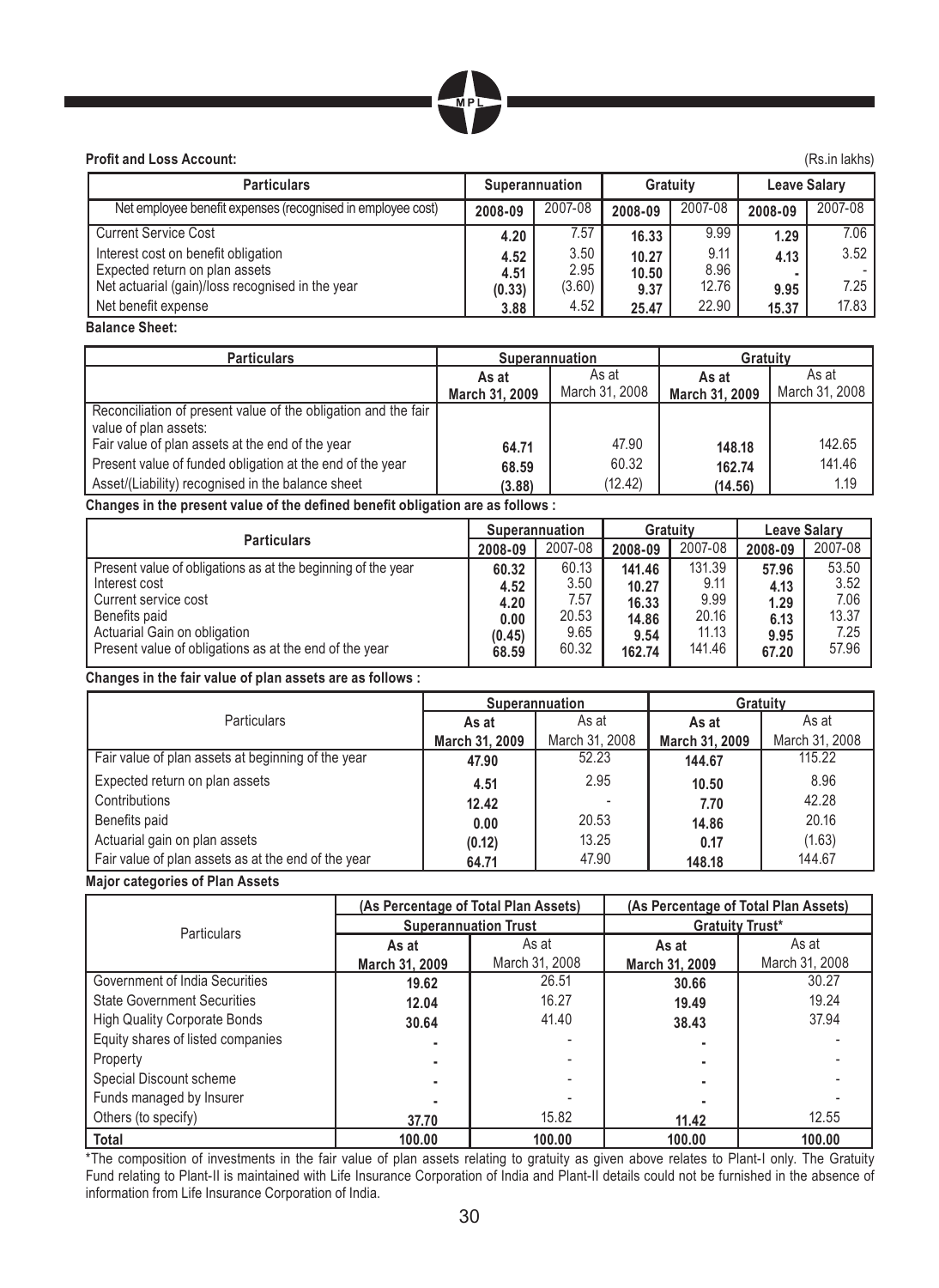

#### **Principal actuarial assumptions**

|    |                                                          |                                                                                                                           |                                                |                      |         | Rate (%)                         |                |
|----|----------------------------------------------------------|---------------------------------------------------------------------------------------------------------------------------|------------------------------------------------|----------------------|---------|----------------------------------|----------------|
|    |                                                          | <b>Particulars</b>                                                                                                        |                                                |                      | 2008-09 | 2007-08                          |                |
|    | a) Discount rate as on 31.03.2009                        |                                                                                                                           |                                                |                      | 7.50    | 7.50                             |                |
|    | b) Future salary increase *                              |                                                                                                                           |                                                |                      | 5.00    | 3.50                             |                |
|    |                                                          | * The estimates of future salary increases take in to account inflation, seniority, promotion and other relevant factors. |                                                |                      |         |                                  |                |
|    | 13 Related Party Disclosures:                            |                                                                                                                           |                                                |                      |         |                                  |                |
|    | <b>List of Related Parties</b>                           |                                                                                                                           |                                                |                      |         |                                  |                |
|    |                                                          | Southern Petrochemical Industries Corporation Limited                                                                     | Promoter                                       |                      |         |                                  |                |
|    | Ind-Ital Chemicals Limited                               |                                                                                                                           | Subsidiary of Promoter                         |                      |         |                                  |                |
|    | Mr.G.Ramachandran                                        |                                                                                                                           | <b>Managing Director</b><br>Director (Finance) |                      |         |                                  |                |
|    | Mr.K.K.Rajagopalan                                       |                                                                                                                           |                                                |                      |         |                                  |                |
|    | <b>Transactions with Related Parties</b>                 |                                                                                                                           |                                                |                      |         |                                  | (Rs. in Lakhs) |
|    |                                                          |                                                                                                                           |                                                |                      |         | Promoter/Subsidiary of promoters |                |
|    |                                                          |                                                                                                                           |                                                | For the year 2008-09 |         | For the year 2007-08             |                |
|    |                                                          | Southern Petrochemical Industries Corporation Limited                                                                     |                                                |                      |         |                                  |                |
|    | Income from sales (net of discounts)<br>Services availed |                                                                                                                           |                                                | 70.54                |         | 70.67<br>10.27                   |                |
|    |                                                          |                                                                                                                           |                                                | 50.08                |         |                                  |                |
|    | Outstanding as at year end<br>Loans & Advances           |                                                                                                                           |                                                | 2.57                 | (Cr)    | 45.45                            | (Dr)           |
|    | <b>Sundry Debtors</b>                                    |                                                                                                                           |                                                | 8.21                 | (Dr)    | 5.64                             | (Dr)           |
|    | <b>Ind-Ital Chemicals Limited</b>                        |                                                                                                                           |                                                |                      |         |                                  |                |
|    | Purchases                                                |                                                                                                                           |                                                |                      |         | 14.95                            |                |
|    | <b>Key Management Personnel</b>                          |                                                                                                                           |                                                |                      |         |                                  |                |
|    | Mr.G.Ramachandran                                        | Remuneration                                                                                                              |                                                | 38.27                |         | 38.76                            |                |
|    |                                                          | Outstanding at the year end                                                                                               |                                                | 10.96                |         | 11.34                            |                |
|    | Mr.K.K.Rajagopalan                                       | Remuneration                                                                                                              |                                                | 32.79                |         | 33.22                            |                |
|    |                                                          | Outstanding at the year end                                                                                               |                                                | 8.91                 |         | 9.18                             |                |
| 14 | <b>Earnings Per Share</b>                                |                                                                                                                           |                                                | Year ended           |         | Year ended                       |                |
|    |                                                          |                                                                                                                           |                                                | 31st March 2009      |         | 31st March 2008                  |                |
|    | Profit as per Profit & Loss Account (Rs lakhs)           |                                                                                                                           |                                                | 703.18               |         | 600.94                           |                |
|    |                                                          | No. of Shares used in computing earnings per share                                                                        |                                                | 171999229            |         | 171999229                        |                |
|    |                                                          | Earnings per share - Basic and diluted (in Rupees)                                                                        |                                                | 0.41                 |         | 0.35                             |                |
|    | Face Value per share (in Rupees)                         |                                                                                                                           |                                                | 5.00                 |         | 5.00                             |                |

 There are no potential equity shares and hence the basic and diluted earnings per share are the same. Basic earnings per share is calculated by dividing the net profit after tax for the year attributable to the equity share holders by the weighted average number of equity shares outstanding during the year.

#### 15 **Deferred Taxation**

The components of net Deferred Tax Liability are as follows:<br>Rs in lakhs

| Nature-Asset / (Liability) | As at<br>31st March 2008 | For the Year<br>Rs in lakhs | As at<br>31st March 2009 |
|----------------------------|--------------------------|-----------------------------|--------------------------|
| Depreciation               | (757.18)                 | (274.53)                    | (1031.71)                |
| Deferred Revenue Expenses  | (3.09)                   | 3.09                        |                          |
| Doubtful Debts / Advances  | 127.65                   | 6.23                        | 133.88                   |
| Total                      | (632.62)                 | (265.21)                    | (897.83)                 |

16 In view of the profits for the year as well as prior three years and also considering the future profit projections, the Company is hopeful of being able to take credit the tax paid under MAT for adjustment against the normal income tax payable in future within the period specified under the Income Tax, 1961. Accordingly MAT tax paid is considered as an asset and is disclosed under the head "Loans and Advances".

17 Other Liabilities include Rs. 87.10 lakhs (previous year Rs.192.97 lakhs) for estimated liability towards revision in salaries & wages for staff and officers for the period 2000-01 to 2008-09. Contract the period 2000-01 to 2008-09.

| 2008<br>April<br>$\sim$<br>palar<br>$\sim$<br>י הי<br>as or<br>າວເ<br>шк<br>سائنا | $.$ $\sim$<br>during<br>vear<br>the<br>alu | 2009<br>Mar<br>$\leq 1e$<br>$\sim$ $\sim$<br>$\sim$<br>. or<br>bala<br>⊝losind ∶<br>∵<br>- כס<br>ີ<br>ILС |
|-----------------------------------------------------------------------------------|--------------------------------------------|-----------------------------------------------------------------------------------------------------------|
| 192.9                                                                             | $\sim$ $-$<br>$\sim$ $-$<br>vv.v           | --<br>01.11                                                                                               |

18 The Salaries, Wages and Bonus include Rs. 45.77 lakhs (Previous Year Rs. 46.34 lakhs) towards R&D expenses and Other expenses include Rs. 4.43 lakhs (Previous Year Rs. 3.70 lakhs) towards R&D expenses.

19 Previous year's figures have been re-grouped wherever necessary to conform to the current year's classification.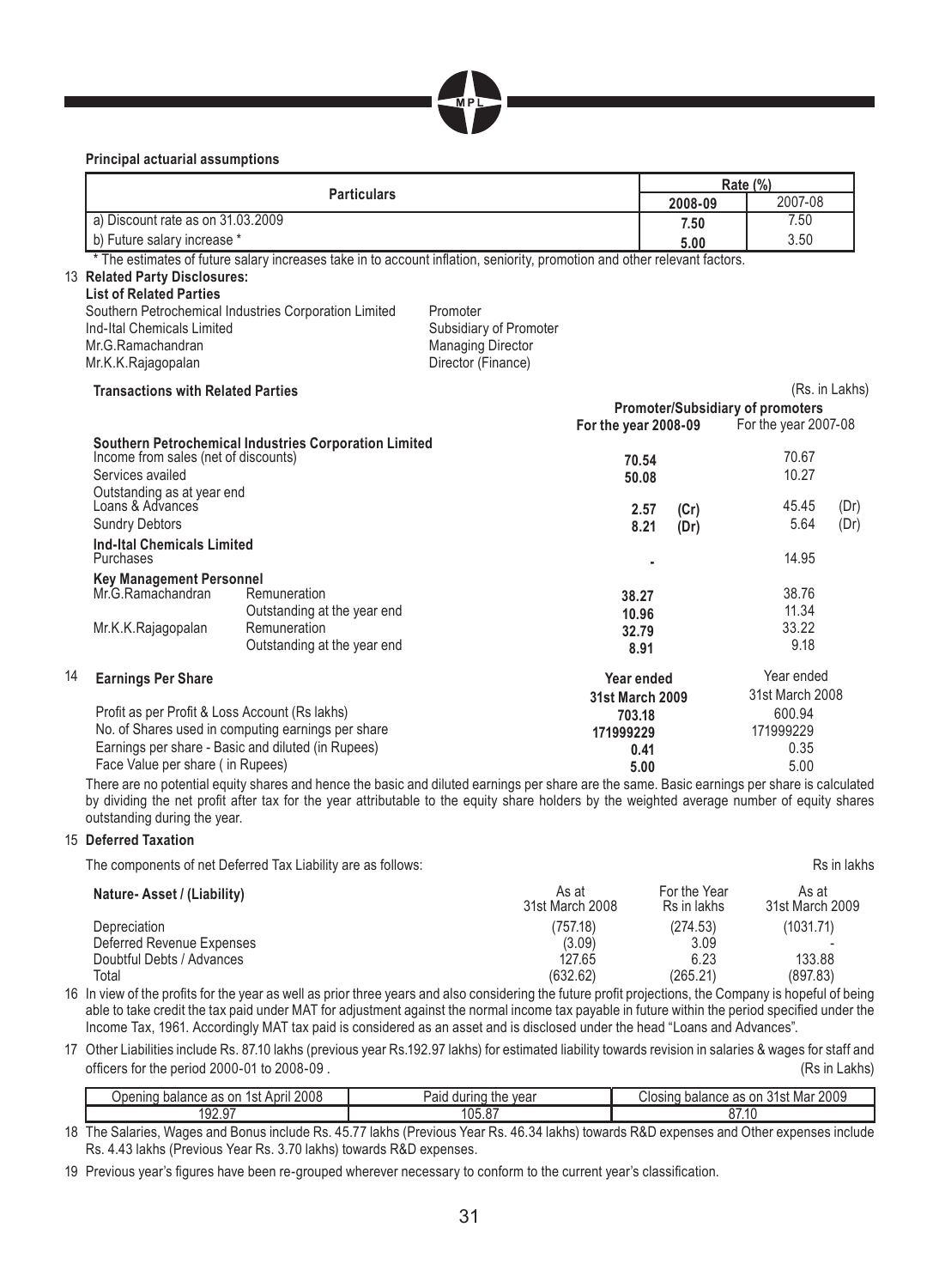

**BALANCE SHEET ABSTRACT AND COMPANY'S GENERAL BUSINESS PROFILE**

| $\mathsf{I}$ | <b>Registration Details</b><br>Registration No.                                                | 3<br>$\mathbf 0$<br>8<br>$\overline{7}$                          |                                          |                                             | State Code: |        | 8       |  |
|--------------|------------------------------------------------------------------------------------------------|------------------------------------------------------------------|------------------------------------------|---------------------------------------------|-------------|--------|---------|--|
|              | <b>Balance Sheet Date</b><br>3<br>Date                                                         | 3<br>2 I<br>1<br>0<br>Month<br>Year                              | $\mathsf 0$<br>$\mathsf{0}$<br>9         |                                             |             |        |         |  |
| Ш.           | Capital Raised during the Year (Amount in Rs. Thousands)                                       |                                                                  |                                          |                                             |             |        |         |  |
|              | Public Issue                                                                                   | $\mathsf{N}$                                                     |                                          | <b>Rights Issue</b>                         |             |        | N       |  |
|              | Bonus Issue<br>III. Position of Mobilisation and Deployment of Funds (Amount in Rs. Thousands) | N<br>L                                                           |                                          | Private Placement                           |             |        | N       |  |
|              | <b>Total Liabilities</b>                                                                       | 1692259                                                          |                                          | <b>Total Asets</b>                          |             |        | 1692259 |  |
|              | Source of Funds<br>Paid-up Capital                                                             | 860347                                                           |                                          | Reserves & Surplus                          |             |        | 278280  |  |
|              | Secured Loans                                                                                  | 99534                                                            |                                          | <b>Unsecured Loans</b>                      |             |        | 0       |  |
|              | Deferred Tax Liability<br>Application of Funds                                                 | 89783                                                            |                                          |                                             |             |        |         |  |
|              | <b>Net Fixed Assets</b>                                                                        | 752921                                                           |                                          | Investments                                 |             |        | 171077  |  |
|              | <b>Net Current Assets</b>                                                                      | 403946                                                           |                                          | Misc. Expenditure                           |             |        | 0       |  |
|              | IV. Performance of Company (Amount in Rs. Thousands)                                           |                                                                  |                                          |                                             |             |        |         |  |
|              | Turnover                                                                                       | 3552762                                                          |                                          | <b>Total Expenditure</b>                    |             |        | 3448083 |  |
|              | Profit / Loss before Tax                                                                       |                                                                  |                                          | Profit / Loss after Tax                     |             |        |         |  |
|              | $+$                                                                                            | 104679                                                           |                                          |                                             |             |        | 70318   |  |
|              | Earnings per Share in Rs.                                                                      | 0.41                                                             |                                          | Dividend rate %                             |             |        | 5%      |  |
| V.           | Generic Names of Three Principal Products/Services of Company (as per monetary terms)          |                                                                  |                                          |                                             |             |        |         |  |
|              | ITEM CODE No. (ITC Code)                                                                       | 3<br>$\boldsymbol{9}$<br>0<br>2<br>7                             | 0<br>0<br>1                              |                                             |             |        |         |  |
|              | <b>Product Description</b>                                                                     | $\mathsf{P}$<br>0<br>Υ<br>0                                      | L                                        |                                             |             |        |         |  |
|              | ITEM CODE No. (ITC Code)                                                                       | $\overline{2}$<br>$\boldsymbol{9}$<br>$\boldsymbol{0}$<br>5<br>3 | $\overline{2}$<br>$\pmb{0}$<br>$\pmb{0}$ |                                             |             |        |         |  |
|              | <b>Product Description</b>                                                                     | $\overline{P}$<br>$\mathsf{P}$<br>${\sf R}$<br>$\mathsf O$<br>Υ  | $\mathsf E$<br>${\sf N}$<br>L            | $\overline{E}$<br>G                         |             | C<br>0 |         |  |
|              | ITEM CODE No. (ITC Code)                                                                       | $\overline{2}$<br>9<br>$\overline{2}$<br>$\boldsymbol{9}$<br>1   | 0<br>0<br>1                              |                                             |             |        |         |  |
|              | <b>Product Description</b>                                                                     | $\overline{\mathsf{C}}$<br>S<br>$\mathsf O$<br>Υ                 | A<br>$\mathsf{N}$<br>$\overline{A}$      | E<br>S                                      |             |        |         |  |
|              |                                                                                                |                                                                  |                                          | For and on behalf of the Board of Directors |             |        |         |  |

Plcae: Chennai Date: 6th May, 2009 **G S LAKSHMI NARASIMHAN** Company Secretary

# **ASHWIN C MUTHIAH** Chairman **G RAMACHANDRAN** Managing Director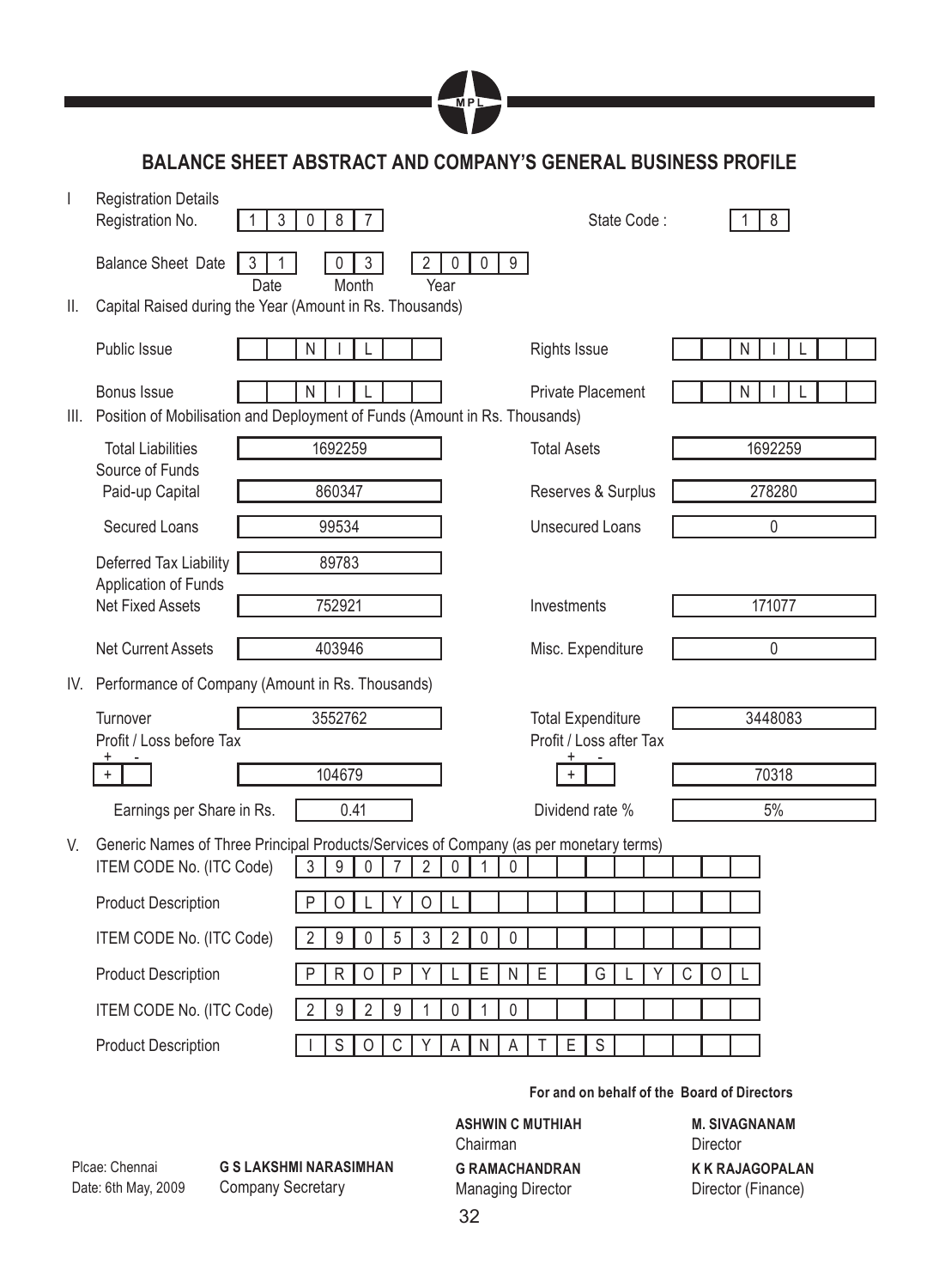

the time for holding the meeting.

# **MANALI PETROCHEMICAL LTD**

Registered Office : "SPIC House". 88, Mount Road, Guindy, Chennai 600 032.

# **ATTENDANCE SLIP**

|                                                                         |                                                            | HALL. ONLY MEMBERS OR THEIR PROXIES ARE ENTITLED TO BE PRESENT AT THE MEETING                                                                                                   |                                       |
|-------------------------------------------------------------------------|------------------------------------------------------------|---------------------------------------------------------------------------------------------------------------------------------------------------------------------------------|---------------------------------------|
| Folio No:                                                               |                                                            | No. of Shares held                                                                                                                                                              |                                       |
|                                                                         |                                                            |                                                                                                                                                                                 |                                       |
| DP. ID*                                                                 |                                                            |                                                                                                                                                                                 |                                       |
| Client ID*                                                              |                                                            |                                                                                                                                                                                 |                                       |
|                                                                         | *Applicable to Investors holding shares in electronic form |                                                                                                                                                                                 |                                       |
| 10.00 a.m. as Shareholder/Proxy*                                        |                                                            | I hereby record my presence at the TWENTY THIRD ANNUAL GENERAL MEETING, held at RAJAH<br>ANNAMALAI MANDRAM, Esplanade, Chennai 600 108, on Thursday, the 17th September 2009 at |                                       |
| NAME OF THE SHAREHOLDER / PROXY*<br>*Strike whichever is not applicable |                                                            | SIGNATURE OF THE SHAREHOLDER /<br>PROXY*                                                                                                                                        |                                       |
|                                                                         |                                                            |                                                                                                                                                                                 |                                       |
|                                                                         | <b>MANALI PETROCHEMICAL LTD</b>                            | Registered Office : "SPIC House". 88, Mount Road, Guindy, Chennai 600 032.                                                                                                      |                                       |
|                                                                         | <b>PROXY FORM</b>                                          |                                                                                                                                                                                 |                                       |
|                                                                         |                                                            | No. of Shares held                                                                                                                                                              |                                       |
|                                                                         |                                                            |                                                                                                                                                                                 |                                       |
|                                                                         |                                                            |                                                                                                                                                                                 |                                       |
|                                                                         |                                                            |                                                                                                                                                                                 |                                       |
|                                                                         |                                                            |                                                                                                                                                                                 |                                       |
|                                                                         |                                                            |                                                                                                                                                                                 |                                       |
| Folio No:<br>$DP.$ $ID^*$                                               |                                                            | behalf, at the TWENTY THIRD ANNUAL GENERAL MEETING of the Company to be held on Thursday, the 17th September                                                                    |                                       |
|                                                                         |                                                            |                                                                                                                                                                                 |                                       |
|                                                                         |                                                            |                                                                                                                                                                                 | Affix<br>30 paise<br>Revenue<br>Stamp |
| 2009 at 10.00 a.m. and at any adjournment thereof.                      |                                                            |                                                                                                                                                                                 |                                       |